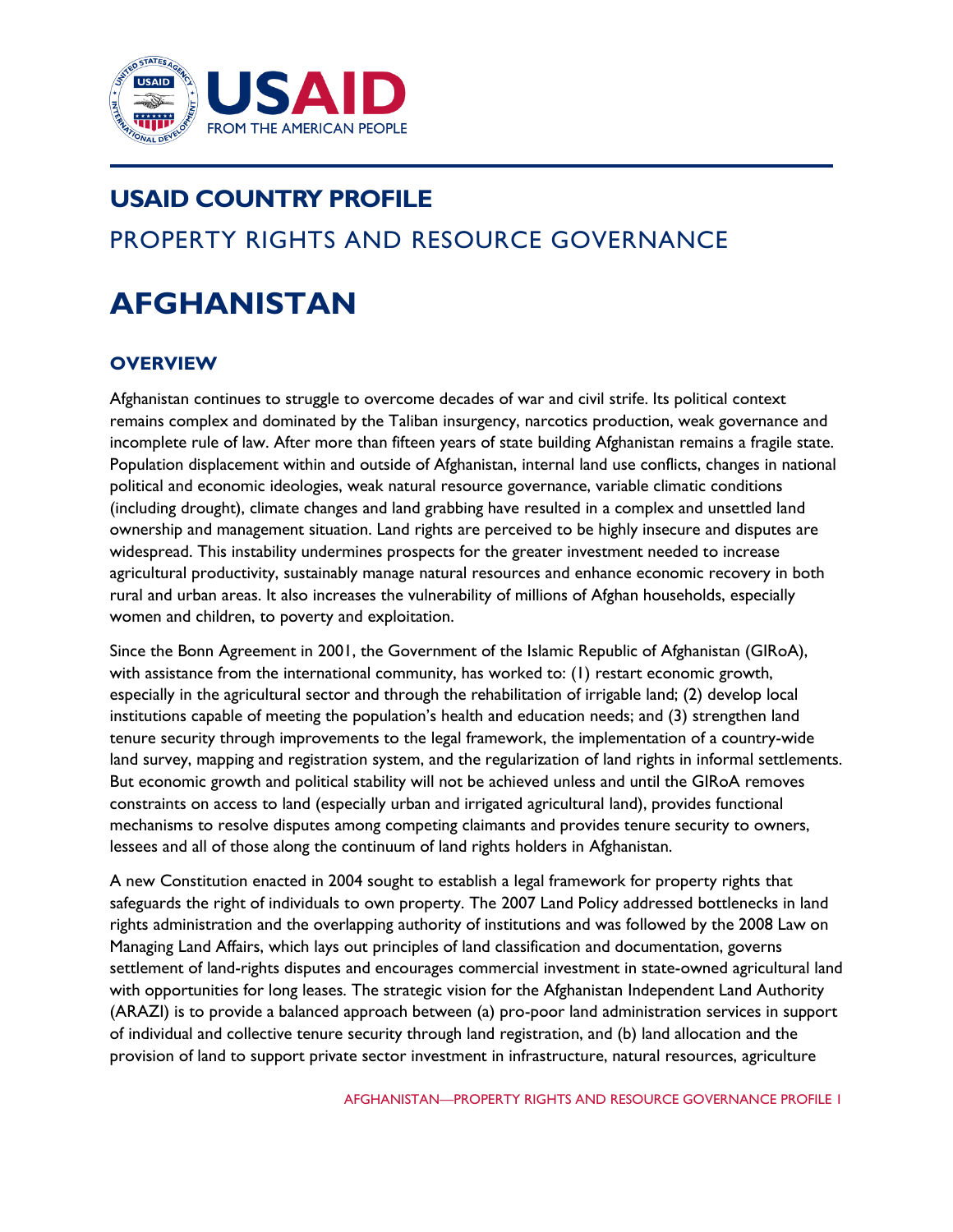and industry. The Ministry of Justice, however, estimates that 90 percent of Afghans continue to rely on customary law and local dispute-resolution mechanisms. Local customary systems are stressed by the need to manage the layers of competing interests: populations have moved to urban areas to avoid conflict and seek livelihoods, and populations displaced by earlier conflicts have made efforts to reclaim both rural and urban properties.

Afghanistan's development depends to a large extent on the efficient use of its land resources. Demand for agriculture land and for commercial development is high. Natural resources (including extractives) and agriculture are the main sectors with the potential to drive the required growth. However, water is scarce and decayed infrastructure systems remain key challenges for the country. The discovery of extensive mineral resources will put more pressure on the land sector. Mineral resources increase the value of land, intensifying the need to resolve competing claims, to secure land rights for local populations (paying particular attention to protecting the rights of the most marginalized members of communities) and to protect against potential negative impacts, such as large-scale land transactions without local involvement.

There is a strengthening global trend towards improved governance of land tenure, as reflected in the adoption and dissemination of the United Nations' Voluntary Guidelines on the Responsible Governance of Tenure of Land, Fisheries and Forests in the Context of National Food Security (VGGT). It is critical that Afghanistan develops an effective and transparent land, governance, administration and management system with the capacity to respond to all users' needs in ways that provide a stable, secure, land and property rights system for citizens and potential investors in ways that preserve and protect the country's natural resources.

# **KEY ISSUES AND INTERVENTION CONSTRAINTS**

The international community continues to reaffirm its support to the Government of Afghanistan. At the NATO Warsaw Summit in July 2016, development partners pledged 4.5 billion USD per year in security grants for the next four years, while at the Brussels Conference on Afghanistan in October 2016, the international community pledged 3.8 billion USD per year in civilian donor grants for the same period. The sustained high levels of support indicate broad confidence amongst the international community in Afghanistan's development prospects and in the significant progress the Government has made towards achieving reforms. At the same time, the goals of land policy, findings from the recently completed Land Governance Assessment Framework (LGAF), and substantial efforts by the country's leading independent land authority, ARAZI, indicate several actionable steps to advance a stable land rights system in Afghanistan.

**Continued harmonization of the legal Framework with the National Land Policy of 2007.** Most of the pledges of the National Land Policy of 2007 have not yet been "absorbed" into the legal framework of the country. The Land Policy, while developed in a semi-participatory manner (only among public institutions), has been left without a matching legal framework to support it and therefore remains more as an aspirational reference document. Additionally, customary law, which represents most of the country's land holders and users, remains poorly integrated with formal law and policy. A whole section in the National Land Policy is also dedicated to environmental sustainability, but again lacks corresponding laws to ensure proper implementation and contains no provisions for public monitoring.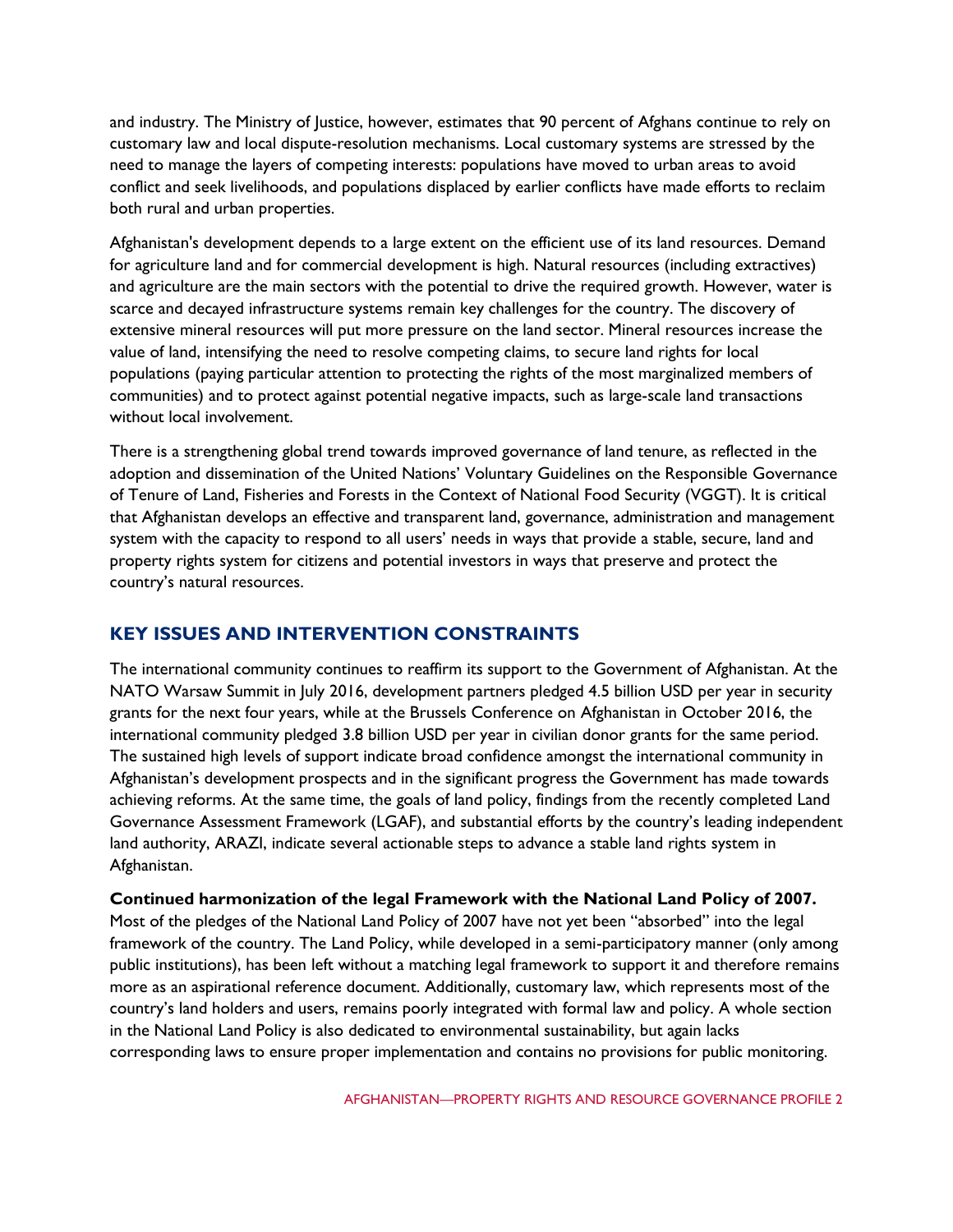Further development of the legal framework should also support the 2017 amendments to the 2008 Law on Managing Land Affairs that: support informal dispute resolution, an important avenue for resolution especially among the poor who may not be able to afford to resolve problems in court; set aside protected areas as unavailable for lease; remove legal impediments created or permitted on the basis of gender, language, religion or marital status; and serve diverse land interests of society such as farm tenants, sharecroppers, workers, pastoralists and urban residents.

**Legal reforms and provisions that reflect the realities of customary land tenure, which is used most widely in rural Afghanistan.** Customary law is only partially recognized in the current legal framework for land. Additionally, an estimated 80 percent of households have no formal documentation to acquire or prove their rights, and thus no protection of those rights by statutory law. This is also true in the case for collectively held lands, public lands and for lands used by Kuchi nomadic tribes. Insecure property rights are a critical underpinning of widespread land grabbing and usurpation. Further, although a number of the new provisions of the 2008 Law on Managing Land Affairs (LML) drafted in 2017 are well intentioned, in both substance and process they may fail to deliver on recognition of customary law. Both ARAZI and the findings of the LGAF call for continued evolution of land law that widens the scope of customary land tenure recognition to include these groups. Examples include supporting development and implementation of the draft Restitution Policy on Land Grabbing and the Customary Deed Registration Law, drafted by the Judicial Reform Commission in 2005, which stipulates the possibilities of formalization of non-documentary land ownership evidence. Proposed amendments to the LML by ARAZI also introduce a new type of land called "Special Village Land." This proposed classification might ameliorate some of the challenges of the existing state/ private land conflicts that, in essence, deny rights to community ownership. Also, by providing simple legal guidance and technical support as to how a community can voluntarily carry out fully inclusive community-based identification, adjudication and recording of all rights affecting its village or neighborhood area, a community can begin a first step toward identifying and eventually recording de facto tenure arrangements to inform further land law and administration initiatives.

**Support women's de facto and legal land ownership, access and use rights.** Numerous studies indicate that almost all land is registered in the name of the male head of household and that less than 2 percent of women own land, and most of those women are widows. The reasons for low rates of land ownership include strong social and customary barriers to property ownership by women, where patriarchal structures remain prevalent. Additionally, existing land laws have been inconsistent on the issue of discrimination against women and girls. Where law is helpful in determining land ownership, as in the case of the Constitution and *Shari'a* law, women and girls are often left without sufficient protection and assistance to realize their land rights. Women also have extremely limited access to both state and non-state dispute resolution fora, again because of strong and strictly enforced social norms. ARAZI has begun to remedy the practical and institutional obstacles to recognize and mitigate the official and hidden costs or registering land by way of issuance of Certificates of Occupancy that can now include up to three wives. Further progress is needed to: strengthen legal aid by hosting legal aid centers; raise awareness on the existing land laws helpful to women; decreasing logistical obstacles (allow geographical jurisdiction transfer) to registration; promote land registration in all spouses' names; expand statutory justice coverage (mobile courts/admin units); and provide appropriate mechanisms to encourage women to approach formal and informal justice systems while sensitizing the rest of the community about the rights of women to equal access to land.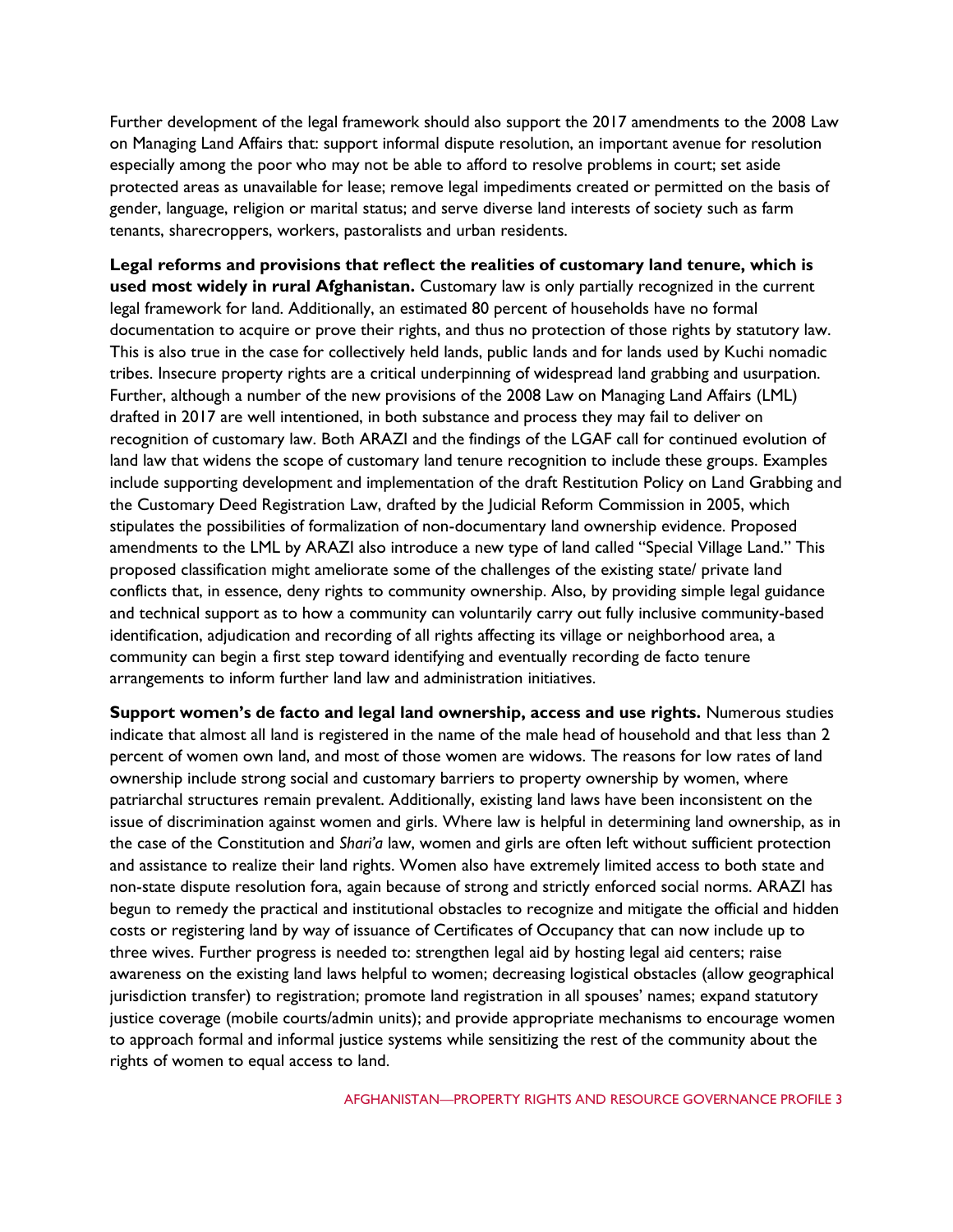**Balancing the individual needs and interests of those working within the agricultural, forestry and mining sectors with those of the private sector development through clear and secure land rights in ways that respect a continuum of land rights.** More than 85 percent of the Afghan population lives in rural areas. Eighty percent of the country's workforce is within an agricultural sector that comprises 60 percent of its gross domestic product (GDP). Forests provide essential livelihood options and climate mitigation functions, while the untapped mineral resources of the country have been estimated to run as high as one trillion dollars. The Afghan population, and the country as a whole, is decidedly dependent upon land and natural resources. However, further growth and investments should protect the resource access of the poor, prevent land grabbing and balance the interests of investors and small landholders. Both the Government and ARAZI have implemented initiatives to ensure land tenure security for all land rights, whether for individuals or private sector development, with the goal of a centralized system at ARAZI as one-stop-shop for land registration. As an interim measure, community-based land recording systems, which can be connected to ARAZI at a later time, may be a prudent and incremental approach. This can be done through the Community-Based Land Adjudication and Registration, or CBLAR, process. Other efforts can support opportunities for tenure individualization, to include: recognition and recordation of rights; prevention of illegal land transactions; land grabbing; or illegal expropriation.

**Support responsible governance of the mining sector in ways that adhere to environmental laws, mitigate damage to the environment and respect workers and surrounding communities.** The Government of Afghanistan has indicated that there is insufficient information about the volume, value and location of Afghanistan's mines. This complicates the bidding processes, encourages rampant speculation and makes royalty payments a matter of guesswork. The lack of a comprehensive regulatory scheme renders people, communities and the environment vulnerable to corruption and degradation. The weak policies currently in place do little to shield communities from the adverse effects of mining, especially since no matter who owns land, all subsurface resources are owned by the State. The Ministry of Mines and Petroleum (MoMP) lacks the trained personnel to execute its mandate and its efforts to improve this situation are inadequate. Nor does MoMP have the capacity to shut down illegal operations in most parts of the country. The government seeks to improve the stability of the sector through good governance that: confirms the precise size and potential exploitability; develops a strategic long-term vision, including knowledge driven development of the mining sector; more mineral processing within Afghanistan; integration with other sectors of the economy; revised and expanded legislation; a decentralized licensing system, continued efforts to share procurement information in the tender process, due diligence; and mechanisms for revenue and tax collection; environmental review; and an involved and educated civil society.

**Support effective natural resource management (NRM) in ways that contribute to wider peacebuilding outcomes.** Natural resources—land, water, forests and mineral deposits—are critical to the country's prospects for a stable, peaceful and more economically viable future. An estimated 80 per cent of Afghans rely on agriculture, animal husbandry and artisanal mining for their daily survival. Because of the central role of these resources, any pressures that compromise access to or use of land can generate high demand, leading to potential conflicts over them. Climate change, conflict, population migrations, water scarcity and unclear land management, tenure and governance represent some of these challenges and are the source of numerous fracture lines in Afghanistan and the wider region. In Afghanistan, natural resources play a variety of roles in conflicts and at different scales, locations and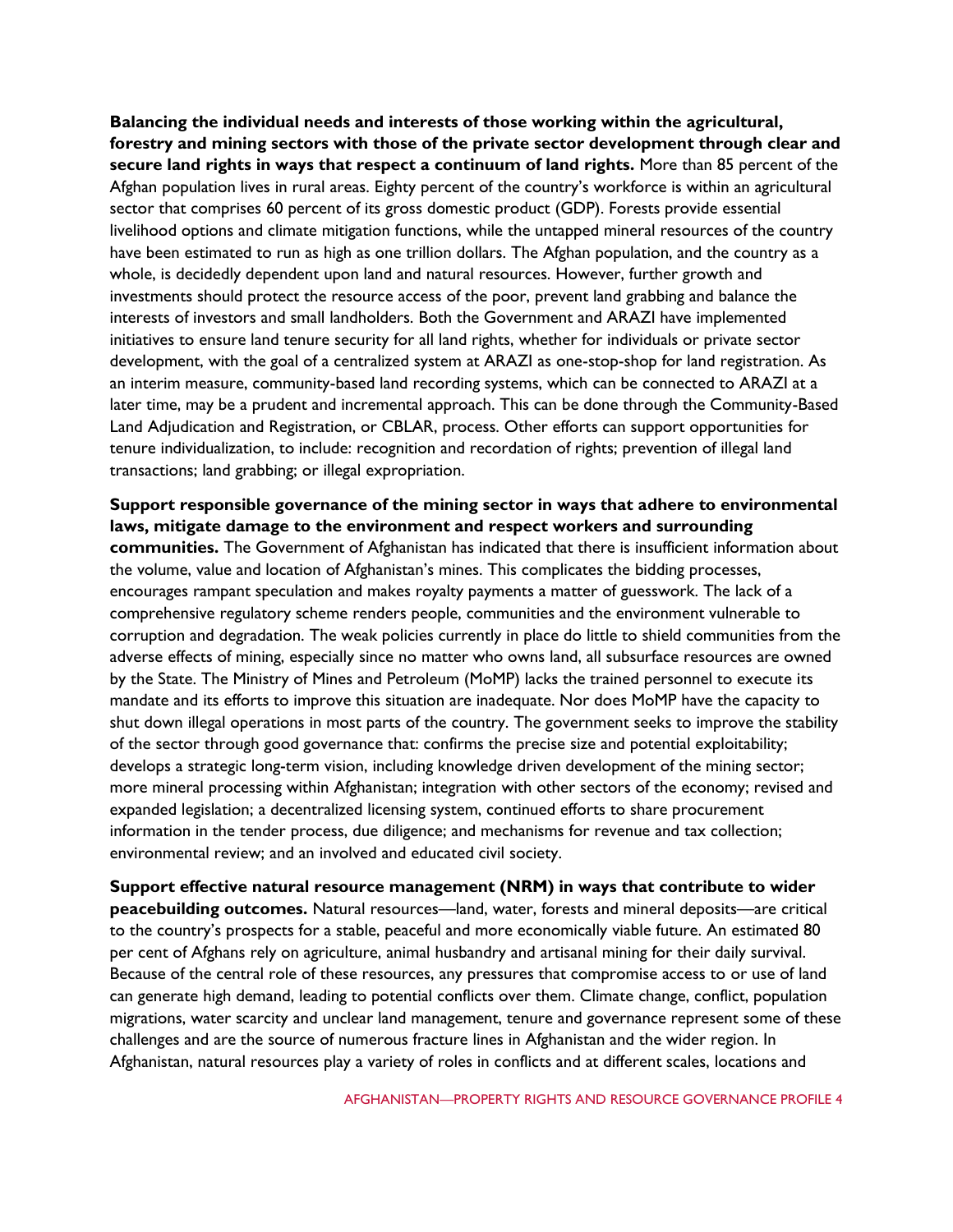intensities. The Government of Afghanistan has implemented a number of policies to address climate change, improve land tenure and address water scarcity, but requires support to implement best practice NRM structures, processes and laws in ways that: are contextually appropriate; facilitate and encourage public participation in NRM decision-making, long-term planning and implementation; encourage better data collection; and provide warnings to identify existing and potential disputes over natural resources.

**Support findings of the country's Land Governance Assessment Framework and accompanying legal, policy, administrative and institutional recommendations related to improving land tenure in order to mitigate conflict.** Insecure land tenure lies at the heart of many of the country's conflicts. Arbitrary eviction, urban informality, internal displacement and accompanying insecurity, ethnically based land use conflicts over water and pastures, illicit poppy production, natural resources exploitation (especially forests and minerals), land grabbing, and food insecurity all compromise the security of individuals and communities. Moreover, violent disputes and clashes involving housing, land and property are both a fundamental cause of localized conflict and a perpetuation of weak land tenure, creating a perpetuating cycle of violence and tenure insecurity. Facilitating true tenure security will depend upon: understanding the specific tenure arrangements in varying geographical contexts; establishing clarity and recognition to the range of land rights and de facto needs for secure land tenure; developing solutions that are reasonable for the uses to which land tenure will be put; and protecting against arbitrary curtailment of land rights.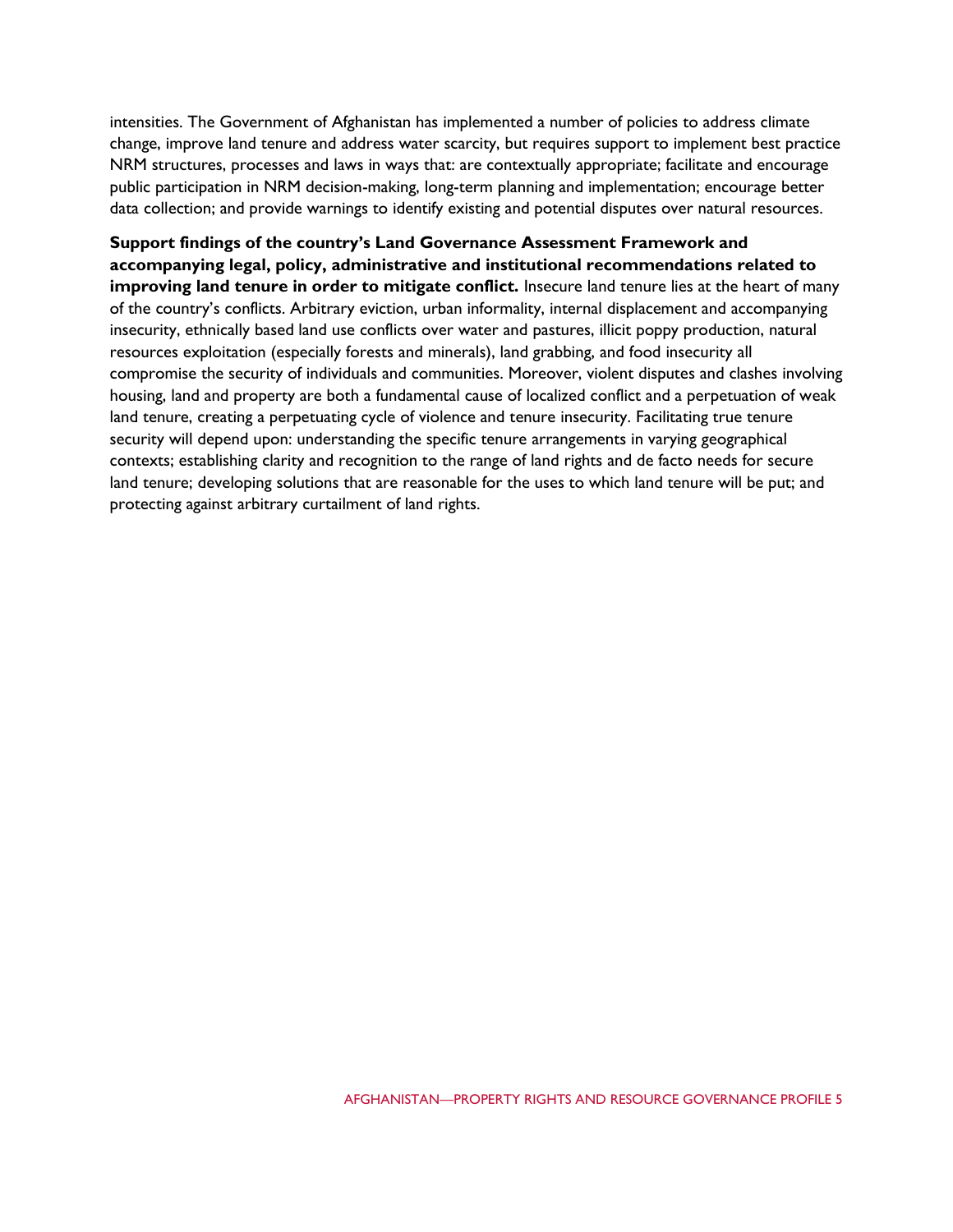#### PROFILE PREPARED APRIL 2018

## FOR MORE RECENT LITERATURE:

www.land-links.org/afghanistan

Keywords: Afghanistan, land management, legal framework, property rights, land governance, conflict, natural resources, water rights, Civil Code

AFGHANISTAN—PROPERTY RIGHTS AND RESOURCE GOVERNANCE PROFILE 6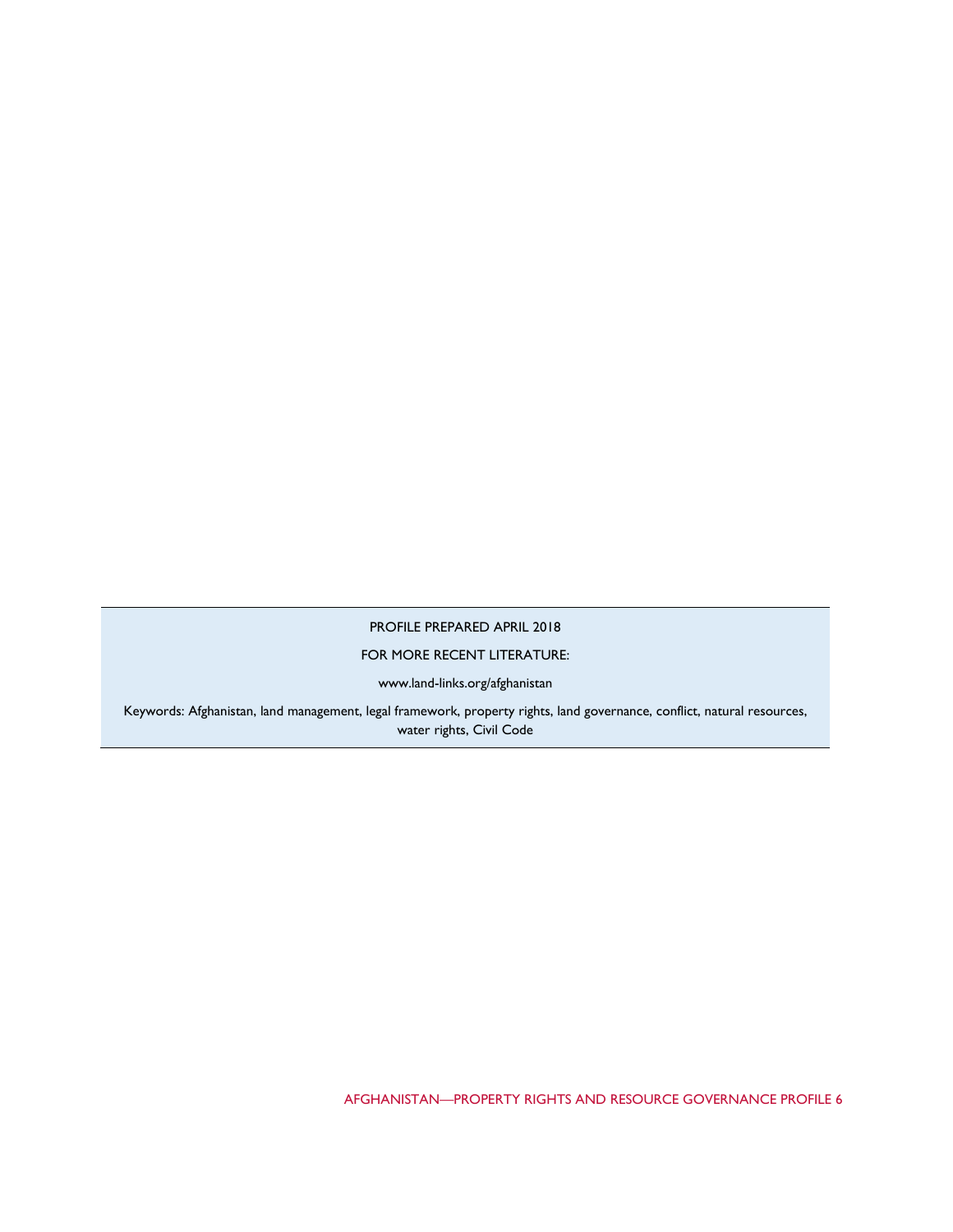# **SUMMARY**

| Afghanistan is a country | <b>Box 1. Macro Indicators</b>                                           |              |                      |
|--------------------------|--------------------------------------------------------------------------|--------------|----------------------|
|                          |                                                                          | Year         | <b>Score</b>         |
| under pressure.          | Population, total                                                        | 2016         | 34,656,032           |
| Fourteen million         | Population ages 0-14: 15-64: 65+                                         |              |                      |
| Afghans, nearly half the | (% of total population)                                                  | 2016         | 43:54:3              |
| population, are          | Population growth (annual %)                                             | 2016         | 2.7                  |
|                          | Rural population (% of total population)                                 | 2016         | 73                   |
| extremely poor or        | Population density (people per sq. km)                                   | 2016         | 53                   |
| vulnerable to extreme    | Literacy rate, adult total (% of people ages 15 and                      |              |                      |
| poverty. More than 80    | above female: male)                                                      | 2014         | 24:51                |
|                          | Land area: surface area (sq. km.)                                        | 2016         | 652,860              |
| percent of the           | Arable land (% of land area)                                             | 2014         | 11.9                 |
| population and nearly    | Agricultural land (% of land area)                                       | 2014<br>2014 | 58.1<br>0.2          |
| 90 percent of the poor   | Permanent cropland (% of land area)                                      | 2014         | 5.7                  |
| live in rural areas, and | Irrigated land (% of cropland)<br>Forest area (% of land area)           | 2015         | 2.1                  |
| agriculture plays an     | Nationally protected areas (% of total land area)                        | 2014         | 0.5                  |
| important role in their  | Renewable internal freshwater resources per                              |              |                      |
|                          | capita (cubic meters)                                                    | 2014         | 1439                 |
| livelihoods. The         | Annual freshwater withdrawals, agriculture:                              |              |                      |
| country's farmland,      | domestic: industry (% of total freshwater                                |              |                      |
| pastures, forests and    | withdrawal)                                                              | 2014         | 99:1:1               |
| water resources have     | Crop production index $(2004-2006 = 100)$                                | 2014         | 147.2                |
|                          | Livestock production index $(2004-2006 = 100)$                           | 2014         | 105                  |
| suffered from successive | GDP (current USD)                                                        | 2016         | 19,469.02            |
| years of extreme         | GDP growth (annual %)<br>Agriculture: industry: manufacturing: services, | 2016         | 2.2                  |
| drought and extended     | value added (% of GDP)                                                   | 2016         | 21.9: 22.7: 12: 55.4 |
| conflict. Poppy          | Ores and metals exports: imports (% of                                   | $1962 -$     |                      |
| production is on the     | merchandise exports: imports)                                            | 2016         | No data available    |
| rise. Cities have        | Aid (% of GNI)                                                           | 2015         | 21.3                 |
| expanded rapidly over    | Source: World Bank, 2017                                                 |              |                      |

the past decade without effective spatial plans and with limited access to formal land and housing. The result has been informal, low-density sprawl, increasing socio-spatial inequality and significant infrastructure deficiencies. Approximately one-third of Afghans live in five city regions: Kabul, Jalalabad, Mazar-i-Sharif, Herat and Khandahar, as well as 28 strategic district municipalities, making these regions crucial for social, economic and territorial transformation. More than half of the returning refugees are unable to return to their place of origin because they have no land or their land has been taken in their absence. In many areas, displacement and disintegration now characterize a society that had historically been defined by networks of reciprocity that guaranteed individual security and social support. Widows, female-headed households and nomadic communities are the most vulnerable.

Development of a legal, land administration and institutional framework to secure and enhance tenure security has been underway over the past 15 years. While statutory laws and institutions seek to improve state land rights, support for private and customary land rights is less robust in formal law. Islamic law (*Shari'a*) and customary law dominate land relations in Afghanistan; the Civil Code recognizes the application of customary law with regard to land rights. Further legal reforms are required to harmonize law with the 2007 National Land Policy, provide for increased land tenure, identify the varying types of land holdings and tenure arrangements, address land grabbing and support land management at the local levels. Amendments to the Law on Managing Land Affairs have been proposed and include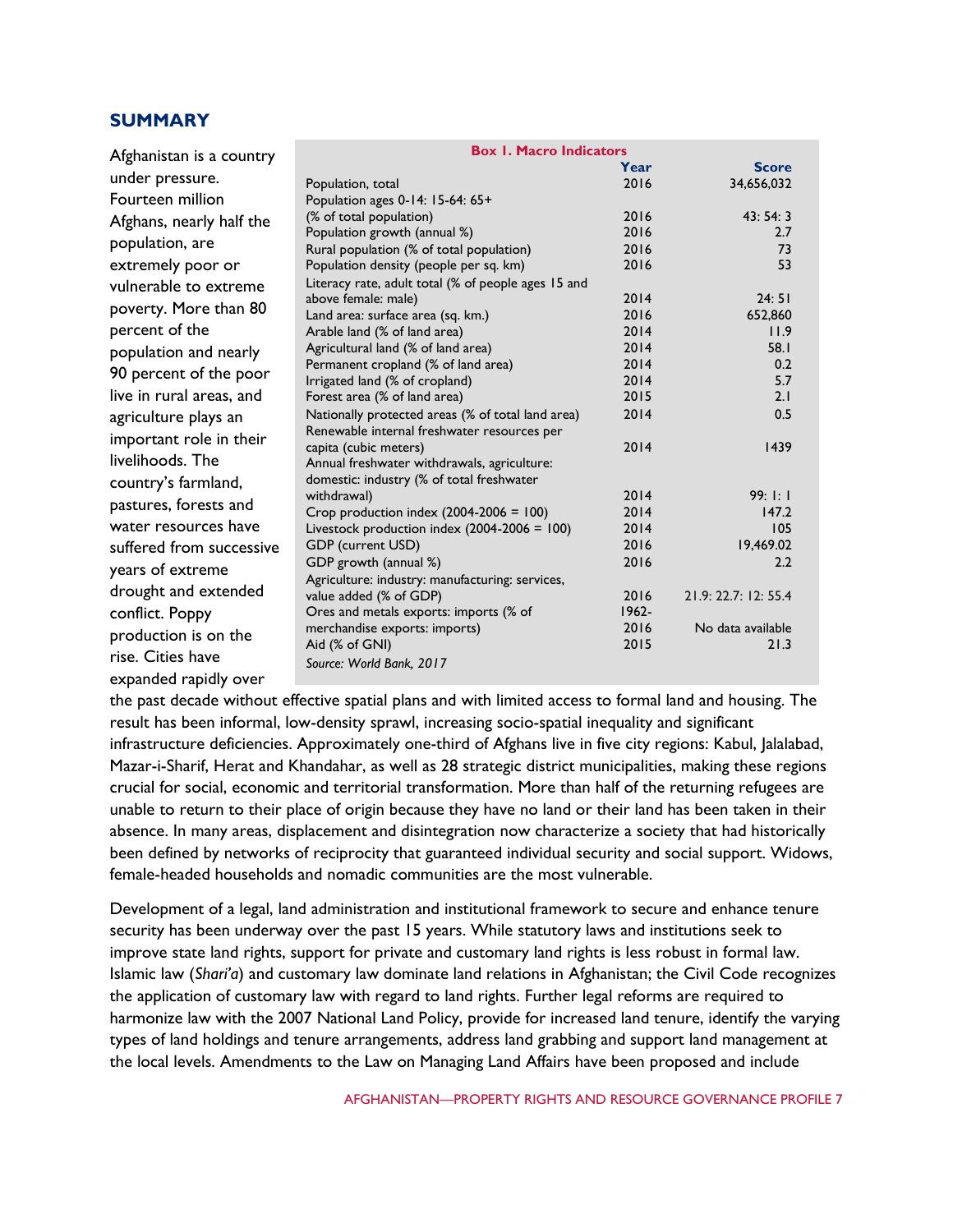provisions to fight corruption and enable inclusion of customary documents as proof of ownership. These efforts are, to a degree, hampered by a tenure system that is complex and opaque, and the long period of war and political instability has further complicated the land tenure system. Land rights for Afghan citizens in both urban and rural areas remain insecure, especially for women despite helpful *Shari'a* law and the country's Constitution, especially as regards inheritance and more formalized land rights respectively. The structural issues underpinning women's lack of land access and land tenure insecurity include: illiteracy; low female employment; a weak and ineffective judicial system to enforce land laws; absence of awareness of laws; lack of physical access to legal documents; and prohibitive law enforcement mechanisms.

Land administration in Afghanistan is complex, involving many formal (statutory) institutions and governance structures, as well a variety of informal (non-statutory) institutions especially those that are involved in the resolution of land issues and disputes. In general, the current institutional framework for land management and administration is not considered inclusive or pro-poor, despite some government efforts. Outdated systems, overlapping responsibilities, lack of capacity at local levels, conflicting systems for land ownership and uncertain or incomplete legal frameworks, compounded by decades of conflict and widespread displacement have resulted in competing claims to land. ARAZI, the country's leading independent land authority, is tasked with maintaining records with respect to all land, both public and state, including maps, surveys, ownership records and land transactions and has been working earnestly to improve land administration. Despite these legal and policy advances, serious practical challenges remain to administering and managing land in Afghanistan. Land grabbing, or "land usurpation," and concomitant informal development in both the urban and rural sectors by returnees, armed actors and powerful elites, remain largely unaddressed. Returnees from neighboring countries continue, with more than half a million crossing from Pakistan alone in 2016, after decades out of the country. However protracted conflict, extended periods of drought and deterioration of the rural economy have undermined Afghanistan's historically strong centralized institutions and allowed for the rise of regional power structures, some of which are extra-legal.

Legal and land administration institutions lack both the capacity and the authority to manage land and natural resources. For example, the country has ample water resources if effectively conserved, but the capacity to store, use and manage them is weak. However, the Government has taken important steps in improving water management. It has acknowledged that access to water is a right of the people and the Afghanistan National Development Strategy (ANDS) identifies water infrastructure as one of the key priorities. Afghanistan's forests are seriously threatened despite their essential use for households for wood for fuel and construction, land for cultivation and grazing livestock and forest products such as nuts, tubers, fodder and fibers. Timber is in high demand on the international market and in neighboring Pakistan. Although commercial timber harvesting is illegal in Afghanistan, a systematic smuggling industry exists. Uncontrolled logging, urban encroachment and ineffective forest management have decimated Afghanistan's forests. Tree coverage declined by almost 3 percent per year between 2000 and 2005. If current trends continue, all forests are likely to disappear in the next 30 years. The implications for deforestation and severe climate change are grave; drought is likely to be regarded as the norm by 2030, rather than as a temporary or cyclical event. Whereas water and forests are scarce resources, Afghanistan has abundant mineral resources, though most have not been successfully explored or developed.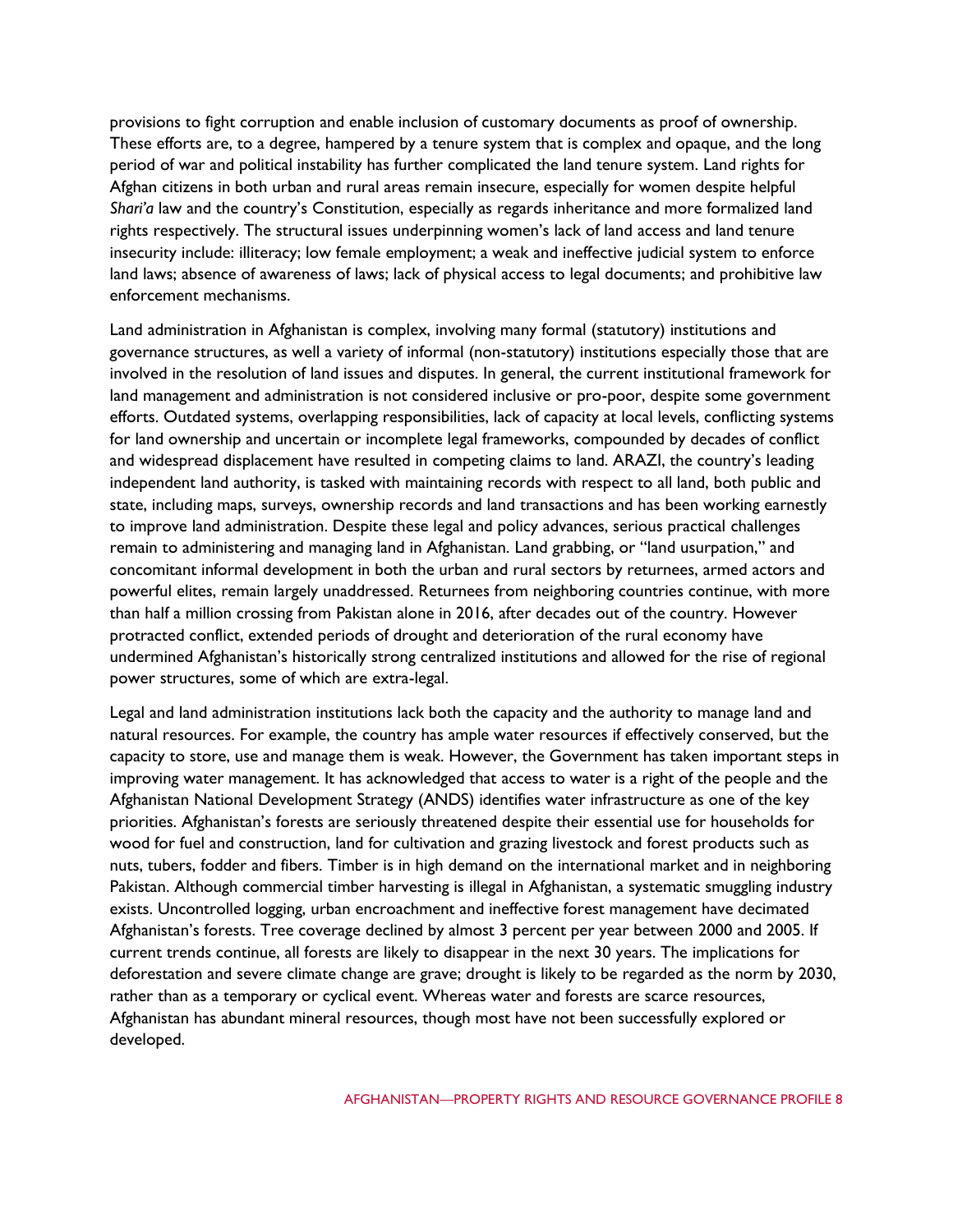At least 24 potentially world-class mineral deposits have been identified as "Areas of Interest," which represent both the mineral and its geographic location. The Afghan Ministry of Mines and Petroleum (MoMP) has indicated that the annual income through mining could reach as high as 3.5 billion USD, covering 77 percent of the total core budget of the Afghan government. Despite the potential in the sector, it remains undeveloped due to poor access, lack of energy and water, which is needed in mining operations, weak governance and insecurity. The government has sought to sustainably exploit its mineral resources and became a candidate for the Extractive Industries Transparency Initiative (EITI) in 2009.

In much of the country, local elites, warlords and political factions control land and natural resources through a combination of physical force and customary legal regimes that reflect deeply entrenched power structures. Afghanistan's population faces constraints on access to land, insecurity of tenure and the depletion of natural resources. The resurgence of the Taliban, continued conflict and growth of the opium poppy industry have created barriers to development. In many cases, reconstruction and development are taking place in a conflict-management context as opposed to a post-conflict setting.

Afghans have been enduring the adverse consequences of forced displacement for decades, with Afghanistan having the largest number of its people living as refugees in protracted exile of any country in the world. It is estimated that 2.5 million registered Afghan refugees remain in neighboring countries, with possibly an equal number of undocumented migrants with similar protection needs in Iran and Pakistan. Internal displacement is also significant problem, with an estimated 1.2 million internally displaced persons (IDPs) in need of humanitarian assistance. The return of displaced people has been unevenly spread in terms of time and location, creating disproportionately large challenges to the absorption capacities of some districts and provinces. While the local impact of a massive influx of refugees on particular areas and their capacity to reintegrate these refugees depends on a range of factors, there is a real risk that shocks resulting from the influx have increased competition for resources or exacerbated pre-existing causes of conflict.

# **1. LAND**

# **LAND USE**

There are 65 million hectares of land in Afghanistan, of which: 7.8 million hectares are agriculture lands; 30 million hectares are pastures; 8 million hectares are desert; 1.9 million hectares are forests; and 17.5 million hectares are mountains, rivers shores and rocky areas. According to ARAZI, less than 30 percent of properties in urban areas and 10 percent of properties in rural areas have been registered by official institutions of the state. More than 80 percent of the population and nearly 90 percent of the poor live in rural areas, and agriculture plays an important role in their livelihoods. Uses within agricultural lands are spatially diverse, ranging from intensive irrigated crop systems, in which farmers practice multiple cropping, to extensive livestock systems in dryland areas, to illicit opium poppy production. Opium production remains a significant feature of agricultural land use. The total area under opium poppy cultivation in Afghanistan was estimated at 201,000 hectares in 2016, a 10 percent increase from the previous year. Strong increases were observed in the Northern region and in Badghis province where the security situation has deteriorated since 2015. Ninety-three percent of opium poppy cultivation takes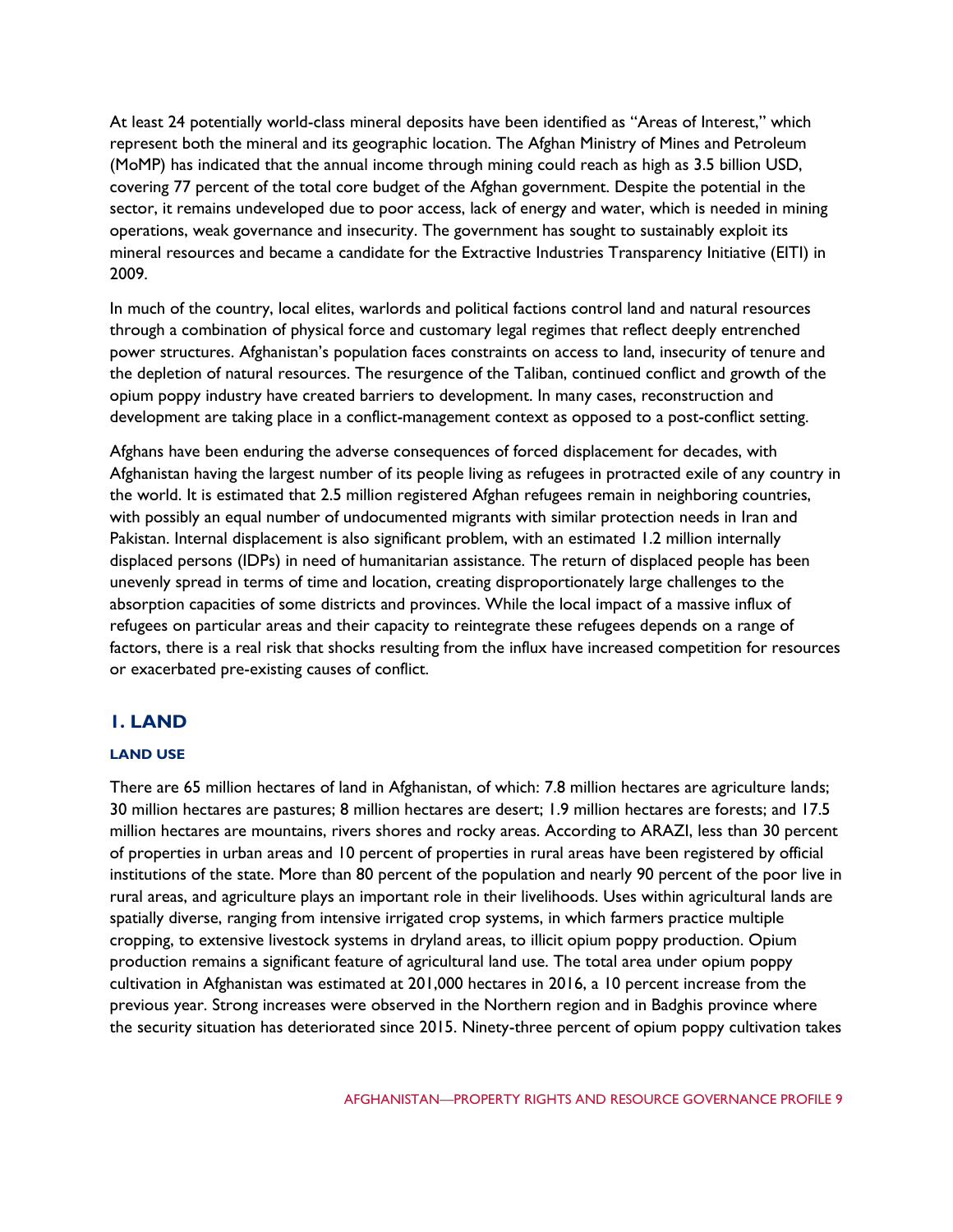place in the Southern, Eastern and Western regions of the country (ARAZI 2014; World Bank 2014; UNODC 2016).

Kabul houses approximately 41 percent of the urban population. Kabul and the four regional hubs of Herat, Mazar-i-Sharif, Kandahar and Jalalabad are home to 69 percent of the total urban population. Cities have expanded rapidly over the past decade without effective spatial plans and limited access to formal land and housing. The result has been: informal, low-density sprawl; increasing socio-spatial inequality; and significant infrastructure deficiencies. Many of Afghanistan's urban challenges have a clear land use dimension, including land grabbing, inefficient use of land, tenure insecurity in informal settlements (70 percent of dwelling stock), limited access to well-located land for housing by middle- and low-income households, insufficient land for economic activity and undeveloped land-based financing for local service delivery (GIRoA 2015b; GIRoA 2014b; Popal 2014).

In both rural and urban areas, over twenty years of civil conflict have left Afghanistan heavily contaminated with land mines and unexploded ordinances (UXO's). A 2012 study by the Mine Action Coordination Center of Afghanistan further estimates that there are 5,489 hazardous areas remaining in Afghanistan, affecting 563 sq. km and 1,847 communities (MACCA 2012; GICHD 2012).

# **LAND DISTRIBUTION**

Afghanistan's total land area is about 652,090 square kilometers. The population is estimated at 34 million people. Of the 78 percent of the population that lives in rural areas, roughly 20 percent are classified as nomadic. Agricultural land accounts for 58 percent of the total land area, but only 12 percent is useable farmland, with the balance pasture land, which supports the country's large nomadic and seminomadic population and its livestock. Forests make up 1.3 percent of the country's total land area. Deforestation is occurring at a rate of 3 percent per year. Roughly 0.3 percent of the total land area is designated as protected.

Afghanistan has more than 40 ethnic groups, the largest of which is the Pashtun (53 percent of the population), generally residing in the eastern and southern regions. The Tajiks in the northeast (17 percent) and Turkic groups in the northern plains (20 percent) are the second- and third-largest groups (ADB 2014; World Bank 2014).

Unequal land distribution has a deep history; successive governments in Afghanistan have adopted land allocation policies as a means of rewarding patrons and consolidating power. Recent efforts to address continued inequities in landholdings began in 1978 when the communist government initiated new land reforms that reduced the ceiling for land holdings, allowed the state to seize excess land without paying compensation and provided for free distribution of land to landless and poor households. Decades later, to counter the continued widespread distribution of public lands the Government issued Decree 99 in April 2002 to freeze distribution of public land. Despite these efforts, land continues to be illegally occupied or controlled by powerful interests (Gebremedhin 2007).

Distribution of land holdings in the agricultural sector, which accounts for 90 percent of the country's manufacturing vis à vis agro-processing, employs 60 percent of the total Afghan workforce, and generates 25 percent of GDP, is especially problematic. Sixty percent of agricultural holdings are less than one hectare and represent 22 percent of croplands meaning that land fragmentation has implications for both demand for land for agricultural expansion and the risk of lower land ceilings for those who rely on land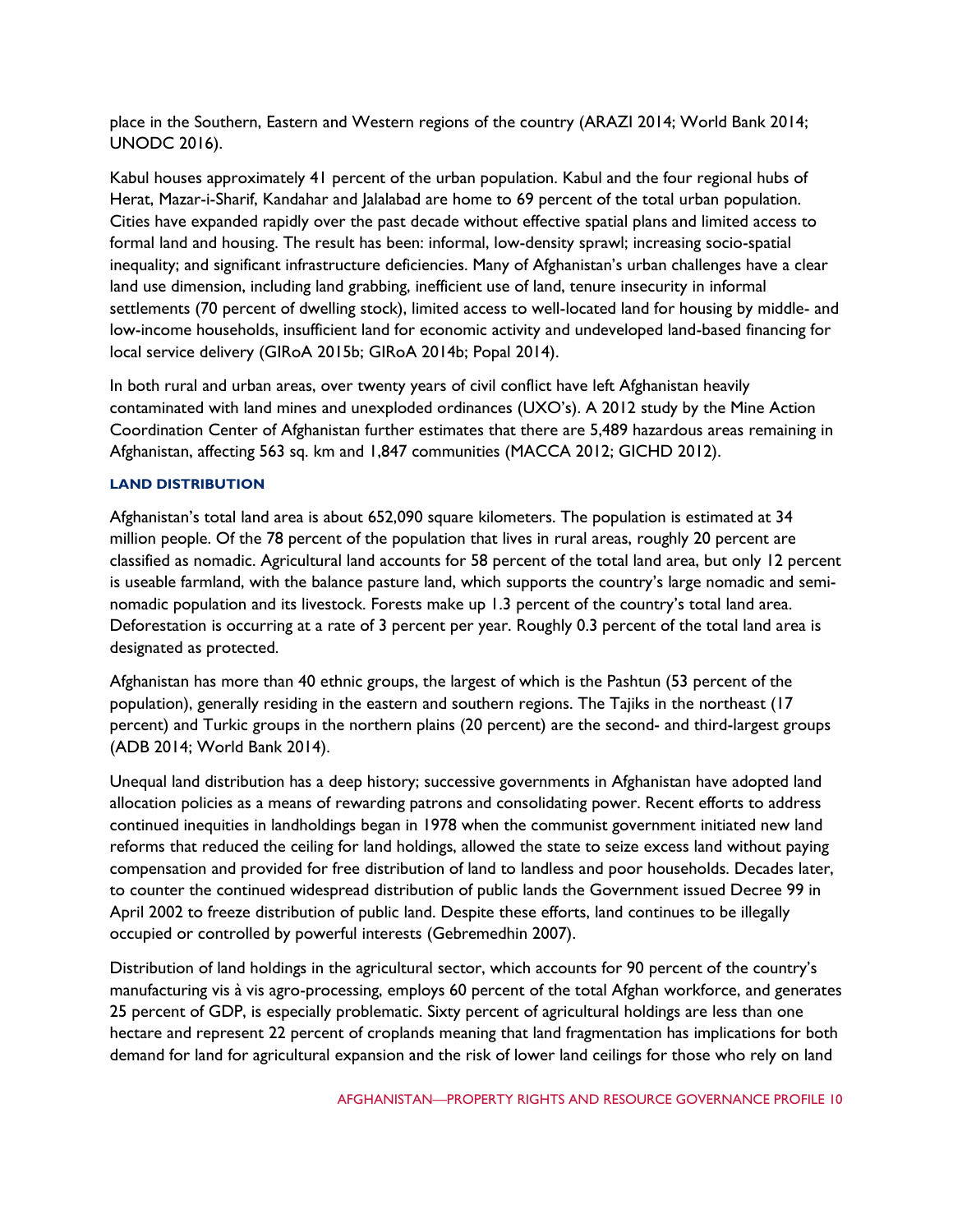for food security and livelihoods (Alden Wiley 2003; Gebremedhin 2007; Afghanistan Reconstruction Trust Fund 2017).

Approximately one-third of Afghans live in five city regions: Kabul, Jalalabad, Mazar-i-Sharif, Herat and Khandahar, as well as 28 strategic district municipalities, making these regions crucial for social, economic and territorial transformation. On average, 46 percent of total land area within the city regions is agricultural land, of which approximately 81 percent is irrigated for agriculture, reaffirming the relatively stable and central role of agriculture in these regions. Industrial land use comprises only 3 percent of built-up area. Within built-up areas, 40 percent of this land is residential. Most residential areas are irregular or informal housing developments. Socio-spatial exclusion and inequality are pervasive in all city regions. Living conditions are poor and those who are internally displaced are not integrated within the cities. For example, in the Herat city region, over 25,000 people are living in protracted displacement situations, without formal recognition of land or housing rights, despite the fact there is sufficient land, which is estimated to total more than 66,000 hectares of land within the five city regions (GIRoA 2016b; UNAMA 2015; World Bank 2017).

During the past 15 years more than five million Afghan refugees have returned to their country, to both urban and rural areas. Most of the repatriates have not been able to return to their own homes due to insecurity. The government of Afghanistan has built townships in, for example, the eastern Nangarhar and Herat provinces and has provided ownership documents of residential plots to tens of thousands of returnees. However, many returnees assert that they have not yet received their designated land plots and the government-built townships lack essential services. Land usurpation, or land grabbing, by powerful individuals in these townships is widespread. Reports of land allocations to political and economic elites suggest that state land distribution in Afghanistan continues to be employed to reward patronage, solidify political loyalty and exercise and control power (GIRoA 2012c; LandAc 2016; Barshodost et al 2017).

It is important to note the de facto land distribution that has occurred in the country. The chaotic political scenarios of the 1990s dominated by the *mujaheddin* and Taliban led many wealthier farmers to leave their lands during the various episodes of the war, trusting their land to relatives or simply abandoning it. Individual militia commanders have accumulated lands informally in a context of lawlessness prevailing in many parts of the country right after the demise of the Taliban. Finally, swift accumulation of wealth through poppy cultivation and opium trade is believed have led to some reconcentration of lands (Maletta 2007).

The objective of current state land distribution efforts is to ensure sufficient and fair designation and distribution of state lands for infrastructure, state revenue-producing projects, agriculture and commercial activities, residential needs in urban areas and humanitarian requirements for adequate shelter including vulnerable populations such as IDPs and returnees. A combination of weak legislation, ill-considered resettlement schemes, strong ethnic and tribal ties and de facto enduring systems of customary tenure have limited distribution reforms' intended impact. Specifically, a lack of overarching and integrated national policy on state land distribution, a lack of transparency and oversight by the institutions and government officials involved in land distribution, ineffective subnational governance, and limited desirable land (i.e., land that is fertile proximate to roads, infrastructure and economic opportunity) in urban, peri-urban areas, has constrained legitimate state efforts (Gaston and Dang 2015; UNAMA 2015; World Bank 2016b).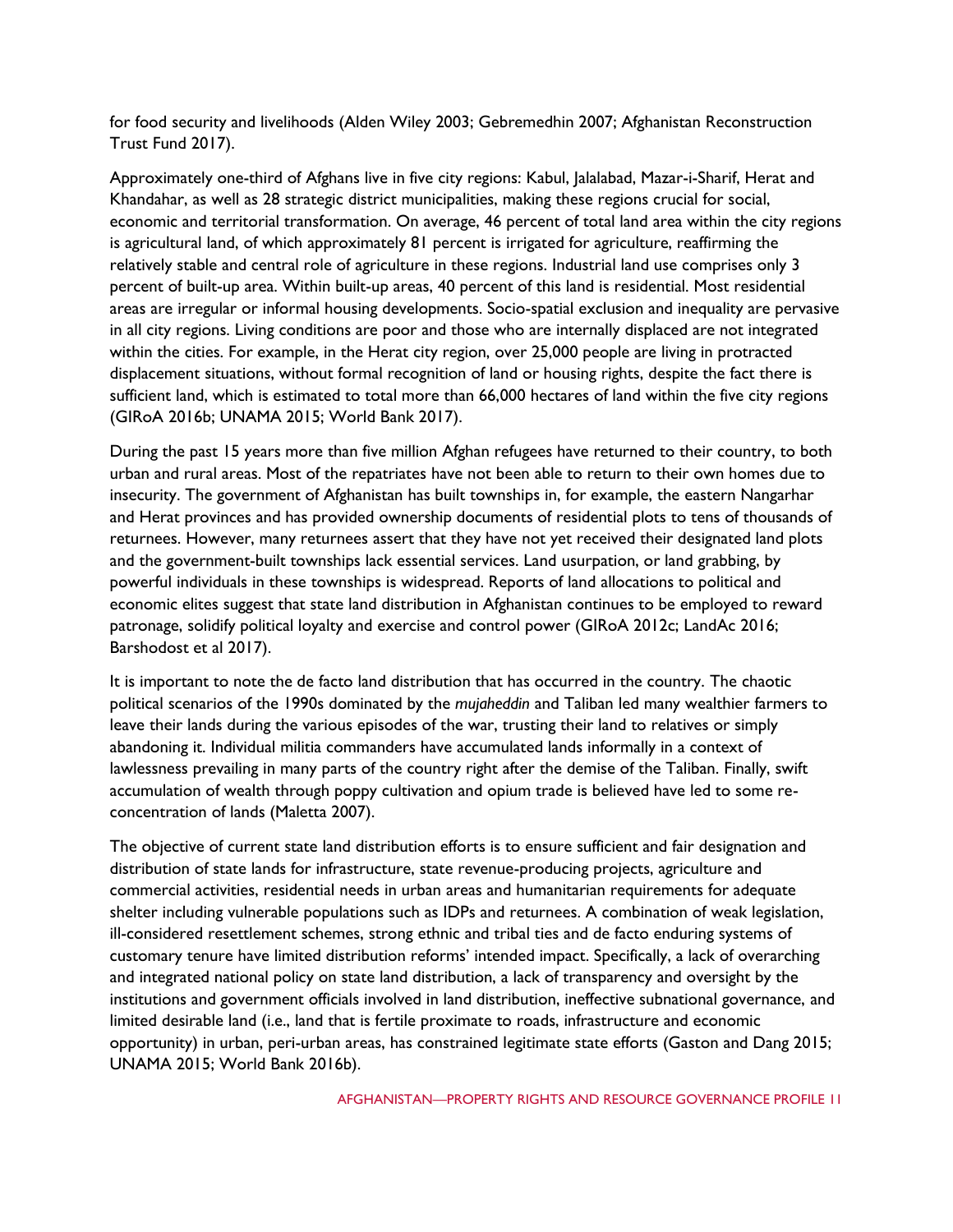#### **LEGAL FRAMEWORK**

The Afghanistan Constitution, passed in 2004, authorizes personal land ownership (except by foreigners) and protects land from state seizure unless the seizure is to secure a public interest and the owner is provided with prior and just compensation. In addition, the Constitution mandates land and housing distributions under certain conditions. The Law on Managing Land Affairs (LML) of 2008 sets forth the basic framework for land administration and management in Afghanistan. The LML sets out definitions for various land types and classifications, requirements for land deeds and principles governing: allocations of state land; land leasing; land expropriation; settlement of land rights and restoration of lands; pastureland management; and civil and criminal penalties for land usurpation. The law recognizes *Shari'a* and defers to applicable principles of *Shari'a* in some areas. Issues that are not covered by the LML are governed by the country's Civil Code, which in large measure reflects the Hanafi school of Shari'a. Customary law dominates land relations in Afghanistan and the Civil Code recognizes the application of customary law with regard to land rights. Customary law is in large measure consistent with *Shari'a*, and *Shari'a* permits the practice of customary law so long as it does not interfere with tenets of Islam. Customary law systems vary but share the following characteristics: use of customary village councils (known in Dari as *shura*, or *jirga* in Pashtu) that employ mediation and arbitration techniques of dispute resolution; the application of principles of apology and forgiveness; and the concept of restorative justice (GIRoA 2004; GIRoA 2008; GIRoA 1977).

In urban areas, the Municipality Law of 2000 contains provisions applicable to regulating and governing land within municipalities. ARAZI has responsibility for urban land management and administration by as set forth in the provisions of the LML (UN Habitat 2015; GIRoA 2000b).

While statutory laws and institutions seek to secure state land rights, support for private and customary land ownership rights is less robust in formal law. The current land framework fails to sufficiently address and balance private ownership rights with the state's need to obtain and access land for infrastructure and revenue-producing projects, such as mining. Expert reports have discussed the need to reform the LML to reflect the vision and mandate establishment of the newly independent ARAZI, harmonize law with the 2007 National Land Policy, provide for increased land tenure, identify the varying types of land holdings and tenure arrangements, address land grabbing and support land management at the local levels. Amendments to the LML have been proposed and include: provisions to fight corruption; inclusion of customary documents as proof of ownership, which can then be treated as formal land ownership; and streamlined land leasing processes (UNAMA 2014; Alden Wiley 2012; ARAZI 2012).

#### **TENURE TYPES**

There are three categories of land with accompanying methods to transfer. These include:

- 1. Private Land—Land individually held without title, with a non-recognized title or with state formal title, as well as collectively held land without or with customary title or with documentation issued by previous government regimes. Transfer of private land can occur through sale, inheritance or compulsory land acquisition.
- 2. Public Land—These lands include pastures (allocated for public use), forests, graveyards, roads, green areas, playgrounds; schools, universities, and hospitals. Public land is essentially state-owned land with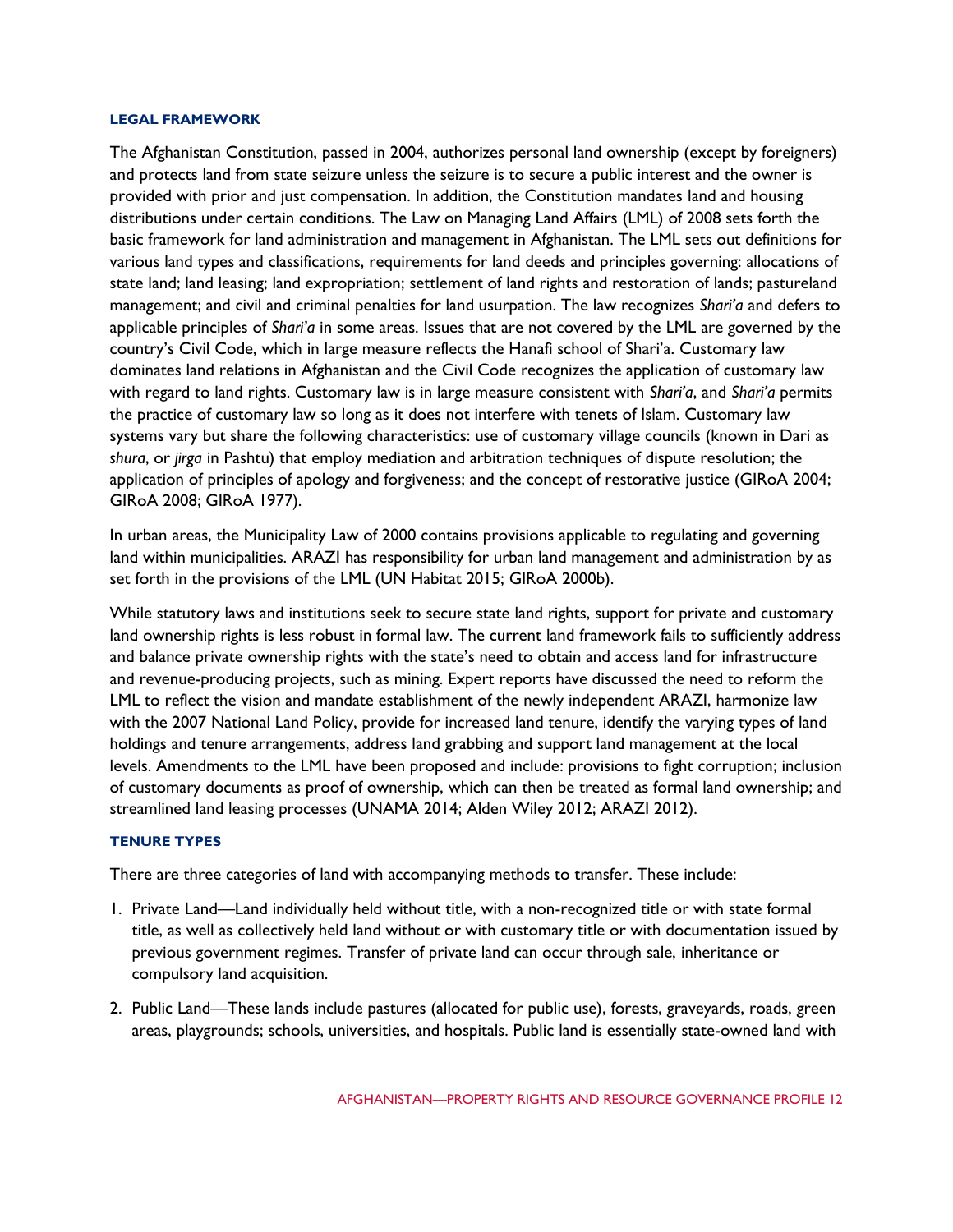a purpose designated by government Ministries or municipalities. These lands cannot be sold, leased, transferred or exchanged without a compelling case for reuse or repurpose.

3. State Land—Includes forests, protected land, arid and virgin land (registered as state land and any land that is deemed public but is not registered in the book of government lands). Only arid and virgin land can be leased or sold provided certain conditions (Land Act 2016).

| <b>Box 2. Land Tenure Indicators</b>                                                                |              |  |
|-----------------------------------------------------------------------------------------------------|--------------|--|
|                                                                                                     | <b>Score</b> |  |
| Millennium Challenge Corporation Scorebook, 2017                                                    |              |  |
| - Land Rights and Access (Range 0-1; 1=best)                                                        |              |  |
| International Property Rights Index, 2015                                                           |              |  |
| - Physical Property Rights Score (Range: 0-10; 0=worst)                                             |              |  |
| World Economic Forum's Global Competitiveness Index, 2015-2016                                      |              |  |
| - Property Rights (Range: I-7; I=poorly defined/not protected by law)                               |              |  |
| - Ease of Access to Loans (Range: 1–7; 1=impossible)                                                |              |  |
| International Fund for Agricultural Development, Rural Poverty Report, 2001                         |              |  |
| - Gini Concentration of Holdings, 1981-1990 (Range: 0-1; 0=equal distribution)                      | N/A          |  |
| International Fund for Agricultural Development, Rural Sector Performance Assessment, 2011          |              |  |
| - Access to Land, 2007 (Range: 1-6; 1=unsatisfactory access)                                        | N/A          |  |
| Food and Agricultural Organization: Holdings by Tenure 2014 (thousands)                             |              |  |
| - Total Number of all Agricultural Holdings; Year                                                   | N/A          |  |
| - Total Area (hectares) of all Agricultural Holdings; Year                                          |              |  |
| - Total Number of Holdings Owned by Holder; Year                                                    |              |  |
| - Total Area (hectares) of Holdings Owned by Holder; Year                                           |              |  |
| - Total Number of Holdings Rented from Another; Year                                                |              |  |
| - Total Area (hectares) of Holdings Rented from Another; Year                                       |              |  |
| World Bank Group, Doing Business Survey, 2017                                                       |              |  |
| - Registering Property-Overall World Ranking (Range: 1-190; 1=best)                                 | 183          |  |
| - Registering Property-Number of Procedures                                                         |              |  |
| - Registering Property-Days Required                                                                |              |  |
| World Bank Group, World Development Indicators, 2017                                                |              |  |
| - Percentage of Population with Secure Tenure                                                       | N/A          |  |
| Heritage Foundation and Wall Street Journal, 2017                                                   |              |  |
| - Index of Economic Freedom-Property Rights (Range 0-100; 0=no private property)                    | 48.9         |  |
| Economic Freedom of the World Index, 2016                                                           |              |  |
| - Legal Structure and Security of Property Rights (Range 0-10; 0=lowest degree of economic freedom) |              |  |
| - Protection of Property Rights (Range 0-10; 0=lowest degree of protection)                         |              |  |
| - Regulatory Restrictions of Sale of Real Property (Range 0-10; 0= highest amount of restrictions)  |              |  |

Afghanistan's land is vested: (1) individually in private individuals and entities; (2) communally in families, clans and communities; and (3) in the government and has the following tenure types:

**Ownership.** Ownership is the most common tenure type in Afghanistan. Ownership may be based on formal or customary law and ownership rights can extend to all land classifications. Ownership confers a right of exclusive possession of land and owners are entitled to use and dispose of land freely. Under the 2008 Law on Managing Land Affairs, all land not proved to be private is deemed to be state land (GIRoA 2008).

**Leasehold.** The 2008 Law on Managing Land Affairs permits leasing between private parties, subject to requirements for written leases that describe the land and set forth the agreement of the parties regarding the length of the lease and payment terms. For purposes of attracting investment, the Ministry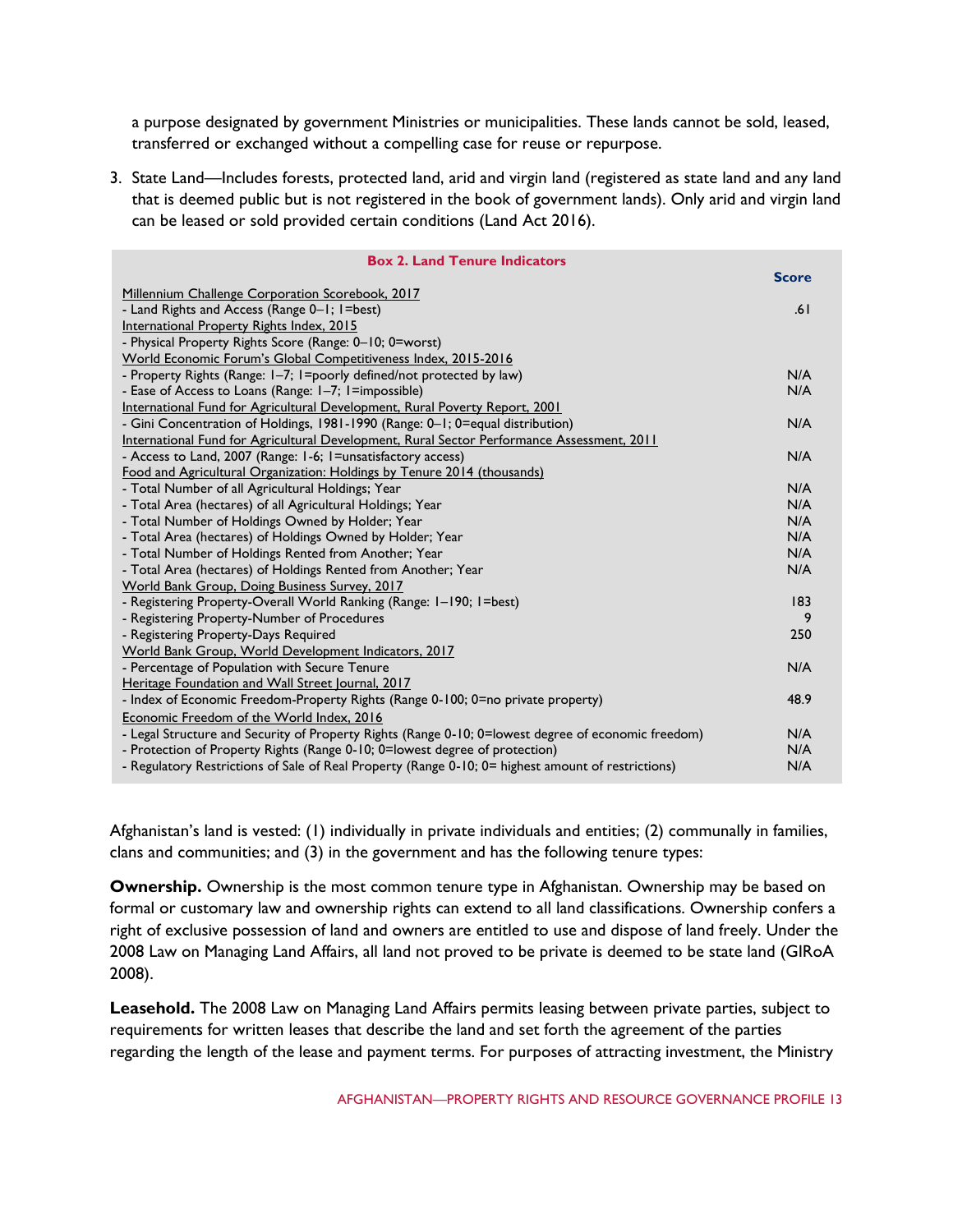of Agriculture, Irrigation and Livestock (MAIL) can lease agricultural land to individuals and entities for purposes of agricultural activities for periods up to 50 years for fertile land and 90 years for virgin and arid (i.e., uncultivated) land. The MAIL can lease virgin and arid land for non-agricultural investment purposes with the agreement of other departments and consistent with considerations of land type and proportion. Other ministries and departments can lease land for non-investment purposes for periods up to five years. Leases of private land, which have primarily been governed by customary law, are generally quite brief, often extending only a season. Sharecropping is a common arrangement: the landowner contracts with the sharecropper to cultivate the land, with the parties agreeing to terms regarding the production shares and payment for inputs (GIRoA 2008; UN Habitat 2017).

**Agreed Rights of Access.** The 2008 Law on Managing Land Affairs provides that pasture land is public property that neither the state nor any individual can possess (except as otherwise provided by *Shari'a*), and which must be kept unoccupied for public use for activities such as grazing and threshing grounds. Customary law provides that individuals and communities can obtain exclusive or non-exclusive rights of access to government-owned pasture land through customary use and deeds (GIRoA 2008b; UN Habitat 2017).

**Occupancy Rights.** In urban areas, landholders in formal settlements generally have formal rights to the land. Occupants of informal settlements, including squatters, usually have some type of informal rights that are based on principles of customary law, the nature of the land and the means by which the occupants took possession of the land. The 2007 Land Policy permits the regularization of rights from informal settlement holdings but implementing legislation has yet to be enacted (GIRoA 2007).

**Mortgage.** Formal and customary law recognize two types of land mortgage: one type operates as a debt secured by the land. The second type, which is the most common, is a use mortgage under which the lender takes possession of the land until the borrower repays the debt (UN Habitat 2017).

It is important to note that despite the relatively straightforward tenure types presented above, land ownership and land access rights in Afghanistan are very complex and opaque, and the long period of war and political instability has further complicated the land tenure system. At any given time, for example, a single farmer may be owner, tenant or sharecropper and may be in transition from one status to another with respect to one or more of his plots (UN Habitat 2017; Alden Wiley 2003).

# **SECURING LAND RIGHTS**

Land rights for Afghan citizens in both urban and rural areas are insecure. Afghanistan's land is vested: (1) individually in private individuals and entities; (2) communally in families, clans; (3) in communities, for example pastures; and (4) in the government. Land ownership can be acquired through purchase, government land allocation and other forms of transfer of ownership, such as through inheritance. Under current law, all untitled land is characterized as state land unless a person can show ownership through a legally valid deed, which is the basic unit of registration evidencing the transaction in land. Registration is a judicial function in which primary court judges have responsibility to draft and archive legal deeds and ARAZI certifies the identity of the parties. Acquiring and registering a deed is costly and difficult. Additionally, a title or registration of title is no guarantee of establishing ownership and obtaining land rights. Title deeds may be registered with numerous institutions at several locations, creating significant opportunities for fraud and corruption with multiple titles being registered at different locations for the same or overlapping areas of land (GIRoA 2008; LandAc 2015; UNAMA 2014).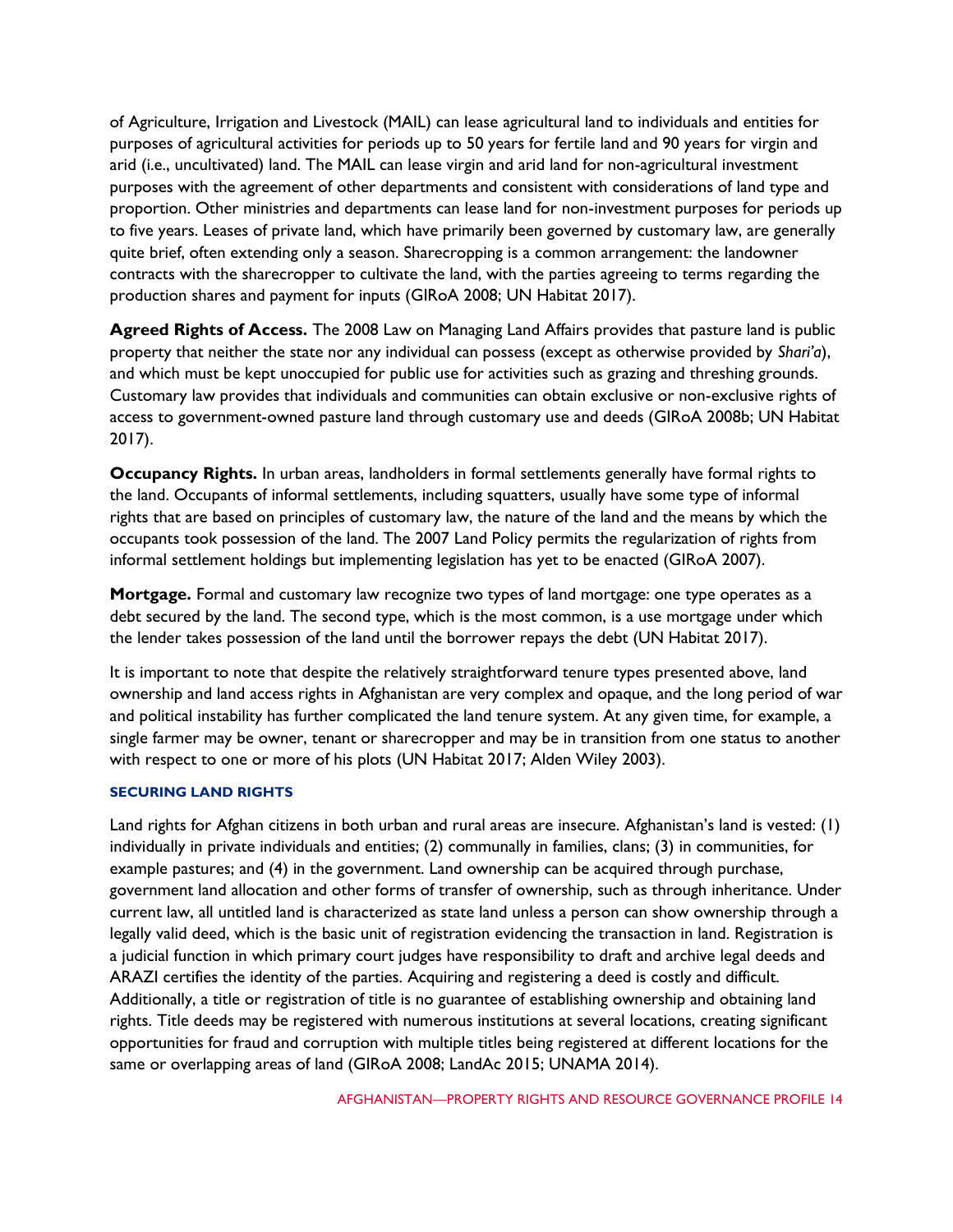Most people, then, acquire rural land through inheritance transfers, with no documents or records to establish ownership of the land they are occupying. Nomadic or semi-nomadic people may acquire pasture lands for grazing their livestock through application to the local authorities stating the need for land and through the identification of vacant land (*mawat*). Individuals can apply for ownership rights to *mawat* land by demonstrating that the land has not been not cultivated, improved or is under ownership, and that they will agree to either cultivate or improve the land. These practical solutions to owning and accessing rural land completely bypass the formal land system, resulting in an informal shadow land economy. As a result, the majority of those occupying land in Afghanistan are legally "landless." Private land disputes are generally put forward to a *shura* or *jirga* for resolution. In rural areas the key drivers of continued land insecurity are: (1) a history of inequitable relations within communities with regard to access and rights to land and water; (2) multiple unresolved interests over the same land, including rights of nomads; (3) failure to develop accepted principles governing holdings of non-agricultural land; and (4) continuing violence and disorder, uncontrolled poppy production, warlordism, land invasions and ethnic disputes (GIRoA 2008; UNAMA 2014).

In urban areas, most people acquire land through purchase, lease or squatting. Settlers on unplanned urban lands typically have customary deeds or occupancy rights, some of which have been regularized or benefit from the "blind eye" of the government (World Bank 2005).

*Shari'a* law is the strongest acknowledgment of the land and tenure rights of women by way of its guidance regarding inheritance for wives and daughters. Still, women face significant impediments to asserting their land rights to *mahr* (dowry) or those acquired through inheritance because of cultural norms and the lack of access to either the formal or informal systems. In urban settings, female heads of household and widows are, anecdotally, increasingly asserting their rights to land, but they are unlikely to try to register their rights formally because the process is time consuming and costly (UN Woman 2011).

In both urban and rural areas, criticism of the Law on Managing Land Affairs of 2008 asserts that it fails to protect customary land tenure because of its unrealistic and often unattainable requirements that rely on documents to establish legal ownership and convert such documents into a formal deed (GIRoA 2008; UNAMA 2014).

# **INTRA-HOUSEHOLD RIGHTS TO LAND AND GENDER DIFFERENCES**

Women's rights to land must be considered within the context of women's rights in Afghanistan as a

whole, which are among some of the worst in the world and include: attacks on women in public life; violence against women; child and forced marriage; lack of access to justice; and lack of girls' access to education. Women's land ownership in Afghanistan has two diverging dimensions: (1) The legal guarantees to rights of ownership; and (2) the de facto access to land and accompanying rights.

| <b>Box 3. Land and Gender Indicators</b>                                                        |              |
|-------------------------------------------------------------------------------------------------|--------------|
| OECD: Measuring Gender In (Equality)—Ownership                                                  | <b>Score</b> |
| <b>Rights, 2014</b><br>Women's Access to Land (to acquire and own land)                         |              |
| (Range: Score 0-1; 0=no discrimination)                                                         | 0.5          |
| Women's Access to Property other than Land (Range: 0-<br>I; 0=no discrimination)                | 0.5          |
| Women's Access to Bank Loans (Range: 0-1; 0=no                                                  |              |
| discrimination)                                                                                 | 0.5          |
| FAO: Holders of Land Classified by Sex, 20<br>Percentage of Female Holders of Agricultural Land | N/A          |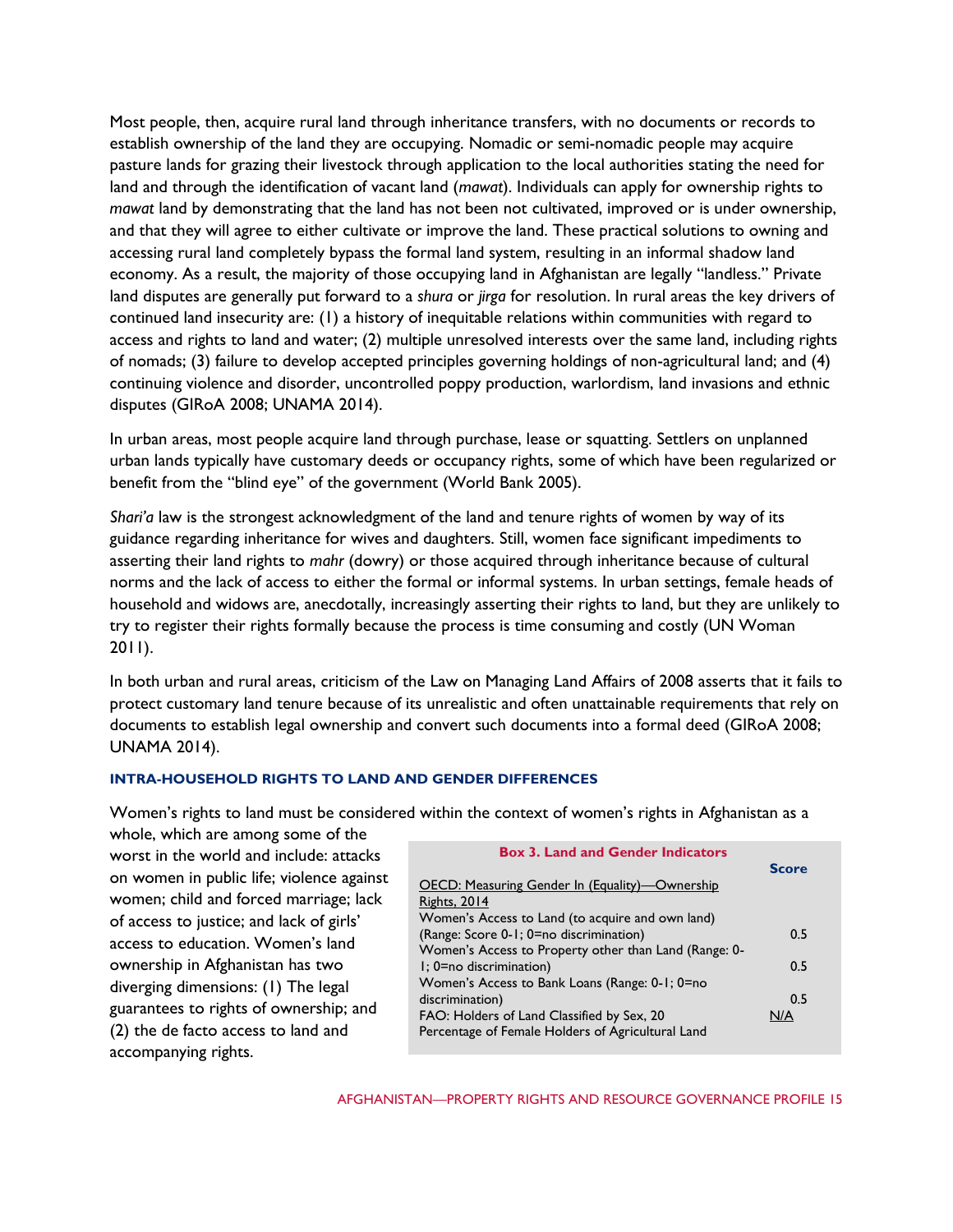On paper, women in Afghanistan enjoy rights to land. The Constitution provides that women cannot be precluded from owning or acquiring property. Article 40 also states that property is immune from invasion, that no person shall be forbidden from acquiring and making use of a property except within the limits of law, and that no one's property shall be confiscated without the provisions of law and the order of an authorized court. The Afghan Civil Code recognizes a woman's right to own and sell property. A woman can sell her property out of her own free will and she can donate it if she chooses to do so. A woman may obtain property through marriage, inheritance or purchase with her own income. The Civil Code also defines the inheritance rights of women and girls with respect to the Islamic *Shari'a*. Islamic Law recognizes and protects three kinds of property: the first is acquired through either inheritance or labor; the second, directs compliance with the women's rights as articulated under the law; and the third outlines the women's ownership of property, including land. Islamic law grants widows one-eighth of the property of the deceased spouse, and daughters inherit half the share of land inherited by sons (Human Rights Watch 2017; GIRoA 2004; GIRoA 1977).

Despite these formal provisions and customary provisions, de facto realization of ownership rights is limiting women's access to their legal right to property. Daughters tend to relinquish their inherited land rights to their brothers, especially at marriage, because their husbands are the main providers of the family. Widows who inherit land commonly transfer it to their sons. In the rare cases where women do retain control of inherited land, it is usually because they have no brothers and are not married, and thus must keep the land to support themselves. The structural issues underpinning lack of land access and land tenure insecurity include: illiteracy; low female employment; a weak and ineffective judicial system to enforce helpful land laws; absence of awareness of laws; lack of physical access to legal documents; and prohibitive law enforcement mechanisms (Akbar and Pirzhad 2011; ECW 2014).

However, in 2016 as part of a new initiative to increase security of tenure in Kabul, ARAZI, with donor support from USAID and technical support from UN Habitat, developed a program to gradually upgrade land and property rights of urban households through the issuance of occupancy certificates. For the first time, occupancy certificates have been issued to women only, and women as joint owners along with their spouses, in order to recognize and regularize the various forms of tenure that exist outside the formal register among urban poor communities, including in informal settlements, in Kabul city (UN Habitat 2016).

# **LAND ADMINISTRATION AND INSTITUTIONS**

Land administration in Afghanistan is complex, involving many formal (statutory) institutions and governance structures, as well a variety of informal (non-statutory) institutions especially those that are involved in the resolution of land issues and disputes. The Afghanistan Government has been engaged in land administration, primarily as a means of collecting taxes, since the early 1900s. The institutional structure has changed throughout those hundred plus years. Primary responsibility for land administration now falls with ARAZI. ARAZI is vested with authority in the following specific areas: (1) state-owned land inventory; (2) state land registration through the land rights identification process (Tasfiya); (3) land registration through the cadastral survey process (land survey); (4) land transfers and exchanges, primarily to other government divisions; (5) leasing land to the private sector; and (6) resolving disputes involving state and public lands. In practice, ARAZI keeps records with respect to all land, both public and state, including maps, surveys, ownership records and land transactions, although this process is not yet complete (GIRoA 2008, ARAZI 2014).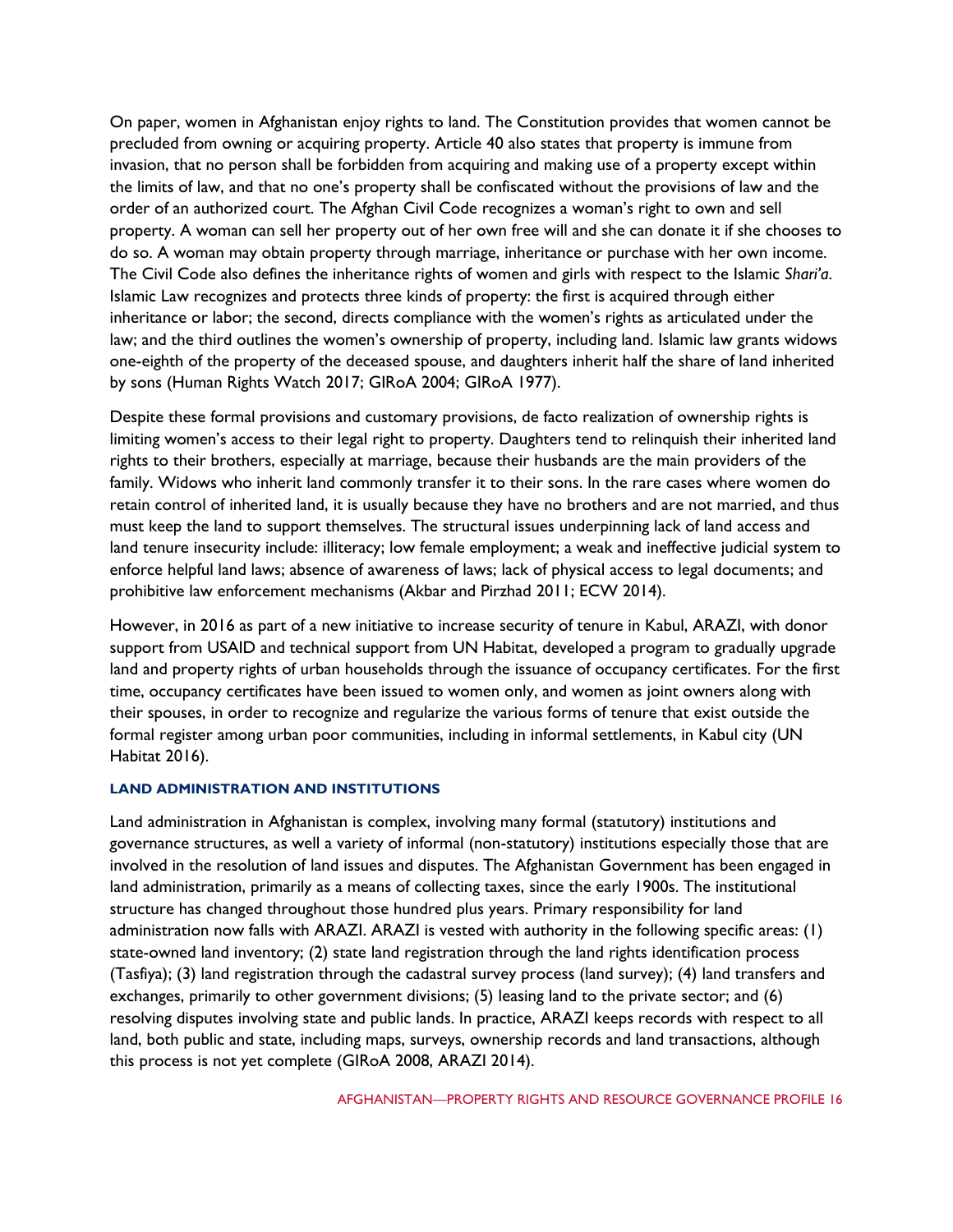ARAZI engages in state land management at the provincial and district levels through Settlement Commissions set up at provincial capitals throughout Afghanistan. The commissions address land ownership issues between individuals and the government and between the government and government entities. In addition, the commissions make recommendations regarding state land distributions to private individuals. Their specific obligations and powers include, among others: settlement of landholding areas; distribution of documents and land; determining the categories, water rights and taxation of land; determining and segregating lands as individual or state, as well as their classification such as grazing, arid, jungle lands; and restoration of previously illegally distributed land to the owner or legal heirs. The Cadastral Survey Office, formerly the independent Office of the General Geodesy and Cartography, merged with ARAZI in 2013 and specifies the territory, map and measurements of a piece of land (GIRoA 2008; UNAMA 2014).

ARAZI does not manage urban land and townships. Municipal land is controlled and managed by local governance officials under the management of the Independent Directorate for Local Governance (IDLG), and the Ministry of Urban Development and Housing (MUDH) is responsible for developing master urban plans and policies and supporting the revenue and capacity building programs of municipalities, including infrastructure and services, sanitation and preservation of historic areas. MUDH issues and updates these plans and is involved in policy and decision making relevant to informal settlements and services within the municipalities (GIRoA 2017).

In terms of dispute resolution, several courts and offices within them are legally responsible for resolving land disputes and issuing, registering and storing titles. The relevant courts include the public rights courts, civil courts, personal status courts and commercial courts. The Office of the Directorates of Documents and Deeds Registration, which encompasses Protected Document Registry and Court Archives, is located within the appellate courts at the provincial level and issues and maintains title deeds. Estimates indicate that over 60 percent of all cases brought to a *shura* or *jirga* involve a land dispute. Village councils (*shura* or *jirga*) are active in local matters, including land issues and disputes. The *shura* system is sometimes criticized as representing the majority political factions and elites at the expense of economically disadvantaged and vulnerable groups. Women are not permitted to be members of the *shura* (GIRoA 2011; Dempsey and Coburn 2010; Coburn 2011).

In general, the current institutional framework for land management and administration is not considered inclusive or pro-poor, despite government efforts. Outdated systems, overlapping responsibilities, lack of capacity at local levels, conflicting systems for land ownership and uncertain or incomplete legal frameworks, compounded by decades of conflict and widespread displacement have resulted result in competing claims to land and conflicts between individuals, among communities and between citizens and the state (Unger et al 2016; World Bank 2016).

#### **LAND MARKETS AND INVESTMENTS**

Urban-based economic activity now accounts for over 50 percent of GDP in Afghanistan, yet the urbanization process has been largely informal. It is estimated that 70 percent of urban property is unregistered. Still, the land market is a key source of municipal revenues. Sale of municipal land and properties is the largest revenue source, contributing an average of 22 percent of total annual revenues in Kabul and 19 percent in thirty-three cities throughout the country. Land leases account for an average of 13 percent of revenues, followed by seven percent for property leases. The process for selling land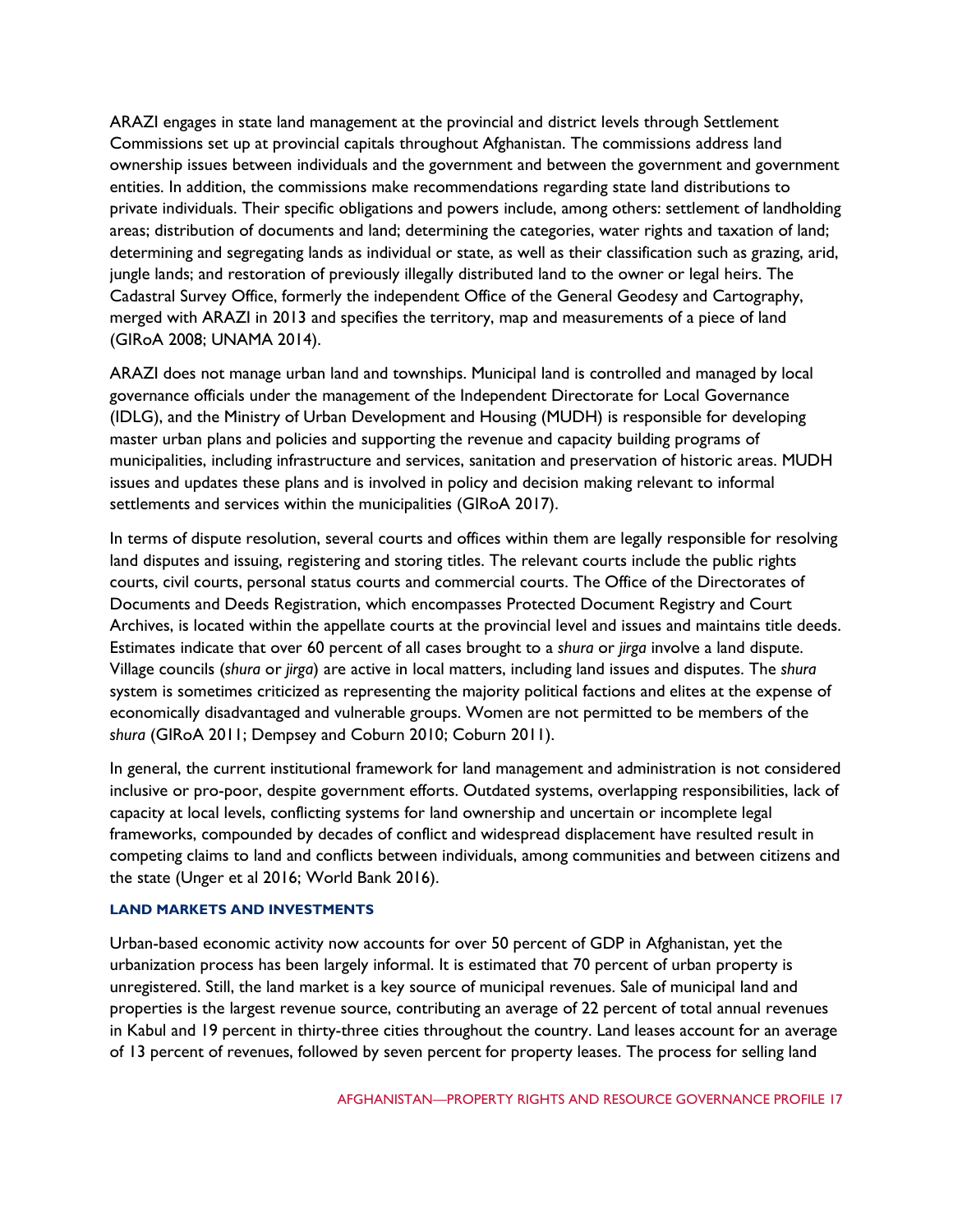was streamlined by the government in 2009 to encourage formal registration of land transactions. The number of steps required was reduced, as were the taxes due at the time of sale. While these changes improve and simplify the conveyance process, and some increase has been seen in the number of transactions, registered titles can be subject to attack by others claiming superior rights in land. Anecdotally many land sales occur informally, making land transactions highly vulnerable to corruption and constraining legitimate development opportunities in the future for municipalities. At the same time there is sufficient land to accommodate housing and development. Municipalities possess on average 27 percent vacant plots (land subdivided but not yet occupied) in built up areas, reflecting land sales by municipalities and private sector speculation. These vacant plots are sufficient to accommodate another 4 million people at current densities, adequate for urban growth in the coming 10 years (EMG 2010; GIHCD 2012; GIRoA 2015b).

The rural land market is constrained by a dearth of arable land, insecurity, land disputes, landmines left from wars and infighting and limited irrigated land. Most land is transacted by informal deeds, relying on oral history and community knowledge for identification and using witnesses for authentication of identity and enforceability of rights (Shirzai 2016).

## **COMPULSORY ACQUISITION OF PRIVATE PROPERTY RIGHTS BY GOVERNMENT**

Under Article 40 of the Constitution, the government may take private property if: (1) it is "for the sake of public interests"; (2) the government provides the owner with "prior and just compensation"; and (3) the government obtains an order from an "authoritative court." The Law on Land Expropriation of 2000 (amended in 2005 and 2010), administered through the Council of Ministers, recognizes private property and provides for acquisition of private land for public purposes. Public purposes may include but are not limited to: construction of manufacturing institutions; highways; railways; pipelines; extension of communication lines; power transmission cables; sewerage canalization; water supply network; religious mosques and schools; implementation of urban plans and other public welfare entities; mining and extraction from underground reservoirs; lands with cultural or scientific importance; cultivatable lands, vast gardens and major vineyards that have economic importance; and lands [planned] for dams. Other lands may be expropriated in exceptional circumstances upon the approval of the Council of Ministers. The Law states that expropriation should be done with great care and by the competent authorities and compensation for all other assets e.g., structures, crops, trees etc., on the land should be paid based on market rate. But the law does not specifically provide for resettlement and rehabilitation including provision of additional assistance to eligible affected families, restoration of business/income loss or other assistance/rehabilitation measures (GIRoA 2004; GIRoA 1977; GIRoA 2000; Gaston and Dang 2015).

The 2008 Law on Managing Land Affairs relates to expropriation in that it addresses how private property is defined, how private properties are identified and formalized, how the government may lease lands to investors or allocate it to landless persons and how state power over land holding is vested. Compulsory acquisition is covered in Articles 21-22 of Chapter Three and reinforces that the right to buy private land for a public purpose is a normal state right (UNAMA 2014; GIRoA 2008; ADB 2014).

Because customary ownership and long-standing communal ownership or usage rights are not recognized in expropriation law, vulnerable groups in rural and urban areas, especially the landless or those living in informal developments, are not protected through any compensatory mechanisms under formal law. Proposed revisions to the Law on Managing Land Affairs and Law on Land Expropriation will broaden the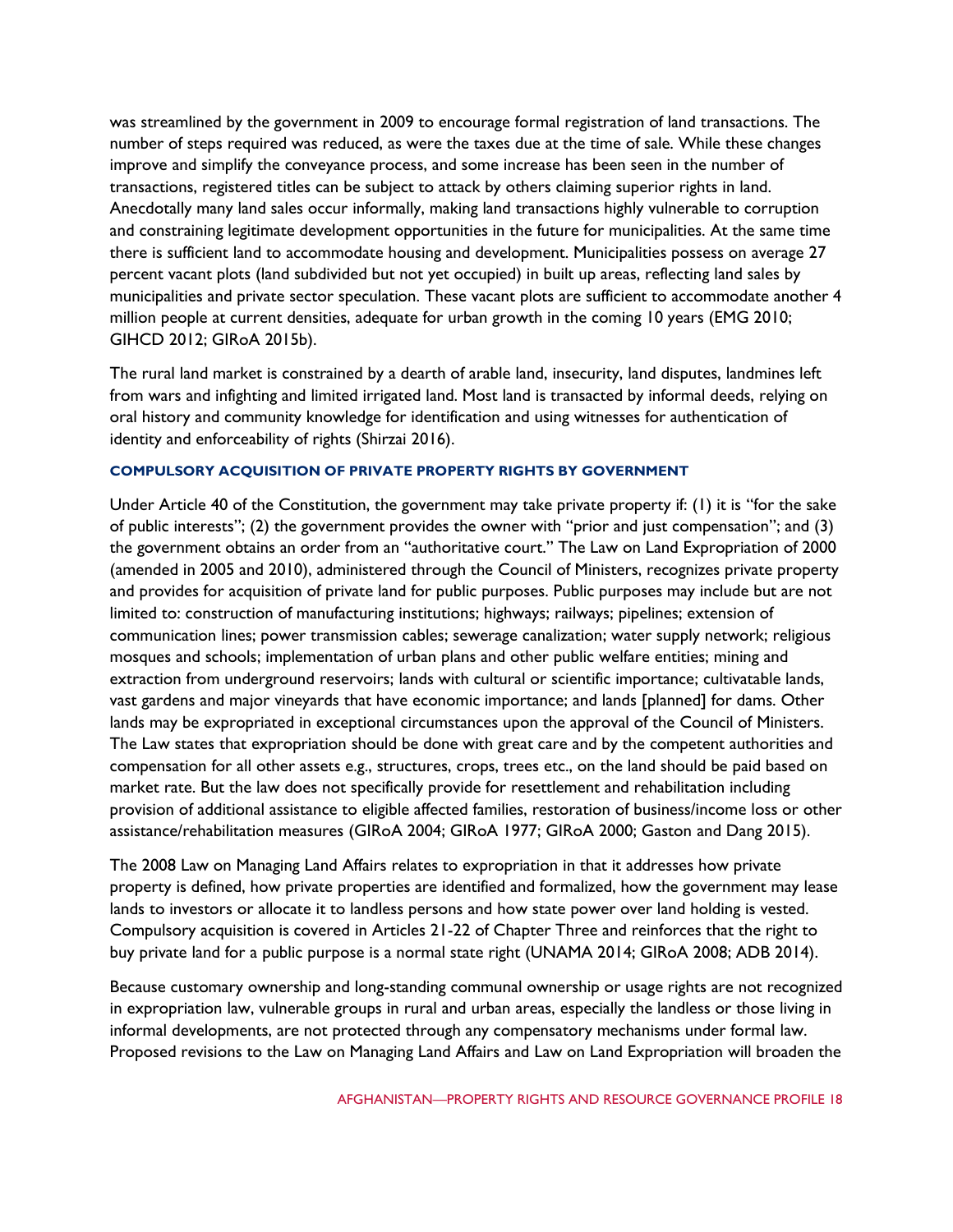power and scope of ARAZI to tighten and limit the definition of what constitutes public purpose, which are not provided in either of the laws' revisions. Current proposed revisions to the law include accepting customary documents as ownership documents. The Law on Land Expropriation proposes provisions for just, fair and market value compensation, public consultation and public hearings. Land advocacy groups call for any revisions to laws relating to expropriation to be more explicitly pro-poor (Wiley, 2012; ARAZI 2012; ARAZI 2014).

#### **KEY LAND ISSUES AND GOVERNMENT INTERVENTIONS**

The Government of Afghanistan recognizes that the development and stability of the country depend to a large extent on the efficient use of its land resources, in both rural and urban areas. Since 2001 it has sought, in theory, to implement a system of modern land administration and governance by pursuing: policy, legal and regulatory reform; international good land practices; institutional development; and increased decentralization of land matters to the village level. In terms of policy, the objectives of 2007 National Land Policy are to: provide every Afghan with access to land; promote and ensure a secure land tenure system; encourage the optimal use of land resources; establish an efficient system of land administration; and ensure that land markets are efficient, equitable, environmentally sound and sustainable to improve productivity and alleviate poverty.

The 2008 Law on Managing Land Affairs covers such fundamental subjects as: how private property is defined, identified and formalized in legal ways; how the government may lease lands to investors or allocate it to landless persons; and how state power over land holding is vested. The Law has been criticized for instituting a strong bias towards owners with documentation, despite estimates that up to 90 percent of Afghans have no documentation over their holdings. In an effort to protect the property rights of the vast majority of land owners, holders and users, current proposed amendments to the Law seek to protect private property rights, as opposed to state property rights only, by accepting customary documents as ownership documents. Additionally, proposed changes to the Land Expropriation Law (LEL) of 2005 vis-a-vis the draft Land Acquisition Law, currently under review by the Ministry of Justice: proposes more concrete categories of public projects with examples for each as compared to LEL 2005; proposes a third party monitoring body, which can assess whether the leased and transferred land is used for their destined purposes; and requires the organization developing a public interest project to estimate the least amount of land required for it (ARAZI 2014; ARAZI 2014; Alden Wiley 2012).

In one of the most centralized governance systems in the world, efforts to decentralize land governance and ensure it is responsive to local realties on the ground are, in part, evidenced by the establishment of an independent ARAZI in 2010 to provide a balanced approach between (a) pro-poor land administration services in support of individual and collective tenure security through land registration, and (b) land allocation and the provision of land to support private sector investment in infrastructure, natural resources, agriculture and industry. Most recently, ARAZI has further broadened its scope and authority through application of the Land Governance Assessment Framework (ARAZI 2014; ARAZI 2014b; Alden Wiley 2012; World Bank 2014; Nezam 2017).

Despite these legal and policy advances, serious practical challenges remain to administering and managing land in Afghanistan. Land grabbing, or "land usurpation," and concomitant informal development in both the urban and rural sectors by returnees, armed actors and powerful elites, remain largely unaddressed. In response, ARAZI has identified 18,000 illegal land grabbers and is developing a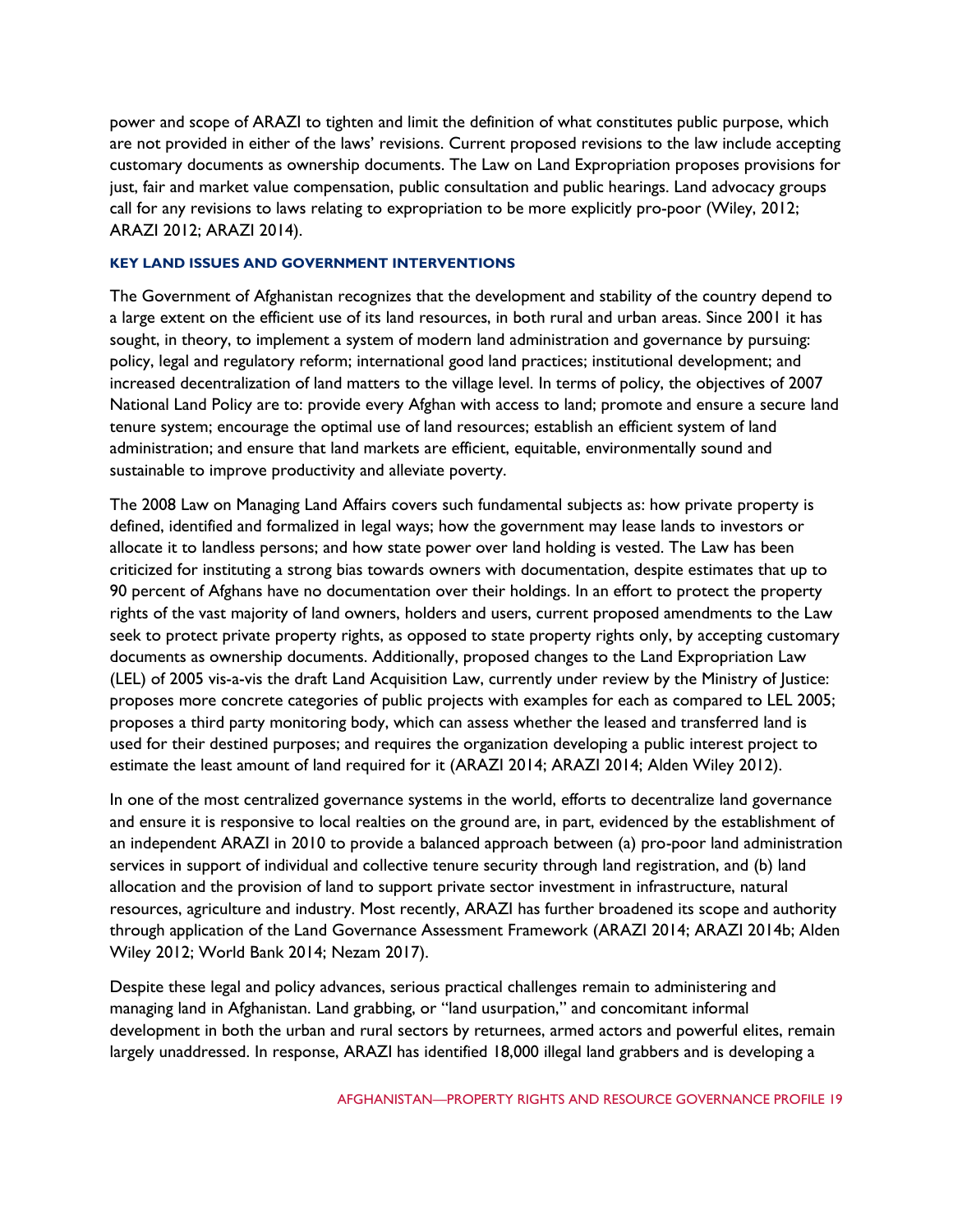plan to return these confiscated lands to their rightful owners. At the same time, returnees from neighboring countries continue, with more than half a million crossing from Pakistan alone after decades out of the country. Due to continued insecurity and land usurpation, many are seeking homes in urban areas, but land speculation has driven land and rent prices out of reach for these vulnerable populations. At least one factor in rural insecurity is an increase in opium production both in terms of areas under cultivation and the geographic spread of growing areas. The total area under opium poppy cultivation in Afghanistan has increased by 10 percent in 2016, while less than 14 of the country's provinces were reported to be free of poppy cultivation. While the Karzai government made opium poppy cultivation and trafficking illegal in 2002, many farmers, driven by poverty, continue to cultivate opium poppy to provide for their families (Nahid and Dowy 2017; Muzhary 2017).

Urban development is also on the governmental agenda presently and in the coming decades, as urbanization has been recognized as one of the most significant drivers of change—and opportunities for change. The Afghanistan National Peace and Development Framework (ANPDF) sets out the overall perspective for the coming five years, including the new emphasis on urban development. The Urban National Priority Program (U-NPP) frames subsequent policies and legislative action required under the ANPDF. The Vision Statement from the U-NPP strives for a network of dynamic, safe, livable urban centers that are hubs of economic growth and arenas of culture and social inclusion through decentralized urban planning and participatory urban governance by 2024. As regards land, the program recognizes that tenure insecurity, land grabbing and usurpation, uncontrolled planning and informality are the norm (GIRoA 2017c; GIRoA 2016c, AREU 2017b).

## **DONOR INTERVENTIONS**

Over the past decade the World Bank has provided support in the land sector, the most recent of which has been the completion of *The Land Governance Assessment Framework* (LGAF) in Afghanistan. The LGAF, developed by the World Bank in partnership with the Food and Agriculture Organization, International Fund for Agricultural Development, International Food Policy Research Institute, United Nations Human Settlements Programme (UN Habitat), the African Union and numerous bilateral partners, is a diagnostic tool to assess the status of land governance at the country level using a participatory process that systematically draws on existing evidence and local expertise as opposed to the knowledge of outsiders (AREU 2017).

The European Union is funding the *Strengthening Afghanistan Institutions' Capacity for the Assessment of Agriculture Production and Scenario Development* project 2017-2020. The project will establish a Land Resources Information Management System to guide policy-makers in developing appropriate policies and plans for various land uses (especially agriculture) and providing location-specific adaptation options. The project also aims to develop the monitoring and analyzing systems of land resources and to study the proportionate specifications of land against the environmental risks at the local and national levels (United Nations 2017).

Land and dispute resolution has become a focus on recent donor efforts. USAID and the United States Institute for Peace (USIP) *Strengthening Peace Building, Conflict Resolution and Governance in Afghanistan Project* 2015-2020 was established to support peacebuilding efforts in Afghanistan through policy research, provision of grants to Afghan civil society organizations and technical assistance to strengthen the legitimacy of Afghan government institutions. A component of this project is to work with ARAZI to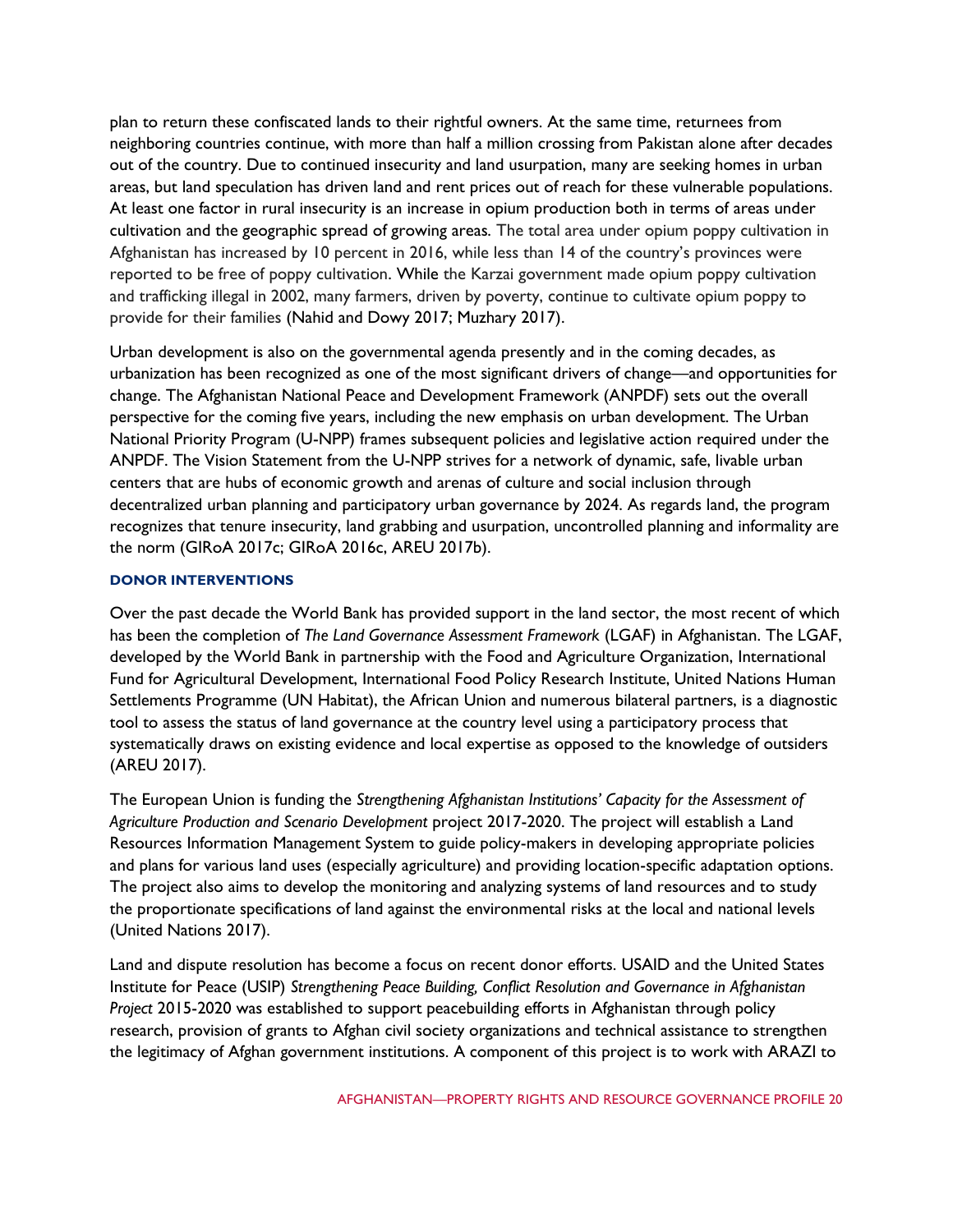develop a land registration process and support Afghan government institutions to build dispute resolution mechanisms, including a pilot system to register land disputes resolved through tribal or customary law (USAID 2016; Gaston and Dang 2015).

# **2. WATER RESOURCES**

# **RESOURCE QUANTITY, QUALITY, USE AND DISTRIBUTION**

Agriculture is one of the country's main economic drivers with estimates that up to 80 percent of its people derive their livelihoods from the sector. Despite its importance, water scarcity and decayed infrastructure systems remain key challenges for the country, even with relatively abundant of water resources. Afghanistan lies within the heart of one of one of the region's largest freshwater regions, the Hindu Kush Himalayan regions. Its major river systems are the Amu Darya, the Helmand, the Harirud and the Kabul. Only the Kabul River, joining the Indus system in Pakistan, leads to the sea. All four rivers cross international boundaries. These water resources are unequally distributed. The Amu Darya Basin, including the Harirud and Murghab Basin and non-drainage areas, covers about 37 percent of Afghanistan's territory and contains about 60 percent of the water flow. It is one of the longest rivers in Central Asia and forms part of the country's borders with Tajikistan, Uzbekistan and Turkmenistan. The Harirud-Murghab represents about 12 percent of Afghanistan's water resources and is centered in Herat, an intensely irrigated region of Afghanistan. The river flows through Iran, ending in Turkmenistan, and acts as a border between Afghanistan and Iran and further between Iran and Turkmenistan. The Helmand River Basin forms the Afghan-Iranian border for 55 kilometers and water is used primarily for irrigation. The Kabul River flows through Afghanistan and Pakistan and represents approximately 26 percent of the available water resources in Afghanistan. Annual precipitation is robust at 165,000 million cubic meters and there is adequate water flow due headwaters in its high mountains (Reigart and Wegerich 2010; Schroeder and Ure 2015; Yildiz 2017).

The country, however, lacks the capacity to store, use and manage those water flows and ranks among the weakest in the world in storage capacity. Drinking water supply and water for irrigation is the priority for the Afghanistan government, but the challenge of obtaining safe and reliable supplies of water in Afghanistan is heightened by the fact that water-resources data collection was suspended around 1980 due to war, conflict and the Soviet invasion. Subsequently, much of the institutional knowledge relating to water resources was lost and most of the country's water monitoring equipment was destroyed, resulting in a dearth of technical capacity, infrastructure and modern equipment necessary for effective hydro-geologic investigation of potential water resources. Meanwhile, scientists estimate that the need for water in the Kabul Basin will increase by six-fold over the next 50 years, as levels of available water decline due to increasing temperatures and climate change. Only 27 percent of the country's population has access to improved water sources and it goes down to 20 percent in rural areas, which is among the lowest percentage in the world. The percentage of people with access to improved sanitation facilities is at 5 percent nationwide and only 1 percent in rural areas. In Kabul, 80 percent of the people lack access to safe drinking water and 95 percent lack access to improved sanitation facilities (Yildiz 2017; Hessami 2017; Duran 2015).

Only 10 percent of agricultural land is irrigated, with remaining cultivated lands utilizing traditional methods such as deep-water wells, which are compromising aquifers and groundwater resources.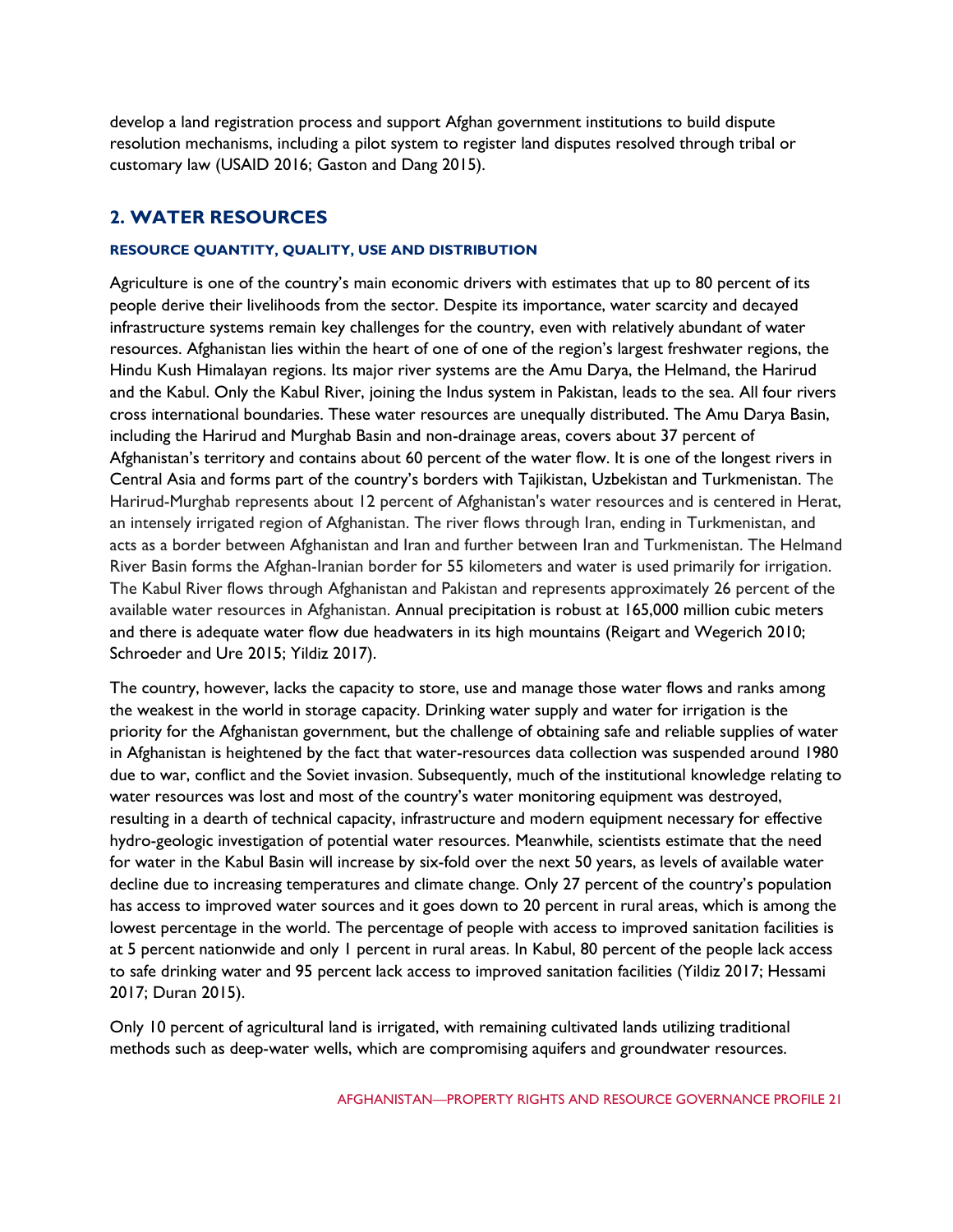Population growth, urban expansion, more intensive agriculture and prospective mining operations and climate change will further stress existing water resources (United Nations 2016).

## **LEGAL FRAMEWORK**

The legal framework for water is embedded within the Constitution, statutory Law, Islamic law and customary law. The Preamble to Afghanistan's Constitution broadly states that its goal is to achieve a "prosperous life and sound living environment" for all citizens. Article 9 reflects the importance of sound management of natural resources, including water. These general constitutional guarantees are more particularly defined in Afghanistan's statutory law and in particular the Civil Code and Water Law. The Civil Code mandates that water from rivers and their tributaries are public property. All people have the right to use water to irrigate or draw on a stream for irrigation of private lands, including for irrigation of crops and trees, so long as the usage is not "contrary to public interests special laws." The Water Law of 2009 enforces the protections afforded by Article 9 of the Constitution through regulations aimed at promoting conservation, equitable distribution and efficient use of water. The Law reaffirms that water is public property and the government holds management authority over the resource. Water is free, although costs of investment and provision of services can be charged by service providers. The Water Law states that suitable water-use traditions and customs will be considered in fulfilling the rights of water users, adopts an integrated water resources management approach based on a transition towards river basin development, and contains a strong role for local stakeholder participation. Finally, the Water Law mandates that the Ministry of Energy and Water (MOEW) coordinate transboundary water issues (GIRoA 2004; GIRoA 1977; GIRoA 2009).

Both the Constitution and the Water Law provide that no law shall contravene the tenets and provisions of the holy religion of Islam in Afghanistan and that the rights of water users, including rights-of-way for water resources, shall be interpreted in accordance with the principles of Islamic jurisprudence respectively. Classical Islamic law treats water as being held in public trust and private ownership of water rights is generally forbidden. Islamic law prohibits a person from withholding or misusing water by polluting or degrading it. Finally, customary law prevails as the practical legal framework for water, although there is no single set of rules under customary law or traditional practices that have been codified. In general, customary law governs water use, resolution of water conflicts and water resource conservation. Control of water distribution in most villages remains largely in the hands of local *mirab bashis* or *mirabs* and through the *kareez* system. A *kareez* is an underground system that taps and channels groundwater for the purposes of irrigation and domestic supply (GIRoA 2004; GIRoA 1977; GIRoA 2009; Wegerich 2009; Khan 2013; Afghanistan Legal Project 2015).

The Water Law is intended to include the traditional structures while gradually transitioning to a more modern integrated approach to water resource management. Specifically, the permitting system envisioned by the Water Law is intended to promote a more coherent and coordinated system for regulating Afghanistan's limited water resources. Implementation of the law, however, is incomplete and gaps in the existing regulatory system persist, resulting in disputes and even violence among individuals and entire communities (Wegerich 2010; UN 2016).

# **TENURE ISSUES**

Both the 2008 Water Sector Strategy and the 2009 Water Law, which recognize both Islamic and customary law, articulate that water is public property managed by the government. The Civil Code of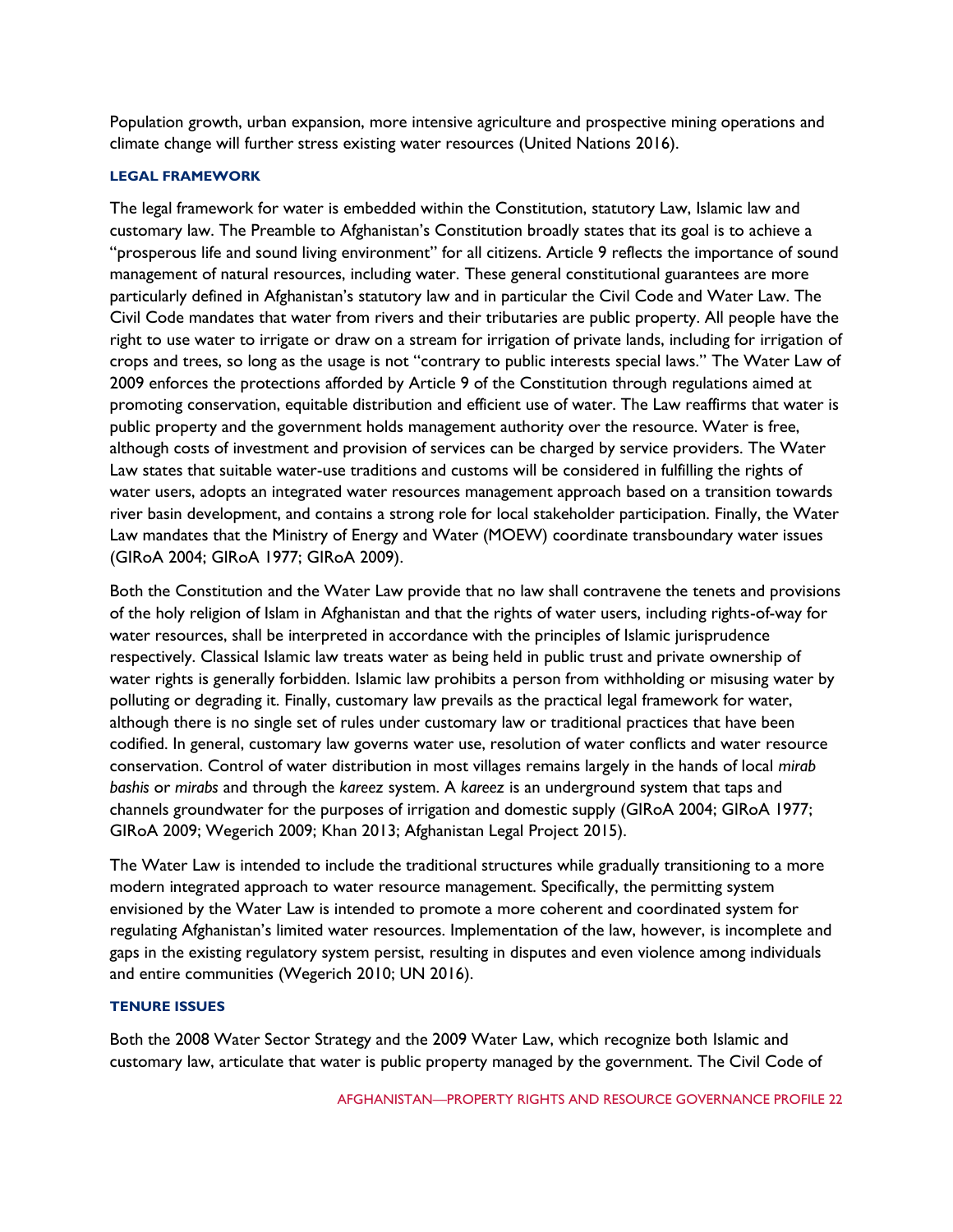Afghanistan further states that rivers and tributaries are public property and every person can irrigate lands from that water, except where it is contrary to public interest or special laws. To better regulate water usage, the Water Law allows the use of water without a permit in the following circumstances: for drinking water, livelihood and other needs, provided the daily consumption does not exceed 5 cubic meters per household; navigational uses, provided no damage occurs to the banks and right-of-way area of the river and there is no adverse impact to the quality of water exceeding permissible norms; and fire extinguishing. The following uses or activities require approval of a permit or license issued by River Basin Agencies prior to undertaking: surface or groundwater use for newly-established development projects; disposal of wastewater into water resources; disposal of drainage water into water resources; use of water for commercial or industrial purposes; use of natural springs with mineral contents or hot springs for commercial purposes; digging and installation of shallow and deep wells for commercial, agricultural, industrial and urban water supply; construction of dams and other structures for impounding water when the storage capacity exceeds 10,000 cubic meters; and construction of structures that encroach banks, beds, courses or protected rights-of-way of streams, wetlands, *kareezes* and springs. Once a permit or license is issued a River Basin Agency may cancel or modify a permit if the water user, without justification, fails to utilize or over utilizes the amount of water that has been allocated to the user. River Basin Agencies may also cancel or modify a license or permit when adequate water is not available to support the use or national interests demand (GIRoA 2009; GIRoA 2008c; Afghanistan Legal Project 2015; United Nations 2016).

In terms of irrigation, a person who builds an irrigation canal on his own property has the right to use it any way he wishes and can exclude others unless they secure the owner's permission. In terms of access of rights to public water for irrigation, by law, the distribution of water rights deriving from public streams should be determined proportional to each land's need for irrigation through Irrigation Associations (IAs). IA's can delegate responsibility for distribution of water within irrigation networks in designated areas to the registered IAs. Linkage between these new associations and the traditional management of irrigation systems is made under the Water Law, which allows IAs to delegate the management and responsibility of water rights to a *mirab bashi* or *mirabs* designated by the IAs (World Bank 2016b; United Nations 2016; Thomas et al 2012).

While it is mostly women who collect water for household use, cooking, family hygiene and even farming, women are often excluded from government decisions and have little influence on the major decisions on how this critical resource is governed, be it at the local, national or trans-boundary levels. The gap between water managers and women is beginning to be bridged by educating women so that they are encouraged to get involved in technical and managerial roles relating to water management (OSCE 2016).

## **GOVERNMENT ADMINISTRATION AND INSTITUTIONS**

The institutional framework for water management has two levels; the first level is the community-based system for water allocation, which is based on traditional methods and customary law. Traditionally, water resources are governed at the village level. Water is distributed according to local tradition and agreements between farmers, the *mirab* and local government. Village elders customarily handle water disputes, applying customary law. It is important to note that in some areas military commanders have taken control of water resources, effectively replacing the *mirab.* The second level is a national water administration effort, which is rooted in the 2008 Water Sector Strategy and enacted through the 2009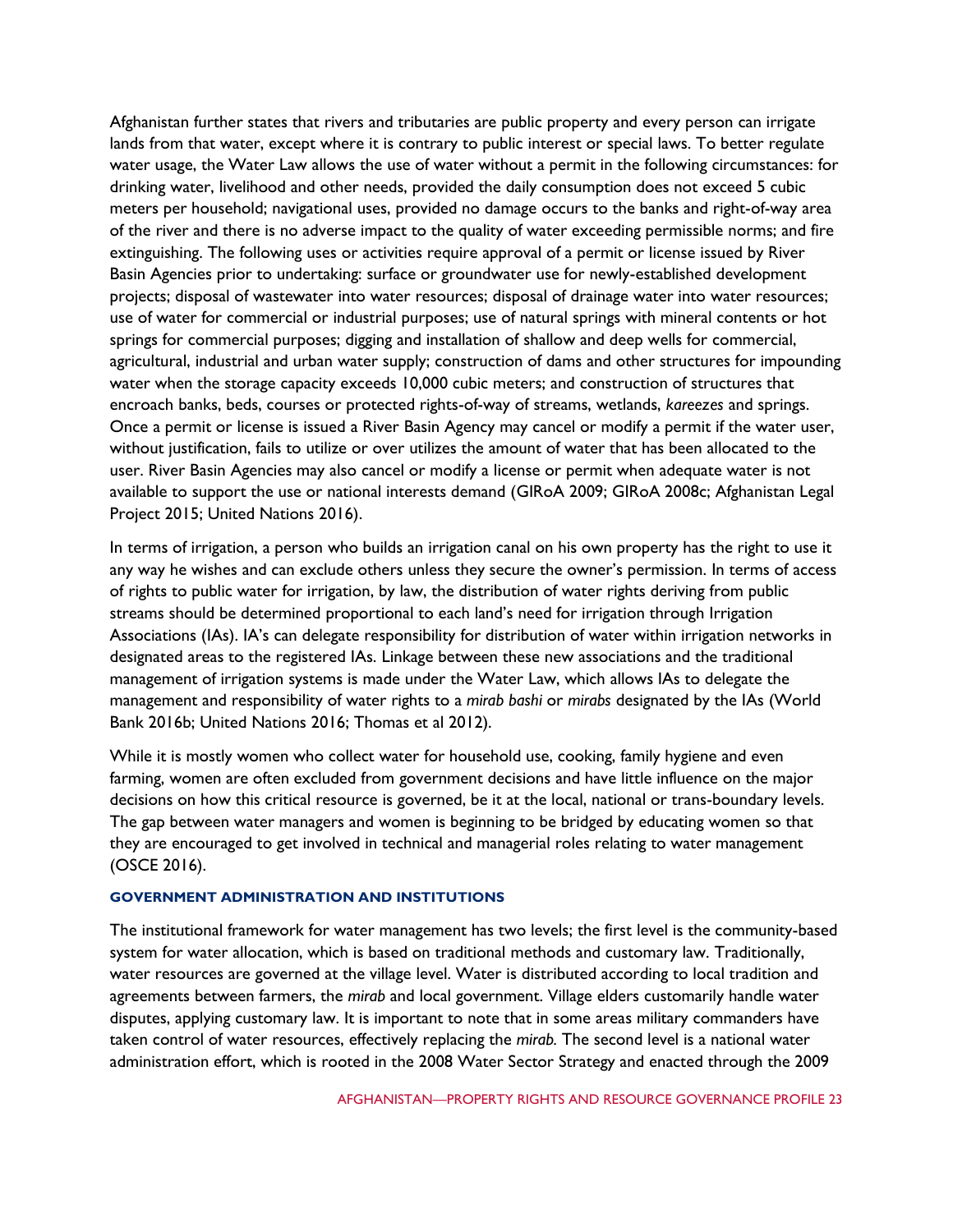Water Law. The primary responsibility for oversight of water distribution systems is through the Ministry of Energy and Water (MEW). It creates water distribution plans, gathers data, prepares weather forecasts, maintains power operation and storage systems, engineers new irrigation systems, issues water usage licenses and mediates water disputes. It also establishes and oversees River Basin Agencies, Sub-Basin Councils and local Water User Associations. At the national level, the MEW is responsible for planning, management and development of water resources. The Ministry of Mines and Petroleum (MoMP), Ministry of Public Health and National Environmental Protection Agency (NEPA) are mandated to assess and protect groundwater reserves, while protection of surface water is shared among several ministries including NEPA, the Ministry of Agriculture, Irrigation and Livestock (MAIL), MEW, Ministry of Urban Development, Ministry of Public Health, and MoMP. Irrigation is governed by MAIL and MEW. Provision of water supply for drinking and livelihood in *urban* areas falls under the Ministry of Urban Development, MEW, the Ministry of Public Health, and MAIL. Rural water supplies are within the jurisdictions of the Ministry of Rural Rehabilitation and Development, MEW, MoMP, Ministry of Public Health, MAIL, and NEPA. MEW, Ministry of Foreign Affairs, Ministry of Interior, and Ministry of Border and Tribal Affairs manage international water boundaries (United Nations 2016; Thomas et al 2012).

At the subnational level, River Basin Agencies and Sub-Basin Councils seek to promote the involvement and participation of local water users and other relevant stakeholders in the decision-making process. These agencies and councils have the responsibility in their respective basins to: determine water allocations in accordance with national water policy; manage and monitor the right to use water; establish criteria to evaluate, adjust and deny water use permits; and issue, modify and cancel water use permits. Sub-basin Councils are composed of members representing local "water users, relevant government institutions, and other relevant stakeholders." The Sub-Basin Councils have dispute resolution powers but no authority to issue or modify water use permits. The decisions and activities of the Sub-Basin Councils are subject to review and supervision by the relevant River Basin Agency. Finally, MAIL can delegate responsibility for the distribution of water within the irrigation networks (i.e., canals) in designated areas to the registered Irrigation Associations (IA). Article 11(5) Article 23 of the Water Law links these IA's with the traditional management of irrigation systems by allowing IA's to delegate management and responsibility of water rights to a *mirab bashi* or *mirab* designated by the IA (GIRoA 2009; United Nations 2016).

Although the national system for water management has been laid out in theory, actual implementation remains incomplete and challenging due to lack of human and financial resources, data, adequate infrastructure in many areas and a clear plan for coordinating its efforts. The national effort tries to create a method for governing the higher level of water distribution through sub-basins and river basins, but integrating these two systems is also incomplete. Still, the Water Law recognizes the prevalence of community-based systems and the role of custom in water management and tries to incorporate these systems into its vision for change (Afghanistan Legal Project 2015).

#### **GOVERNMENT REFORMS, INTERVENTIONS AND INVESTMENTS**

The Government's priorities for national development recognize the crucial role water plays in Afghanistan's future economic growth and the well-being of its people. The Government has taken important steps in improving water management. It has acknowledged that access to water is a right of the people and the Afghanistan National Development Strategy (ANDS) identifies water infrastructure as one of the key priorities. Other interventions include: the 2008 Strategic Policy Framework for the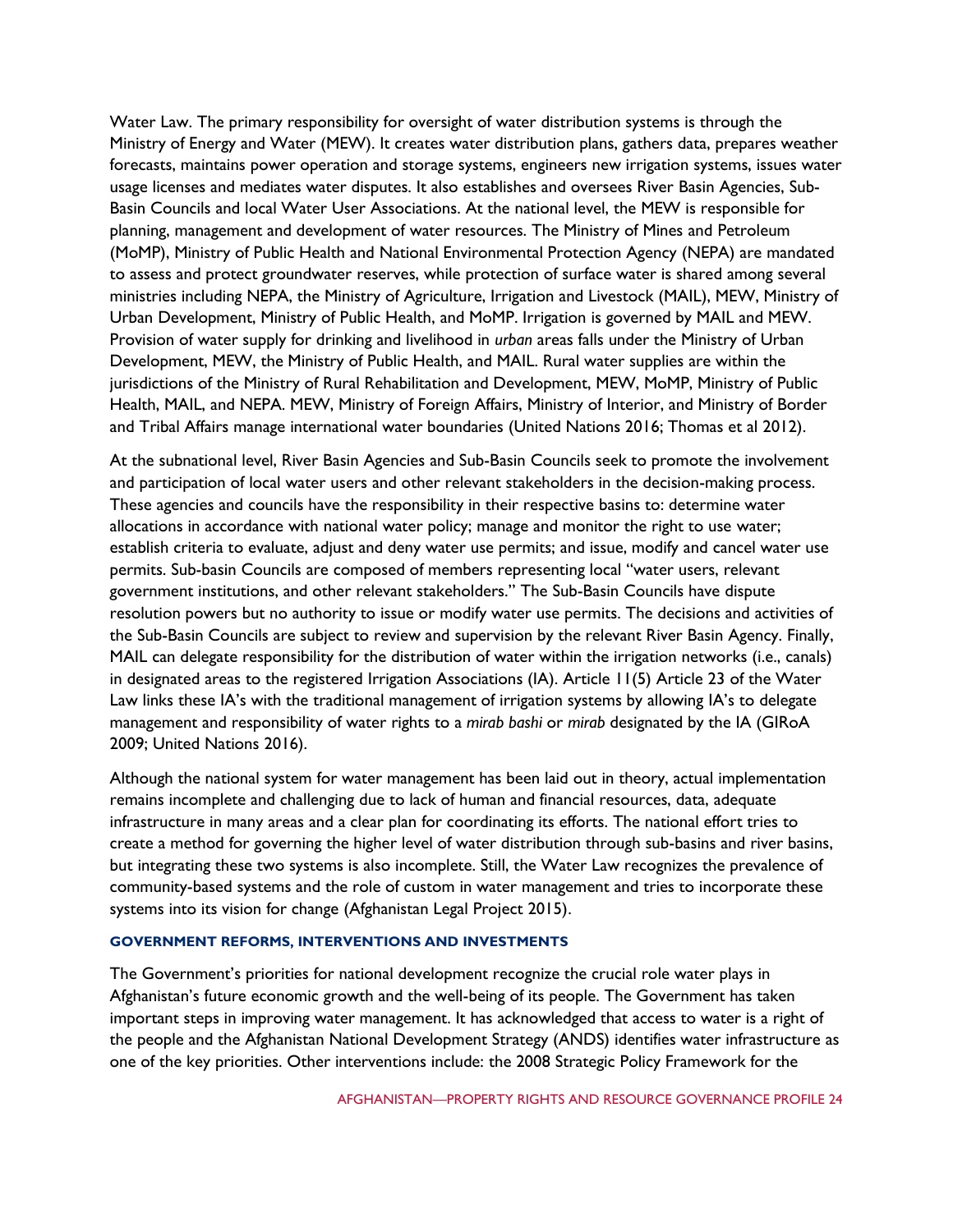Water Sector; the 2009 Water Law; regulations governing water use and irrigation in ways that respect Islamic and customary law; charter and internal regulations for Water User and Irrigation Associations; the division of functions among Ministries; and the legal and policy functions of River Basin Councils. While the Water Law (2009) adopts an Integrated Water Resources Management (IWRM) approach together with a River Basin Management (RBM) approach as core principles for land and water management, buy-in of local and national actors in the new water governance concepts is mixed (GIRoA 2008; GIRoA 2008b; GIRoA 2009; Kakar and Thomas 2012).

#### **DONOR INTERVENTIONS AND INVESTMENTS**

The World Bank's Irrigation Restoration and Development Project (IRDP) 2011–2020 has as its objective to increase agriculture productivity and production through: rehabilitation of irrigation systems covering about 300 hectares of irrigated areas; design of multi-purpose small dams and associated irrigation and distribution systems in closed river basins; establishment of hydro-meteorological facilities and services; technical assistance in project management; and capacity building for the Ministry of Energy and Water and communities (World Bank 2017).

USAID is currently partnered with the United Nations Children's Fund to work with the Afghan Government and with civil society on the Rural Water, Sanitation and Hygiene Program 2016–2020. The project aims to strengthen the quality of water, sanitation and hygiene services in households, schools and health facilities. The water component of the project is working to increase access to drinking water services and increase the sustainability of water supply systems. Activities include: expanding access to an improved drinking water supply for children in about 200 primary schools or community-based learning centers; supporting operation, maintenance, servicing and management of small-scale rural community water supplies through private enterprises or associations; and introducing solar powered water pumps and gravity-fed water systems (USAID 2016).

USAID's Strengthening Watershed and Irrigation Management (SWIM) program 2016-2021 supports sustainable, agriculture-led economic growth by: increasing the sustainable and productive use of water; and strengthening water resource management by improving the water regulatory environment and local entities' ability to manage water resources. In support of the main objectives, SWIM will: rehabilitate irrigation infrastructure and restore degraded watersheds; support collaboration between governing bodies for irrigation and water management; strengthen the capacity of water resource and irrigation training programs; improve public outreach and technical and administrative capacity to resolve conflicts through community-based natural resource management. At the national level, SWIM supports the Government of the Islamic Republic of Afghanistan to strengthen water resource management capacity (USAID 2017).

# **3. FORESTRY**

# **RESOURCE QUANTITY, QUALITY, USE AND DISTRIBUTION**

Afghanistan's forest area comprises 2.1 percent of total land area. Forest types include evergreen coniferous forests covering approximately 1.3 m hectares of land, the largest collections of which are located in Dewagal Valley, Kunar, Nuristan, Paktia, Khost and Paktica Provinces. Evergreen fleecy leaf forests are found extensively throughout the country. Broad leaved deciduous forests and other broad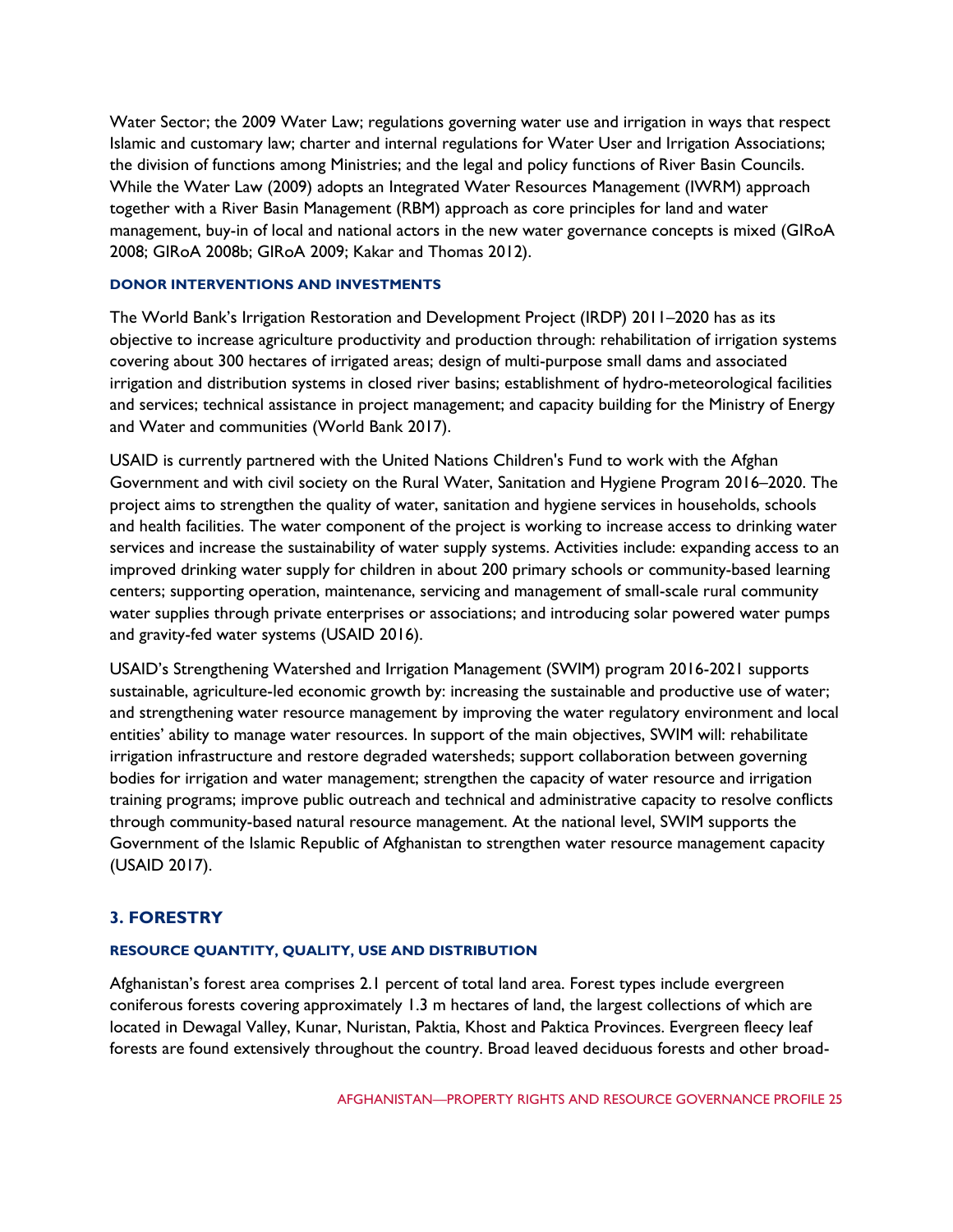leaved forests are found scattered throughout the country. Man-made forests, mostly poplar and willow, comprise 70,000 hectares of land. The government has recognized four natural sites as areas requiring special protection—Band-e-Amir National Park, Big Pamir Wildlife Reserve, Teggermansu Wildlife Reserve and the Wakhan Conservation Area. In 2009, the country's first national park, Band-e-Amir, was established. To have an impact on biodiversity, the size of protected areas size will need to be increased and measures put in place to ensure sustainability (Cropwatch, ND; World Bank 2015; UNDP 2017).

Forests provide households with wood for fuel and construction, land for cultivation and grazing livestock, and forest products such as nuts, tubers, fodder and fibers. Timber is in high demand on the international market and in neighboring Pakistan. Although commercial timber harvesting is illegal in Afghanistan, a systematic smuggling industry exists. Poverty, insecurity, lack of alternative fuel and a lack of Special Forces to protect Afghan forests are among the main reasons for the illegal cutting of forests in the country and smuggling them abroad. Additionally, wild pistachio forests, once common in northern Afghanistan and a key source of income along the "pistachio belt" that runs from Badakhshan in northeast Afghanistan to Kunduz in the north and Herat in the west have been in decline. Known as "green gold" due to its market value when allowed to mature, these trees have been looted by the Taliban to fund their activities. Once covering about 450,000 hectares of land, it is estimated 40 to 50 percent of the trees have been destroyed, have been killed by drought or overharvested and looted by the Taliban (Dawn News 2016; Jasper 2016; Carberry and Faizy 2013).

While decades of conflict and uncontrolled logging have decimated Afghanistan's forests, agriculture, urban encroachment and ineffective forest management have also resulted in deforestation. Exact current data is not available, but between 1990 and 2000, Afghanistan lost an average of 29,400 hectares of forest per year, at an average annual deforestation rate of 2.25 per cent, which further increased to 2.92% per annum between 2000 to 2005. According to the GIRoA in documents submitted to the 2015 United Nations conference on climate change that in Paris, once tree cover moves below 15 percent it is impossible to prevent topsoil erosion and maintain air quality: in Afghanistan tree coverage has declined to 3 percent. If current trends continue, all forests are likely to disappear in the next 30 years. The implications for deforestation and severe climate change are grave: drought is likely to be regarded as the norm by 2030, rather than as a temporary or cyclical event. Additionally, Afghanistan is part of a region that stands out for having the second-highest rate of rising temperatures and is expected to have a net loss of annual precipitation. According to Afghanistan's Initial National Communication for Paris, the country's mean annual temperature is projected to increase by 1.4 to 4.0°C by the 2060s, and 2.0 to 6.2°C by the 2090s (UNDP 2017; Ruttig and Stake 2015; IPCC 2014).

#### **LEGAL FRAMEWORK**

The statutory legal framework for the forestry sector includes the Constitution, the Forestry Law of 2012 and the Environmental Law adopted in 2007. The Constitution obligates that the Government take measures necessary to protect and improve the country's forest resources. The Forestry Law of 2012 as well as the Constitution emphasizes the importance of community-based natural resources management. The former legislation is founded on community-based management principles and echoes the National Development Strategy, which identified developing community-based management of forests as a desired method to promote sustainable management and prevention of conflict. Presidential Decree on Fighting Against Corruption 2012 mandates taking appropriate measures to protect forests, especially the development and conservation of pistachio and pine trees. The Environmental Law of 2007 calls for: the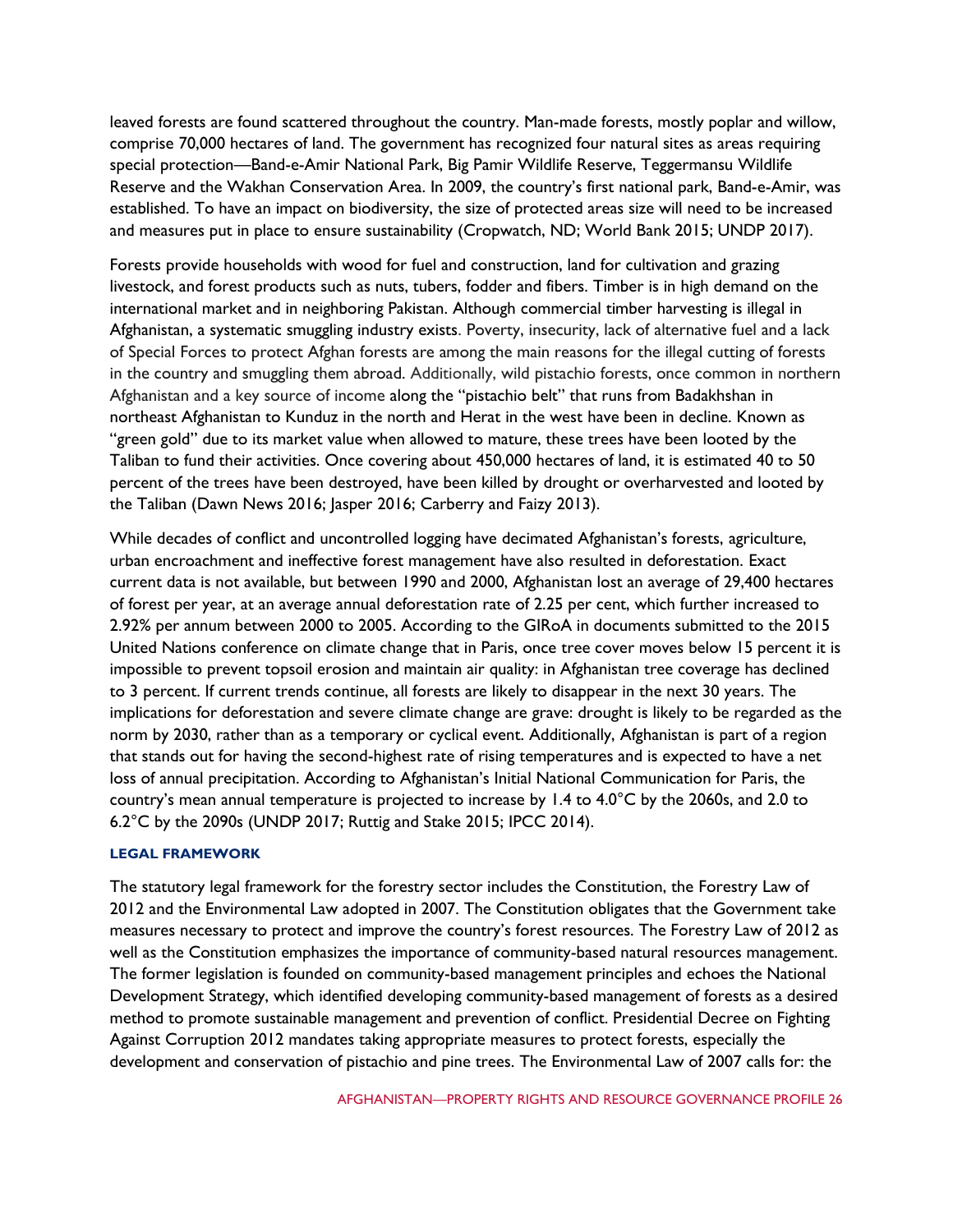sustainable use, rehabilitation and conservation of biological diversity, forests, rangelands and other natural resources; prevention and control of pollution; and conservation and rehabilitation of the environment from adverse effects. It also codifies customary rights to legally access and use forest in accordance with customary traditions and practices that encourage community-based sustainable natural resource management. Local communities based in or adjacent to forests commonly depend on the forest resources for their livelihoods. Under customary law, local communities have rights to access forest lands and use forest resources (GIROA 2004; ICMOD 2015; GIROA 2007; GIROA 2012; United Nations Forum on Forests 2012).

#### **TENURE ISSUES**

Under both statutory and customary law, the tenure and user rights of local communities over publiclyowned forests recognize that every person has the right to 1) legally use natural resources in accordance with customary traditions and practices which encourage community-based sustainable natural resource management, 2) create and legally register civil society organizations which advocate or sustainable management of natural resources and conservation and rehabilitation of the environment, and 3) recognize user rights of local communities over publicly-owned forests (United Nations Forum on Forests 2012; GIRoA 2007).

However, extra-legal activities by local elites, warlords and political factions have resulted in their de facto control over forests and access and resources. For example, in 2016 pistachio harvests declined by an estimate 50 percent when forests were looted by the Taliban and armed locals prior to harvesting time. Instability in access, use and sustainability practices, under both customary and statutory law, has led to declines in yields for legitimate livelihoods and destruction of trees. Local residents who can collect enough pistachios to earn around 1,000 to 2,000 Afghanis (15 to 30 USD) per day—enough to feed a family for a week have been affected by illegal harvesting practices. (Shimizu and Trudel 2006; Dawn 2016).

# **GOVERNMENT ADMINISTRATION AND INSTITUTIONS**

The Department of Forestry and Range Management in the Ministry of Agriculture, Irrigation and Livestock (MAIL) is responsible for managing the country's forestlands. The Department is responsible for the management and protection of the country's natural forests, pastures, national parks and wildlife resources. The National Environmental Protection Agency (NEPA) was established in 2005 as an independent national institution and serves as Afghanistan's environmental policymaking and regulatory institution. Per the Environmental Law, NEPA is mandated, among other things, to: maintain environmental integrity and promote the sustainable use of natural resources; promote conservation and rehabilitation of the environment; coordinate environmental affairs at the local, national and international levels; and develop and implement national environmental policies and strategies in order to integrate environmental issues and sustainable development approaches into the legal and regulatory frameworks. NEPA is also charged with promoting public awareness on environmental issues, the impacts of climate change, mitigation of greenhouse gases, and adaption approaches (GIRoA 2009; WeAdapt 2017).

# **GOVERNMENT REFORMS, INTERVENTIONS AND INVESTMENTS**

The Afghan government has an ambitious plan to increase the proportion of forests from two percent to 10 percent of the country's land area by 2017. However, institutions lack the resources, outreach and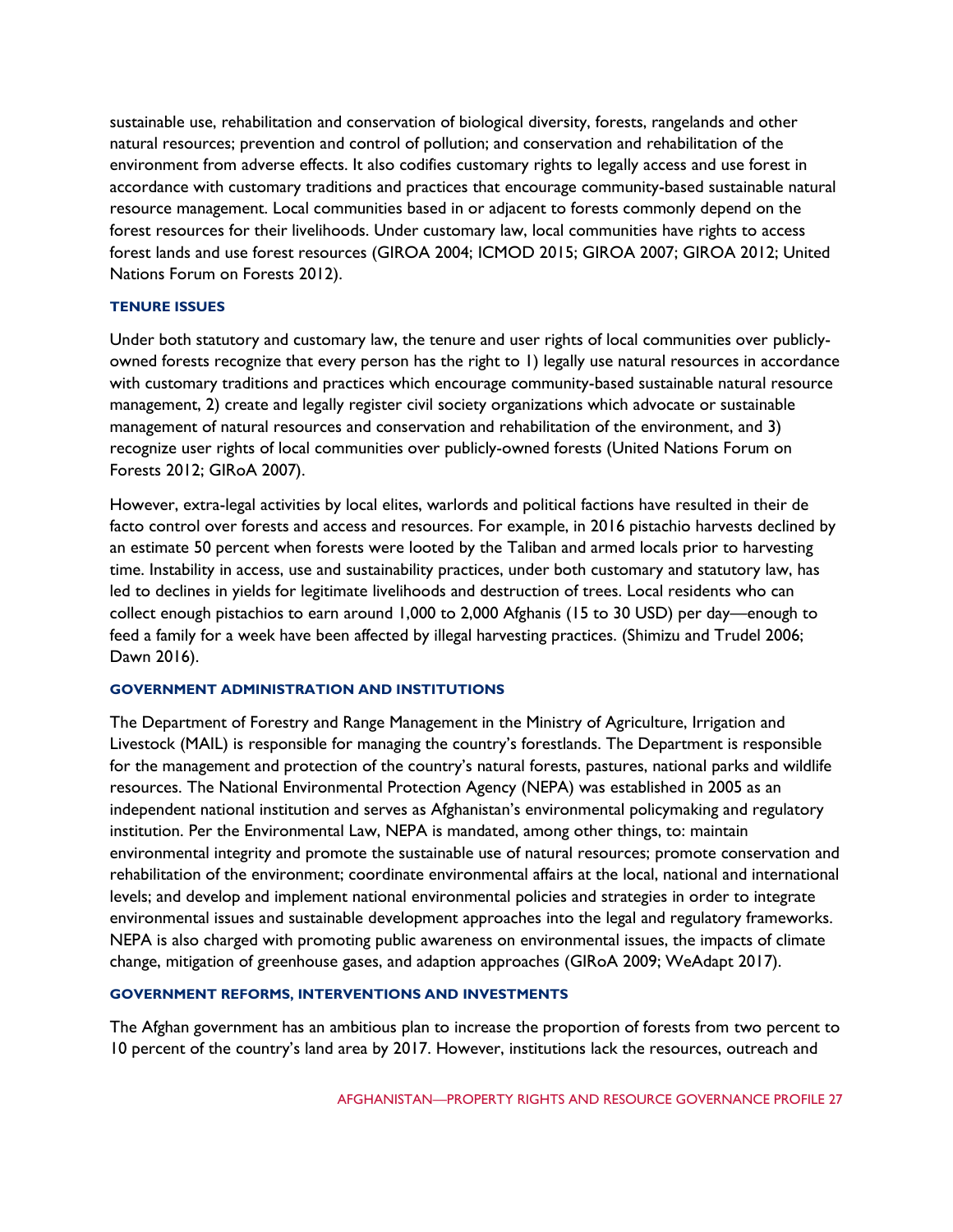staff capacity to enforce anti-logging legislation in most parts of the country. Illegal logging, combined with limited understanding of the value of biodiversity, remains the most immediate threat to forests and the livelihoods of those who depend on them. In 2016, MAIL began implementation of the [Kabul](http://mail.gov.af/en/news/59158)  [Greenbelt Project.](http://mail.gov.af/en/news/59158) Over the next decade, the project aims to create more than 10,000 hectares of green space around Kabul, including 4,000 hectares of forested area. Five hundred hectares are planned for greening in the Asmai and Shi Darwaza mountains, Qargha and near the Kabul airport with saplings and seeds chosen for their drought-resistant properties (UNDP 2017; GIRoA 2016).

#### **DONOR INTERVENTIONS AND INVESTMENTS**

The Global Environment Facility Small Grants Programme 2012-2018 is funding small grants to local communities in Badakhshan, Bamyan, Kabul and Nangarhar to enable projects focused on biodiversity, climate change, land degradation and sustainable forest management (UNDP 2017c).

UNDP is also funding efforts by Wildlife Conservation Society, NEPA, and MAIL between 2014-2018 to manage and expand protected areas in Afghanistan. To that end, UNDP is supporting the establishment of Afghanistan's Parks and Wildlife Authority that will create a legal, policy and institutional framework for protected area management. This new Authority will be granted clearly defined legal powers, such as recruiting personnel, creating budgets, securing funds and providing a quick response to local conditions, including entering into contracts with communities and private sector partners for park development (UNDP 2017b).

# **4. MINERALS**

# **RESOURCE QUANTITY, QUALITY, USE AND DISTRIBUTION**

Although Afghanistan has abundant mineral resources, most have not been successfully explored or developed. The most recent and modern sector analyses were undertaken through joint geologic activities from 2009 to 2011 between the U.S. Geological Survey (USGS), the U.S. Department of Defense Task Force for Business and Stability Operations (TFBSO), the then Ministry of Mines, which is now the Ministry of Mines and Petroleum (MoMP), and Afghanistan Geological Survey (AGS). The country possesses a wide range of mineral resources, including: base and precious metals; construction minerals; nonmetallic minerals; oil and gas; precious and semiprecious stones; and rare-earth elements. Critical industrial metals such as lithium are also present. Precise mineral production data are not readily available due to 1) numerous undocumented artisanal and small- to medium-scale mining operations throughout Afghanistan and 2) limited access to the mines to verify reported data because of the security situation. In general, large-scale mining is undertaken for chromium, copper, gold, iron, steel, iron and marble. Mineral resources as chromite, coal, gypsum, lime, marble, natural gas, salt and talc continue to be exploited through artisanal and small- to medium-scale mining (Choi 2014; GIRoA 2012; Peters et al. 2013; USGS 2013).

Untapped mineral resources are estimated to be worth more than 1 trillion US dollars, though the figure is disputed to be either higher or lower, depending upon the source. The potential for at least 24 worldclass mineral deposits have been identified as "Areas of Interest," which represent both the mineral and its geographic location. For example, these areas include Badakshan (gold), Balkhab (copper), Haji-Gak (iron), Northern Aynak (copper, cobalt and chromite), Zarkashan (copper and gold), Kundalan (copper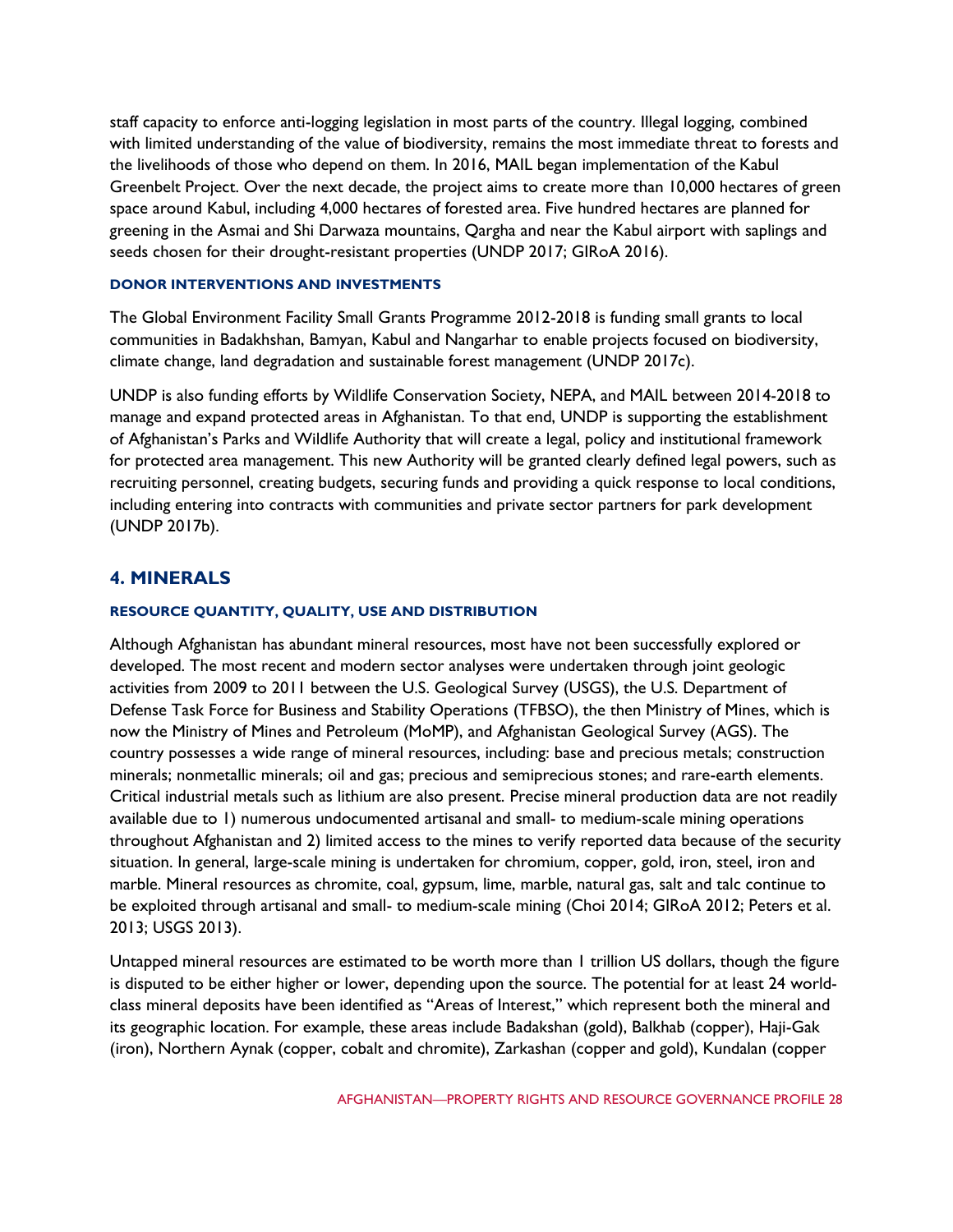and gold), Khanneshin (carbonatite) and Dusar-Shaida (copper and tin). Mineral resources in general are located along two corridors: The first runs from Herat in the far west to Badakhshan in the northeast and contains significant deposits of iron, gold, copper, barite, coal and gemstones. The second corridor, the southern extension of the Tethyan Eurasian Mineral Belt (TEMB), covers a thin strip of southern Afghanistan and extends north-east through Helmand, Kandahar, Zabol and Ghazni provinces. This belt contains numerous copper, gold, molybdenum, zinc, lead and chromite deposits. Many mineral resources are also located near the north-east border of Pakistan (The Telegraph, 2010; World Bank 2016; GIRoA 2012).

The Afghan Ministry of Mines and Petroleum has indicated that the annual income through mining could reach as high 3.5 billion USD, covering 77 percent of the total core budget of the Afghan government. However, despite the potential in the sector, it remains undeveloped due to poor access, lack of energy and water, which is needed in mining operations, and the challenges of having such a diversity of mineral resources that require different exploration approaches, mining and metallurgical techniques (Loewenstein 2014).

One of the biggest challenges, however, is security. War and neglect have led to underproduction of mineral resources, unlicensed operations and smuggling, and untapped energy resources. Unexploded ordnance and land mines in mineral-producing areas have deterred development. Along the border of Pakistan, warlords and local elites have taken control of and expanded mineral operations. Thus, illegal mining is rampant throughout Afghanistan, with more than 2,000 such sites raising money for the insurgency. There is massive mineral theft by the Taliban, particularly in Logar Province. According to MoMP, many of these resources are smuggled out of the country, which is affecting the country's economic growth and stability (Peters et al 2014; USGS 2013; World Bank 2016).

In the context of declining aid, the extractives sector is the country's primary focus to increase government revenue and to generate foreign exchange income. Public investments required to mobilize the mining sector would cost around 350 million USD per year (World Bank 2016).

#### **LEGAL FRAMEWORK**

Under the Constitution, Afghanistan's underground minerals belong to the State. The most recent Mineral Law, adopted in 2014, governs the ownership, control, prospecting, exploration, exploitation, extraction, marketing, sale and export of minerals on the territory of Afghanistan. Previous versions of the law have been amended many times, but these amendments have not served to stabilize the sector. Consistent with the Constitution, the Mineral Law provides that all deposits of minerals on or under Afghanistan or in its watercourses are the exclusive property of the State. A surface land interest does not include rights to minerals. The Ministry of Mines and Petroleum (MoMP) is authorized to grant mineral rights in accordance with the provisions of the law. The Mineral Law refers many key issues for resolution by other, largely undrafted regulations, thereby providing ample space for corrupt actors to abuse the system. The Income Tax Law of 2009, Environment Law and Investment Law regulate different aspects of the manning sector as well (GIRoA 2014; Paiman 2017).

In principle, legal mining activities can occur only under a contract issued on behalf of the state by the MoMP. Royalties are negotiated separately for each contract and are specified in the contract, though some broad guidelines for different minerals are in place. In addition, mining enterprises, like other businesses, are required to pay tax on their profits, in accordance with the country's income tax law.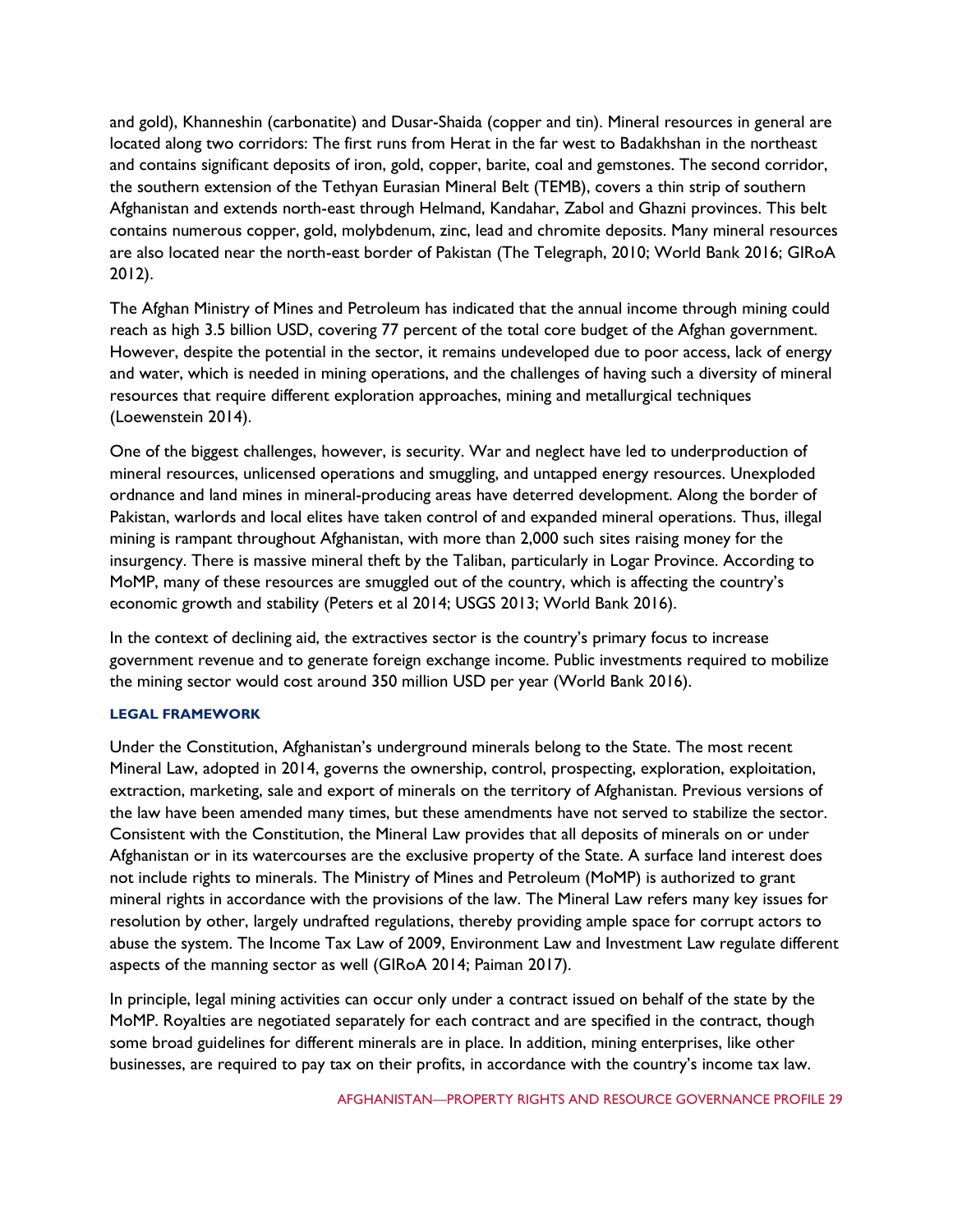However, the Mineral Law does not clearly delineate the amount of royalties to be paid, leaving this issue to be dealt with in subsequent law. The Mineral Law and the Environment Law require mining companies to conduct a social and environment impact studies before beginning extraction. Perceived deficiencies in the legal framework have been noted, including the absence of transparency in the bidding process and allocation of licenses, enforcement of requirements and terms contracts and clear penalties for violations of the Mineral Law (GIRoA 2014; Hart Group 2017).

A new set of amendments to the 2014 Law have been advocated for and proposed as of 2017. These amendments seek to stabilize and increase transparency within the sector and include: publication of project-level payment and production figures; a public register of extractive sector companies; enhanced controls on owners; provision for local employment in mining projects; mechanisms to improve community monitoring of mining projects such transparency in ownership, royalties and financial information (Integrity Watch Afghanistan 2017).

## **TENURE ISSUES**

Under the Mineral Law, MoMP can grant mineral rights to individuals and entities who are Afghanistan citizens or citizens of foreign countries legally entitled to reside or do business in Afghanistan. By law, high-ranking state officials, magistrates, lawyers, members of the armed forces, police and other public employees cannot hold mineral rights. In fact, mining companies that obtain contracts tend to be owned by politically connected persons, including, in many cases, members of the Afghan parliament (MPs), their family members, their associates and power holders with access to armed groups and their networks (GIRoA 2014; Bird and Noorani 2017).

The Mineral Law (Article 19) provides for five types of mining licenses: the reconnaissance license, for assessment of mines; the exploration license, for digging and determining a mine's volume; the exploitation license, for extraction (maximum of 30 years with the possibility of an extension); smallscale mining license; and the artisanal license. The last two types of licenses are issued specifically for unique classes of small mines. In principle, a transparent and competitive bidding process for exploration and exploitation licenses is articulated. Bid evaluations are based upon: technical and financial capabilities of the bidder; proposed socio-economic benefits; environmental protection; potential government revenues; and introduction of new technology. The owner of an exploration license is required to prepare an Environmental and Social Impact Report (ESIR), feasibility study and environment protection plan. Mine operators in all cases are required to submit their exploration plans to MoMP first for approval and then are expected to submit their findings and the various studies before an exploitation license is granted. Parties can lose their rights under the Mineral Law if they fail to pay license fees, fail to abide by the terms of the mineral right granted or fail to conduct exploration or extraction activities as contracted. Mining contract provisions for the most part are not observed (GIRoA 2014; Bird and Noorani 20).

Despite the legal framework, it is estimated that illegal mining operations outnumber legal ones by a factor of five to six. Poor security and MoMP's lack of capacity to monitor remote locales are two of the underlying factors. The reasons for rampant illegality are complex, but the post-2001 Afghan government has been politically penetrated by networks of power holders with their own access to the means of organized armed violence—whose members are involved in, or at least benefiting from, ongoing mineral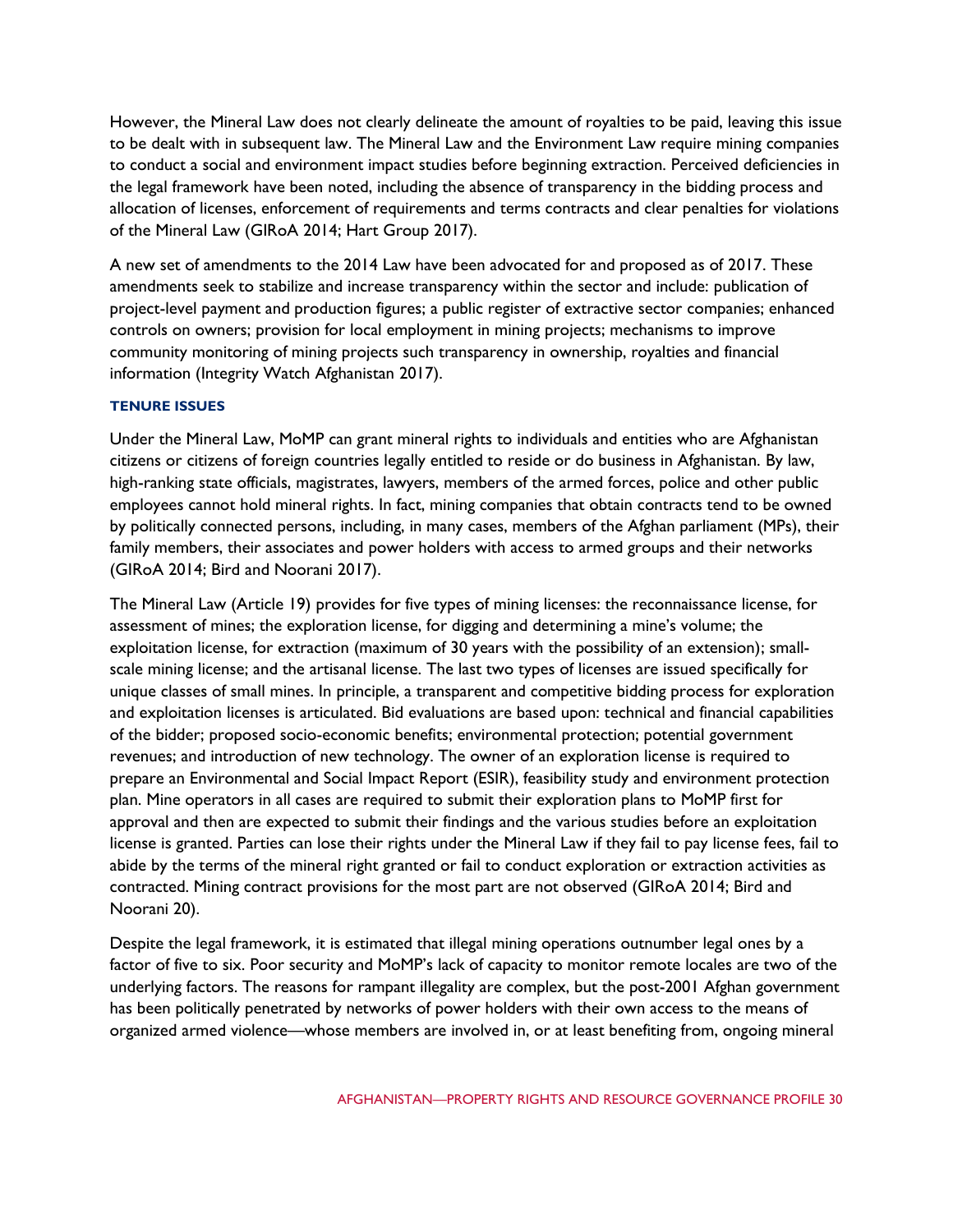exploitation. Thus, illegal mining operations are run by, inter alia, local residents, security agencies and provincial officials, anti-government forces and local warlords (Noorani 2015; Paiman 2017).

#### **GOVERNMENT ADMINISTRATION AND INSTITUTIONS**

The Ministry of Mines and Petroleum (MoMP) is responsible for functions relating to mineral exploration, licensing, development and mining. MoMP is obliged to regulate mineral activities in accordance with the 2010 Mineral Law. MoMP's duties include: formulating and implementing policies (including promoting private-sector investment); proposing to the Council of Ministers the classification, declassification or reclassification of an area as prohibited for mineral activities; granting, transferring and canceling mineral rights; supervising mineral activities of public entities; and assessing and ensuring the collection of royalties. MoMP can engage in exploration and extraction of minerals by itself, through other public entities or in association with the private sector. The role of MoMP has changed from a mining entity to a facilitator for providing opportunities for the private sector (GIRoA 2014; Paiman 2017).

MoMP has three deputy ministers and numerous departments, including Legal, Policy, Inspections, Surveying, Cadastre, Geology and Survey and Small-scale mining, among others. The Policy Department coordinates foreign assistance and contracts; the Cadastre Department determines the volume of mines, processes the contracts and collects revenue; the Inspection Department monitors and evaluates the implementation of contracts; the Legal Department develops the contracts and provides legal services; the Geology Survey Department conducts geological survey and collects mines' information; and the Small-Scale Mining Department organizes the affairs of small mines. The Mineral Law provides for the establishment of an Inter-Ministerial Commission to monitor bidding processes, approve mining contracts, grant exemptions from surface rent and approve the royalty rate (GIRoA 2017; GIRoA 2014).

The Mining Law establishes a Mining Cadastre within the MoMP. The cadastre is responsible for assessing fees for the processing of applications for mineral rights, reviewing and processing applications for mineral rights, executing the technical and environmental evaluation of applications for mineral rights, registering mineral rights granted and refused, registering rights terminated, extended or transferred, registering security interests and developing Cadastral Survey Maps. The Mining Law creates an Environmental Protection Department within MoMP for the protection of the environment in connection with mining activities. The Environmental Protection Department is responsible for the technical evaluation of mitigation and rehabilitation plans, Environmental Impact Statements and Environmental Management Plans. The Department also monitors compliance with environmental requirements and cooperates with other state agencies that are responsible for protection of the environment, the social welfare of the local populations and natural and cultural heritage The National Environment Protection Agency (NEPA) is authorized to evaluate the environmental aspects of mining contracts. If the environmental standards are not observed, NEPA has authority to reject the license and/or contract, but NEPA usually lacks the information needed to take such an action and furthermore is subject to pressure from powerful outside interests (GIRoA 2014; Paiman 2017).

MoMP's Inspection Department and Provincial Inspection Units are responsible for monitoring and inspecting the mining sector, including tracking compliance with contract terms and measuring the amount of minerals extracted. Civil-society organizations and local residents can play a valuable watchdog role as well but lack any official standing. In addition, Parliament's oversight role is weak to nonexistent, further centralizing authority in the hands of MoMP (Hart Group 2017).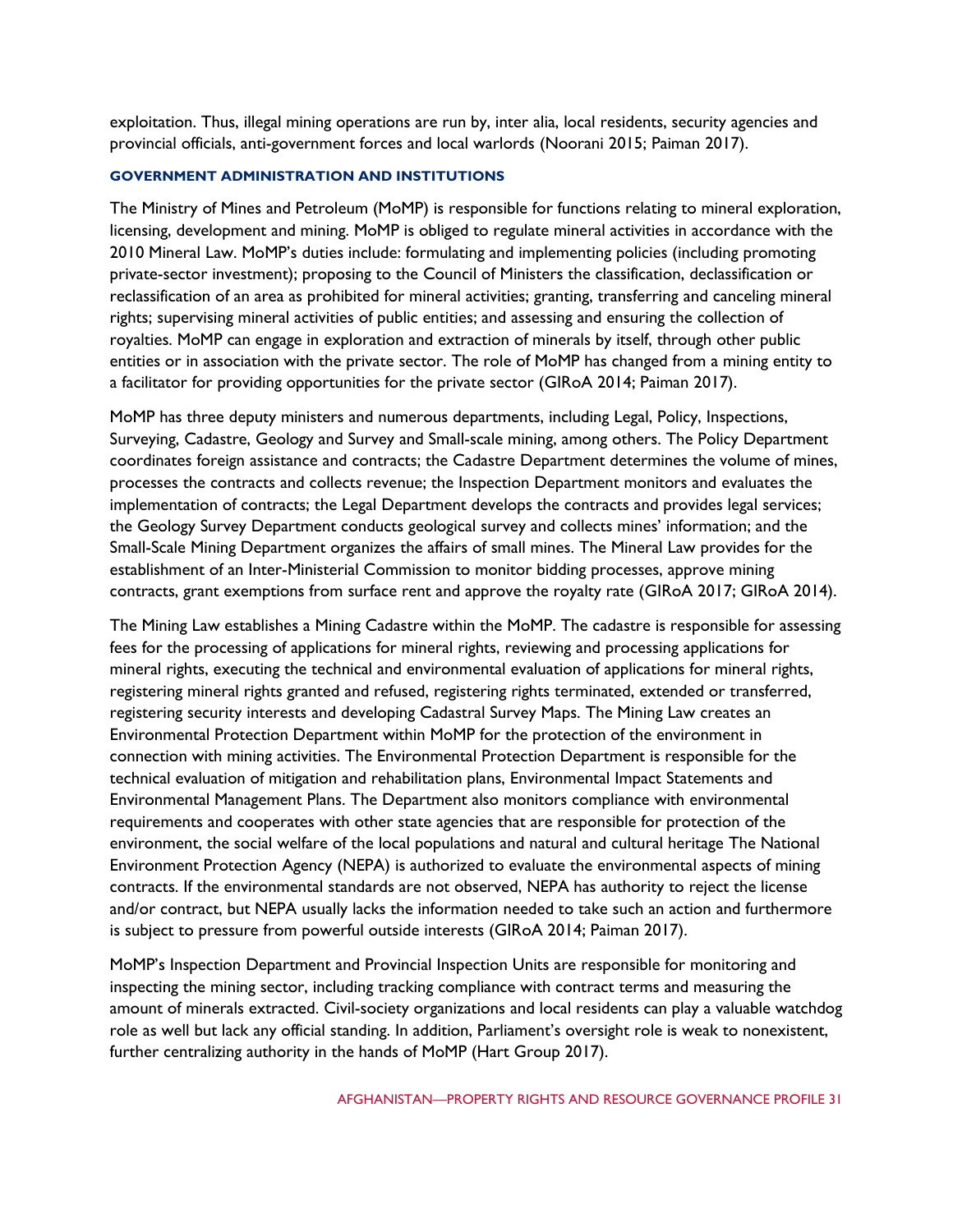#### **GOVERNMENT REFORMS, INTERVENTIONS AND INVESTMENTS**

In March 2017, President Ghani nominated a new Minister of Mines and Petroleum after a year-long vacancy in the position. Civil-society organizations welcomed the nomination, which they hope will lead to greater reforms, transparency and efficiency. The Government became a candidate for the Extractive Industries Transparency Initiative (EITI) in 2009. EITI is founded on principles to put natural resources to prudent use for the benefit of citizens in a transparent and accountable manner by disclosing the revenue that a State has received from the sector and the payments made by a company to the State. A candidate country for the EITI has to implement the seven requirements of EITI to become a compliant country. Afghanistan has completed the five-year cycle for implementation of the EITI, but it has still not been granted compliant status. Afghanistan has produced five reconciliation EITI reports, but most of them are deficient and have been critiqued by civil society for lacking data (Nourani and Brueckeri 2016; Hart Group 2017).

#### **DONOR INTERVENTIONS AND INVESTMENTS**

USAID's Mining Investment and Development for Afghanistan Sustainability (MIDAS) Project 2013-2017 assists the Afghan Government to responsibly develop the nation's mining industry by improving its ability to plan, design and implement mining concessions through transparent tender processes. MIDAS' goal is to make Afghanistan's mining industry a key source of government revenues and expand the skilled labor force to include women playing a role in the mineral development. MIDAS guides the Afghan Government to implement legal and regulatory reforms for the industry, providing technical assistance to MoMP. Initiatives within MIDAS include assisting the Afghan Government to develop transparent bidding processes, contracting procedures to adopt and implement mining laws and regulations according to international best practices and helping MoMP develop expertise in data analysis and mineral deposit management (USAID 2016).

GIZ has been active in Afghanistan's mining sector by way of programs such as the Academic Mining Education in Afghanistan (AMEA) Project 2014-2017. The project aims to overhaul the technical content of educational courses relating to mining align them to the needs of the labor market, economy and administration so that the revenue-generating potential of the raw materials sector can be utilized to the full. In addition to technical and practical training for teaching staff, courses of direct relevance to the mining industry are being developed and integrated into the curricula. Regional partnerships are intended to facilitate academic networking with the international research and teaching community. The two-year 'Govern4Afg' project 2015-2017 was also launched by German and Afghan partners to establish a platform for policy dialogue on governance topics, including good mining governance. The project includes assisting the MoMP and Ministry of Finance in developing standardized accounting, reporting and auditing system will help improve governance of the natural resources and avoid loss of revenues. Finally, the Promotion of Mineral Governance Project 2013-2016 provided theoretical and practical training for the staff of the MoMP, equipping them with the necessary technical skills to identify mineral resource deposits and for the sustainable use of those resources (GIZ 2016).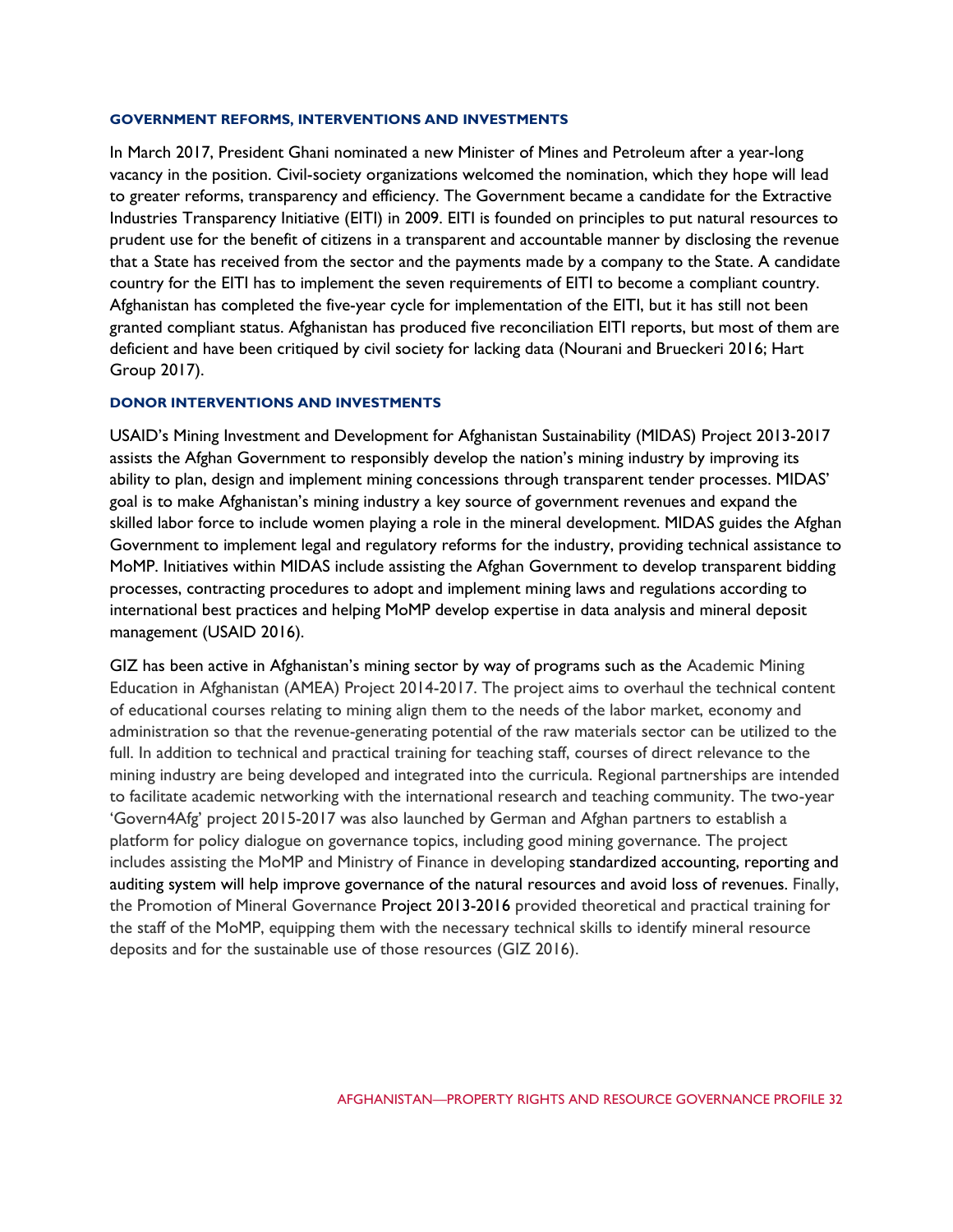# **5. LAND DISPUTES AND CONFLICTS**

#### **LAND-RELATED CONFLICT AND FRAGILITY**

Historic and current attention related to conflict and violence in Afghanistan has often focused on the decades of occupation, war and internal insurgency. However, disputes over access to land and natural resources are the most common cause of violent conflict in the country and have become increasingly severe since 2001—both in terms of number and impact. Precise national statistics of the prevalence of land conflicts since the fall of the Taliban are unavailable, but studies on the topic over the last 10 years indicate that land relations are insecure, that a significant proportion of conflicts are land related, that demand for dispute-resolution mechanisms for land are increasing and that complex and intractable conflicts, many violent, are on the rise in Provinces such as Khost and Kunduz (Oxfam 2008; Wiley 2013; Warren 2014).

The complexity of land conflicts is attributable to their diverse origin, form and scale. For example, it can take the form of non-violent inheritance disputes among siblings—or it can be a long-standing provincial level violent conflict between ethnic groups. It can be linked to transnational and global concerns, such as poppy production, or the increasing effects of climate change on already scarce water resources. Over the past decade there has been some attempt to develop a more refined understanding of the types of land-related conflicts. Some research has sought to develop typologies for the most common types of conflict, which includes: (1) conflicts involving the illegal occupation of land by powerful people; (2) conflicts involving inheritance rights to private property; (3) conflicts involving the return of people to land they previously owned; (4) conflicts over private property between established villagers (not returnees, refugees or internally displaced people; and (5) conflicts involving common property resources managed through common property regimes, for instance certain pastures, forests and water for irrigation.

Other research has indicated that most land conflicts are related to boundary disputes, inheritance rights, access to land and natural resources, illegal occupation of land and water disputes. Conflicts may be violent or nonviolent, short or long term, and be at varying geographical scales from plot to provincial levels. Finally, this diversity of land conflicts has been further exacerbated by externally driven illegality for natural resources, as with mining, timber and poppy and global events such as war, international trade and climate (Roe and Deschampes 2009; Brown and Blankenship 2013; Finaz 2015; UNEP 2012).

Regardless of the typologies, control of and access to land is and has been central to power relations, especially in rural Afghanistan. Approximately 80 percent of the population relies on the land for their livelihoods, a large proportion of which for subsistence level. The country as a whole and its regions, provinces, cities and villages each possess a unique historical background and take a variety of forms and effects. Major conflicts<sup>1</sup> in the country include, but are not limited to, for example, conflicts over water at the transboundary, system or basin and village levels. Central Asian states, including Uzbekistan,

<sup>1</sup> "Major conflicts" are defined here as disputes displaying one or more of the following characteristics: (i) those which implicate geographically large areas or economically important resources; (ii) those that have been ongoing for an extended period of time, at least several years; (iii) those which have involved or continue to present high levels of violence; and/or (iv) those which have resisted previous attempts at resolution. From the Afghanistan Liaison Office (TLO). 2014. *Major Land Disputes and Land Titling Systems of Khost Province.* Available at

[http://www.tloafghanistan.org/Major%20Land%20Disputes%20and%20Land%20Titling%20Systems%20of%20Khost%20Province%2](http://www.tloafghanistan.org/Major%20Land%20Disputes%20and%20Land%20Titling%20Systems%20of%20Khost%20Province%20-%20USIP%20October%202014.pdf) [0-%20USIP%20October%202014.pdf](http://www.tloafghanistan.org/Major%20Land%20Disputes%20and%20Land%20Titling%20Systems%20of%20Khost%20Province%20-%20USIP%20October%202014.pdf)*.*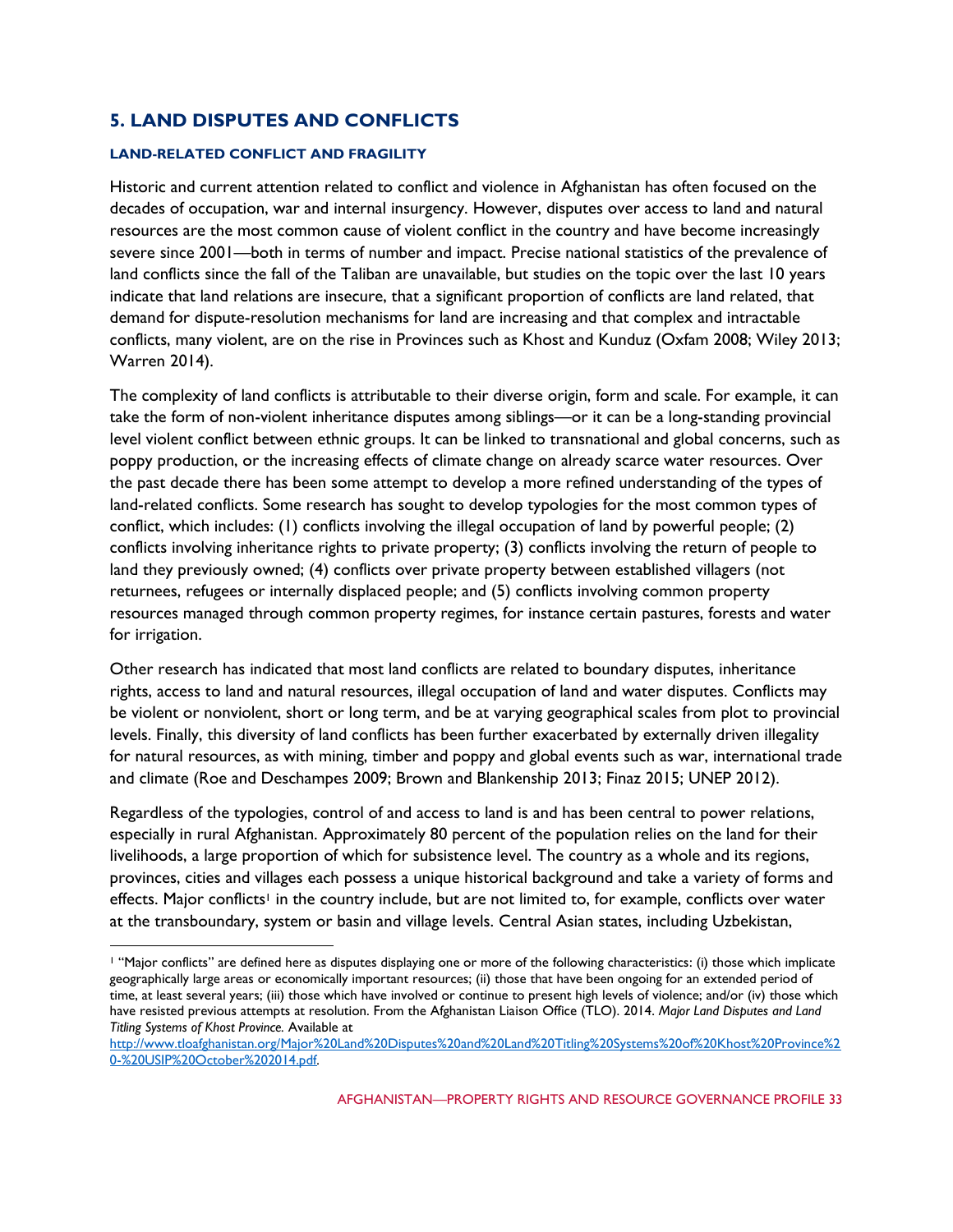Tajikistan and Iran, have had limited engagement with Afghanistan over transboundary use. Conflicts over access to and distribution of water centers around Afghanistan's irrigation systems and structural inequalities therein. The causes and effects of water conflict have a spatial dimension, that is, where they are physically located either upstream or downstream on an irrigation system and respective settlement patterns which often have an ethnic dimension in for example, the Hari Rud system in Herat. Underlying all of these water-access conflicts is the breakdown of customary practices of water distribution, which is driven by multi causal water scarcity and wider conflicts at all levels (UNEP 2017; Yildiz 2017; Pain 2013; TLO 2014).

Other major conflicts endemic to rural areas include:

- (1) conflicts between communities and state authorities over what is perceived as a wrongful grabbing by the state of land a community perceives as its own;
- (2) conflicts over the access to forests for household use of woodland resources such as pine nuts and firewood, versus demand for timber for (illegal) cross-border trade, as in Khost Province;
- (3) pastoralist conflicts over grazing rights, as seen in the Central Highlands, which are marked by a long history of violence between the ethnic Pashtun and Hazarat in Wardak and Ghazni Provinces;
- (4) violent conflict flowing from poppy cultivation for opium production, which serves a range of functions in Afghanistan. Landowners grow poppy to maximize monetary incomes and the functionally landless under current land law cultivate poppy to access land and agricultural credit. The present pattern of landownership, powerful commanders/landowners and high availability of unemployed—and unemployed young men—provide ideal conditions for drug production and warfare;
- (5) conflict related to IDP and refugee return over the past decade, mainly related to overlapping claims made by displaced and local populations and the state; and
- (6) conflict related to climate change. It is increasingly seen as an antagonist of longstanding conflicts, although the question of whether and how conflict and climate change are linked is still hotly debated. In the case of Afghanistan, as conventional crops become less and less viable in some areas due to drought and desertification, rural populations will increasingly be driven to alternative livelihood options—including the production of less water-intensive poppy and, potentially, insurgency. In Afghanistan specifically, some studies have linked reduced rainfall or irrigation flows in some areas with increased poppy production —which could in turn have helped finance and fuel the insurgency in the area. However, there is growing empirical evidence that while climate disasters are rarely the primary trigger for conflict outbreaks, they can exacerbate existing societal tensions—significantly enhancing the risk that a volatile situation will break out in conflict, or that a conflict which might otherwise have subsided will persist (Pain 2013; TLO 2014; Giampoli and Aggarwal 2010; Parenti 2015; Rao and Turkstra 2014; UNEP 2017).

Afghanistan is still a rural agrarian country, although its urban centers are expanding rapidly. Due to the combined prospects for economic development and security, combined with the impacts of protracted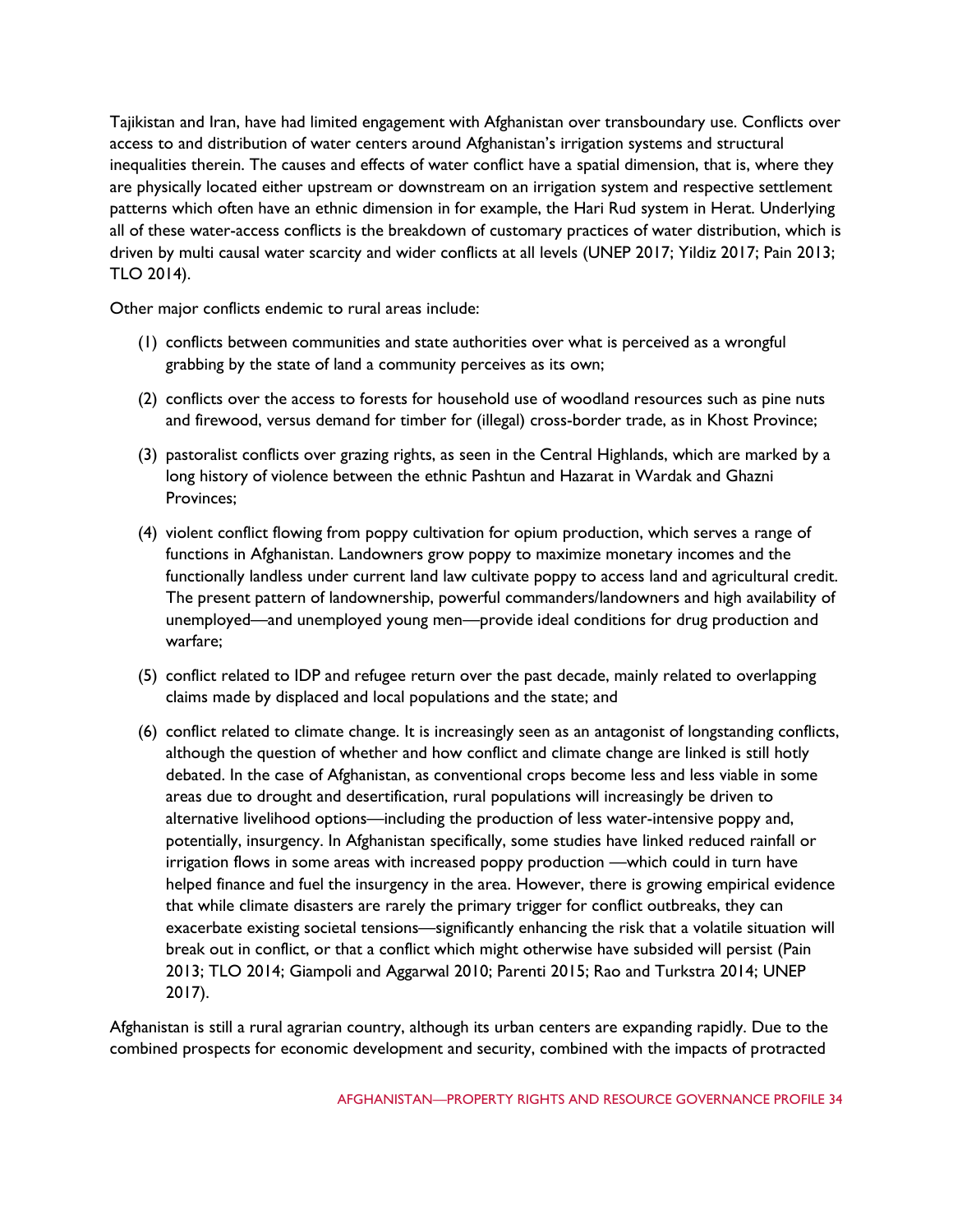conflict, disasters and climate change, the urban population has been growing at an annual rate of over 5 percent since 2001. Driving factors for population growth in cities have been natural population growth, rural to urban migration, settlement of Kuchi groups and waves of return of refugees and resettlement of internally displaced persons. Of the latter, an intensification of violence across the north and north-east of the country in 2015 and 2016 has ultimately resulted in all 34 of the provinces hosting IDPs.

Some 40 per cent of IDPs are estimated to live in urban areas. Competition for urban land is also exacerbated by the forced and spontaneous return of Afghans from Europe, Iran and Pakistan. Pressures on the urban land market have fueled land grabbing and predatory behavior among state actors and armed groups due to higher property values. For example, a plot of land in Qasimabad, Jalalabad has risen in value from 80-160 USD to 2,000 USD in less than a decade, and urban areas such as Kabul have doubled in population since 2002, resulting in village-sized tracts of informal settlements and increased competition and conflicts over urban property.

IDPs also faced repeated threats of forced evictions by both government and private actors. The main threats facing these groups, and the urban poor in general, are: communal violence and tensions related to ownership of land and access to resources; discrimination in access to livelihoods, services and infrastructure; and the potential exploitation and abuse of women and children (Gaston and Dang 2015; Mumtaz 2011; IDMC 2017; Housing, Land and Property Task Force 2017; Metcalf et al 2012).

Whether in rural or urban areas, land-related disputes and conflicts have a single overarching impact: fragility and insecurity for the majority of the population, which remains endemic. Understanding the precise role of distinct features of the land system – such as land use and distribution, the legal system, land tenure, gender and land, land administration, land markets, land restitution, de jure and de facto compulsory acquisition and natural resources in land conflict – are necessary in order to recommend government and donor interventions to promoting stability and enhance resilience in the country.

#### **THE LAND SYSTEM IN CONFLICT AND FRAGILITY**

Land is almost never the sole cause of conflict but can be a contributing factor. While it may appear that land and resources cause conflict, the reality is much more complicated. Conflicts are driven by physical threats, including direct violence such as forced evictions or violence relating to land access for pastoralists. Conflicts may also be driven by perceived threats to livelihoods and well-being, threats to group identity and a perception that institutions, policies and laws of the state are discriminatory. Moreover, the role that land plays in conflict changes over time. Thus, it is important to understand how each element of the land system contributes to ongoing conflicts. With this understanding, interventions in the land system are likely to be more responsive to local needs and conflict dynamics. Donor coordination and complementarity in the various Afghan Government initiatives are essential, as is meaningful engagement with Afghan stakeholders. For example, foreign consultants developed proposed amendments to the Land Management and the Land Expropriation laws with relatively little participatory consultation. As a result, gaps in the amendments persist. Below is a brief discussion of how each element of the land system contributes to conflict and potential actionable steps to contribute toward conflict mitigation.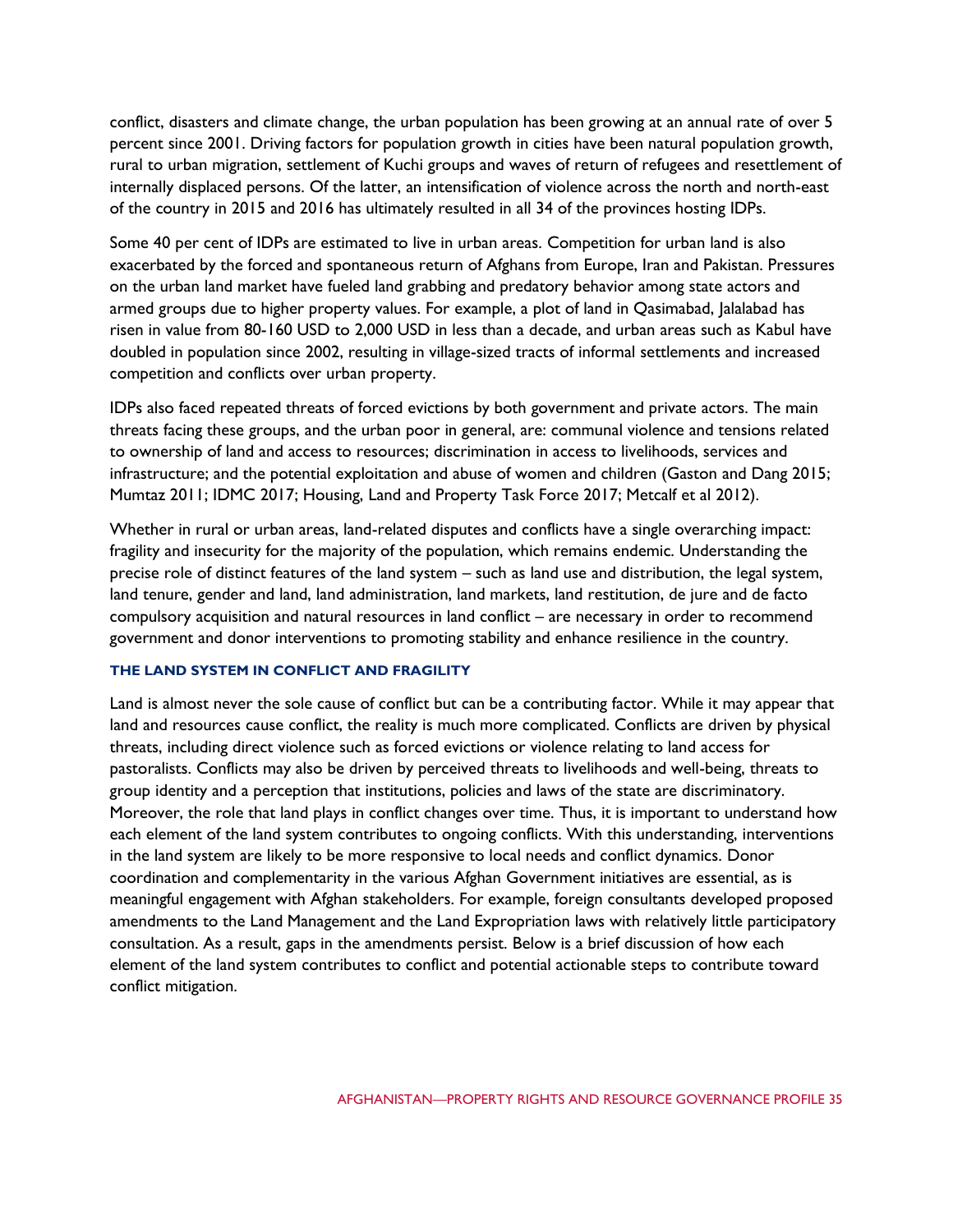#### **LAND USE**

Rapid population growth, returning refugees and environmental degradation are leading to increased competition over land both in rural areas (for agriculture and livelihoods) and in urban centers (for building), resulting in a deficit of planned and productive land. The manifestations of this competition are evident in land grabbing and usurpation, ethnically based conflicts over land uses relating to grazing rights, evictions and lack of security in urban informal settlements. In urban areas, decades of international assistance and state reconstruction have done little to build the resilience of all urban households, who still fare very poorly on some of the key dimensions of resilience. This is, in part, due to the limited capacity of the Ministry of Urban Development and Housing (MUDH) to develop and implement contextually appropriate spatial plans. Further, conditions for IDP's are especially tenuous as they face a wide range of physical threats and restrictions to their freedom of movement. They lack access to adequate food, water and housing, and face tenure insecurity because of the prevalence of unplanned, informal developments (UNEP 2013; Hall 2014; Koser 2014; GIRoA 2016b).

In rural areas, bringing more land into productive use will improve land management and may contribute to conflict mitigation. For example, better irrigation, soil conservation techniques and extension services for farmers and herders will help to maximize the productivity of existing agricultural and rangelands. Specifically, the mobile livelihoods of pastoralists require access to territory, not individual parcels. Promoting shared management of 'common resource pools' such as forests and grazing land water points may better clarify land uses and can contribute to peaceful co-existence.

In urban areas, resources and technical support may further assist the Afghan government and MUDH in working on urban-oriented development plans. The Future of Afghan Cities Program (FoAC) has recently provided a reliable and up-to-date dataset, which reflects local ground conditions. MUDH and others can use this comprehensive data for urban planning to guide the growth of urbanization in the coming decade. A National Urban Policy (NUP) and National Spatial Strategy (NSS) are needed to ensure multidimensional and integrated territorial development of city regions. According to MUDH, spatial plans at the city and region levels should be formulated to ensure planned urban growth, improved intermunicipal coordination and targeted city and region investments. In terms of the country's urban informal settlements, urban upgrading, as has begun in Kabul, may be useful strategy to improve living conditions to create a more secure and stable environment. Upgrading that considers all dimensions of informal settlement living: social, economic, ecological, institutional and spatial through collaborative and participatory planning, which is crucial to promoting peace and harmony.

#### **LAND DISTRIBUTION**

The purpose of land distribution in Afghanistan is to provide for the transfer of land to private persons (including landless farmers), government ministries and municipalities. In theory, the objective of a state land distribution scheme is to ensure sufficient designations and distribution of state lands for purposes including infrastructure, state revenue-producing projects, ministerial (governmental) requirements, agriculture, commercial activities, residential needs in urban areas and humanitarian requirements for adequate shelter for the populace, including vulnerable populations such as IDPs and returning refugees. State land eligible for distribution includes land not required for state purposes and excludes forests, pastures, mines, monuments and land within areas designated urban land.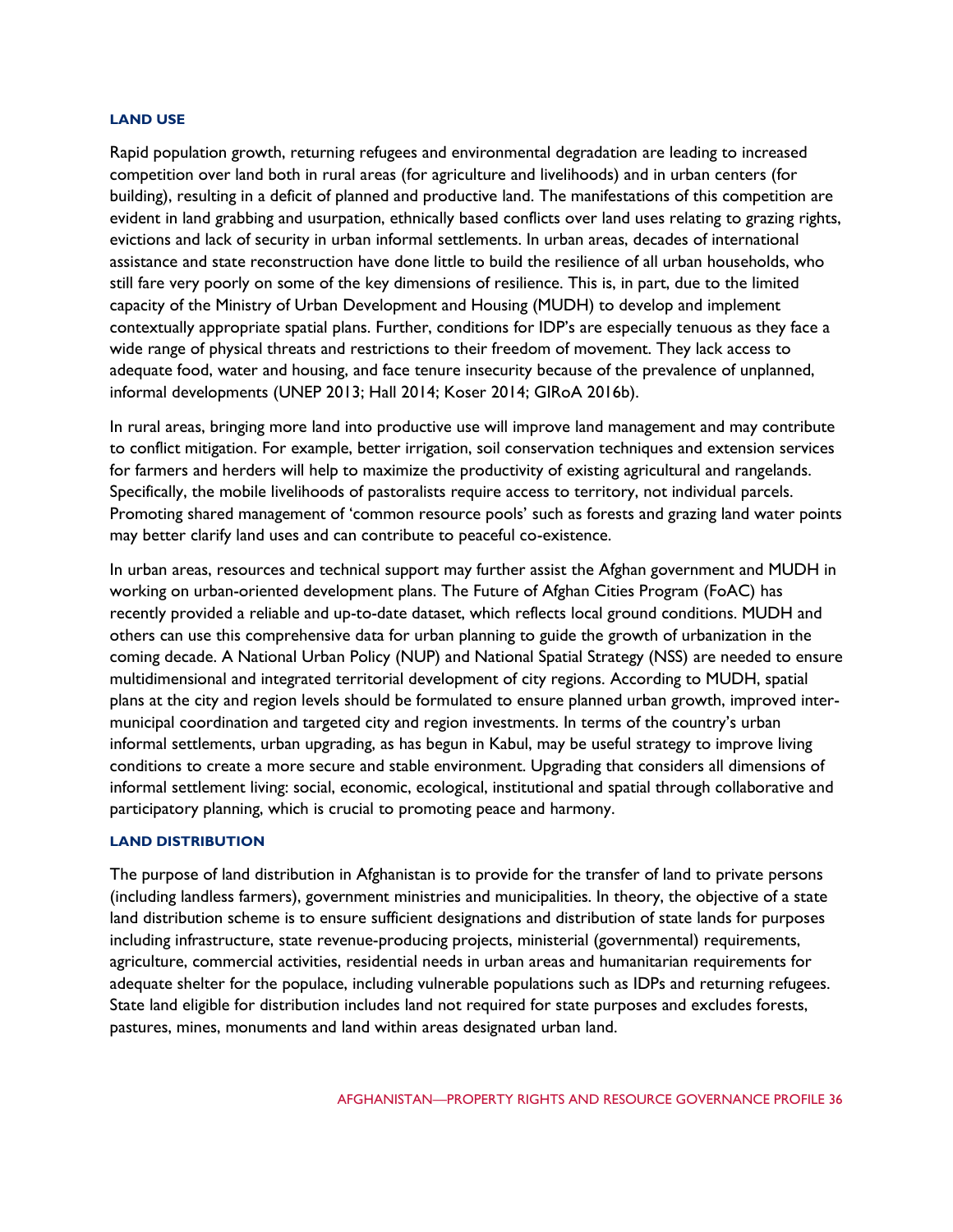However, unequal land distribution has a deep history: the power to distribute state land has been a tool for the executive, government officials and others involved in state land administration and management to reward political and economic elites to solidify political loyalty and exercise and control power. The result has been widespread land usurpation and land grabbing (even at the scale of whole townships), plus land conflicts and evictions, which disproportionately affect the most vulnerable IDP's, women and the urban and rural poor. There is no predictable and fair system of land distribution at present. Additionally, the de facto process of land distribution has limited access to desirable and productive land (including urban, peri-urban and agricultural land) and excluded the landless. The results have been numerous: increased landlessness; increased rural-urban migration; and expansion of informal occupation of public land. The most serious implications have been eroded public trust in governance at all levels and creation of an illicit land economy. If unaddressed, far reaching adverse consequences will have a direct bearing on peace and stability (GIRoA 2008; UNAMA 2015; Gebremedhin 2007).

The establishment of ARAZI as the Independent Land Authority in 2013, responsible for identifying and clearing ownership of state land as well as managing the distribution and leasing of such land, has been instrumental in moving toward the centralization and ownership of land administration and management. This centralization has contributed to increased coordination and regularization of certain land transactions. However, despite these positive developments, there continues to be significant challenges to the state land distribution legal framework and distribution practices. Efforts to counter widespread distribution of public lands to undeserving beneficiaries at the local, provincial and national levels in ways that strike a delicate balance between efficiency and productivity for government purposes on the one hand, and equity and social justice on the other, is required*.* An all-encompassing policy for state land distribution that ensures coordination at the highest levels of all ministries that have a stake in land distribution, particularly those that focus on commercial development or humanitarian needs, may create an enabling environment for this to occur. Any policies and a supporting legal and regulatory framework must ensure that access to land is on the basis of defined transparent criteria and requirements for distribution consistent with an overarching economic, land use and social policy.

#### **LEGAL SYSTEM**

The primary link between land conflict and the land system stems from the limited recognition of customary ownership—and perceptions of ownership—under Afghan law. While customary ownership prevails on a de facto basis, formal law emphasizes the State as the primary landowner. For example, under Executive Decree 83 of 2003, all untitled land in Afghanistan is owned presumptively by the State. Afghan law only recognizes land ownership based on formal documents. Formal documents showing land ownership are rare: historic attempts at formalization yielded little progress and a vast proportion of the maps and surveys, basic or principle books and title deeds—held either with the property owners or with local courts—have been damaged, destroyed or lost during decades of conflict.

In countries where formal land titling has not been prevalent, land and property law frequently permits some way for de facto or customary landowners to gain legal recognition. In Afghanistan, the mechanism is so limited that it excludes most customary ownership. Nor does land law recognize many forms of communal ownership or use that are customary in Afghanistan. For example, tribes in Khost consider themselves to be the communal owners of large areas of forest, mountain and desert land, which they have been using for long periods of time. Thus, trying to refer inter-tribal disputes over communal lands to ARAZI or any state actor offers no value. Provisions for valid recognition of customary land are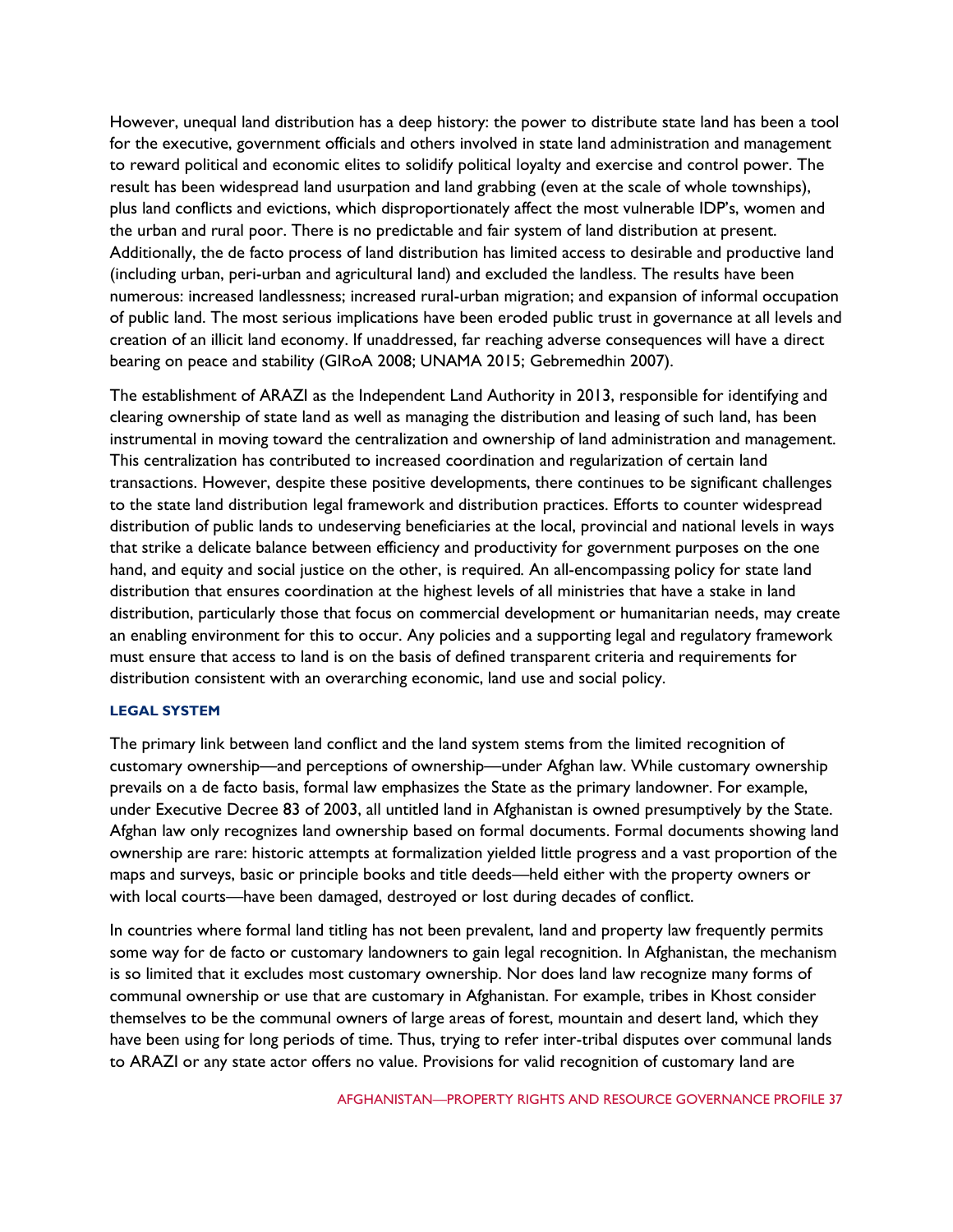possible through adverse possession and provisions of the Law on Managing Land Affairs, but uptake by private land owners is not robust because of the time, costs and effort required for formal land recognition. Finally, the law has been relatively silent in helping IDP's and returnees obtain a measure of security and freedom from conflict in the face of forced evictions and arbitrary expropriations for those occupying land without permission (GIRoA 1977; GIRoA 2003; UNAMA 2014; GIRoA 2008).

Thus, State actors control the vast majority of land that is formally State owned. Lack of formal protections for private landowners and users will continue to lead to exploitation and conflict emerging from the threat posed by wide-scale theft of lands in Afghanistan. For example, gaps in the legal framework have led to the emergence of a flourishing and expanding informal land market. So-called "land mafias," comprised of the same power brokers working both inside and outside the government, form and perpetuate a self-serving illicit political economy in the country. Land grabbing and usurpation is common. Land grabbing has not been criminalized as such, although the law states that cases can be criminally prosecuted as theft. Such offense carries a maximum sentence of 2 years imprisonment, an inadequate period of incarceration to provide a disincentive to land grabbing.

Finally, opium production and illegal trade in natural resources such as minerals and timber can thrive without legal protections. In the end, this illicit political economy has frustrated infrastructure development, mining and other nationally-based programs, as well as those who engage in legitimate business ventures and subsistence farming—all of which detrimentally impact national revenue production, which affects the stability and resilience of both the State and its people. Whether related to the opium trade, extractive industries or land transactions, land conflict drivers affect a far greater proportion of the Afghan people on a daily basis than the ongoing military conflict and perpetuate the no-peace/no-war status quo (UNAMA 2014; Gaston and Dang 2015; Miah 2014).

An effective land legal framework must be clear and unambiguous, recognize customary private and community land tenure, fairly balance competing land rights and needs and provide for effective criminal sanctions for land grabbing. Such a framework is critical to strengthening economic stability, government infrastructure development and revenue-producing programs, all of which are contribute to security and rule of law in Afghanistan. However, there are many challenges to establishing and developing such a framework, most notably a lack of will on the part of the politically and economically elite—the primary beneficiaries of the current illicit land economy—to address these challenges. A solution that demonstrates potential benefits to the state, communities and landowners may serve as a point of entry. For example, a legal framework that supports some means for obtaining formal title to all landowners might reduce the risk of repeated land disputes, limit land grabbing, protect property owners' individual rights, provide a tax basis and offer other potential benefits may enable some level of meaningful level of legal reforms that enable legal recognition of customary, including, communal land rights. Amendments to the Law on Managing Land Affairs (Article 5(5)) currently require that a customary document be based on an original formal land document to obtain legal recognition. However, such documents either do not exist or have been destroyed in the subsequent decades of conflict.

Thus, reforms to the legal framework should be flexible in recognizing community and customary land ownership and use may include changing the adverse possession requirement under Article 8 of the 2008 Law on Managing Land Affairs. Since many Afghans became refugees or internally displaced during the country's three decades of civil strife, the current requirement of 35 years of continuous possession, or the proposed amended language requiring occupation of more than fifteen years before 1979, is too long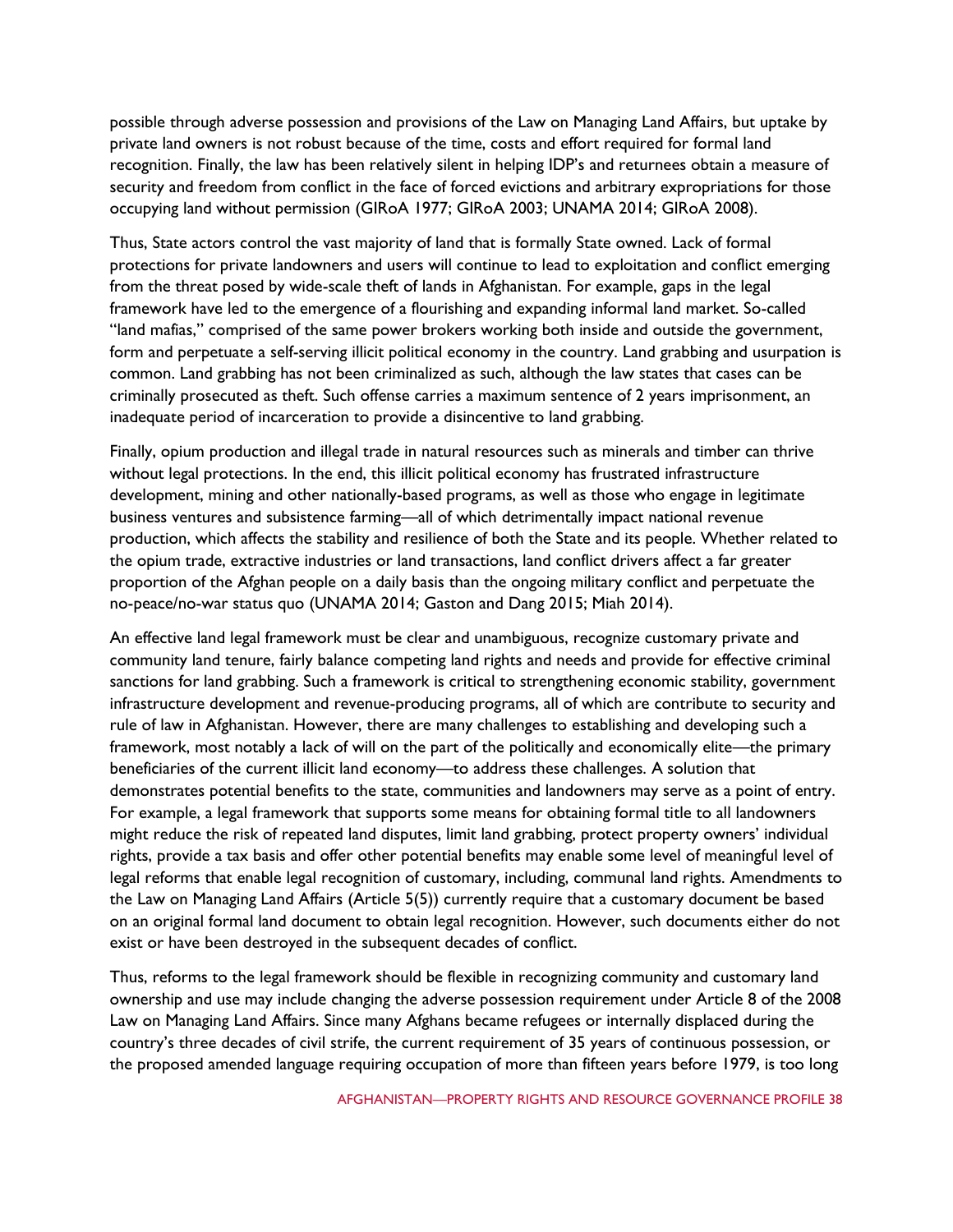a period of occupation to establish title for those returning or displaced*.* According to ARAZI, revisions to law should also be harmonized with the National Land Policy, provide for increased land tenure, identify different types of land holdings, address land grabbing, resolve issues of land management at the local level and address the courts' role in issuing titles while also adjudicating disputes*.*

## **LAND TENURE**

Guarantees of tenure and property rights are uncertain in Afghanistan. The causes of tenure insecurity are variable and complex, but weak land rights are rooted in a number of intersecting legal frameworks including constitutional law, state law, religious law, civil law and customary law, that has made the regulatory environment exceptionally complex. For example, as regards women's land tenure through inheritance, although Islamic law grants women the right of inheritance both as daughters and as widows, *Pashtunwali* (an ethical code of customs and principles adhered to by many Pashtuns) denies it. The Civil Code is also helpful to women's land rights, but in practice Afghan women are typically denied their legal right to inheritance and ownership over land or any other immovable property by cultural and traditional norms.

The complex and contradicting legal framework for land rights for women is applicable to the land rights status of the country as a whole, and an unenforceable legal system has led to greater insecurity of land rights and increased numbers of land disputes. Insecure land tenure lies at the heart of arbitrary eviction, urban informality, internal displacement and accompanying insecurity, plus ethnically based land use conflicts over water and pastures, illicit poppy production, natural resources exploitation (especially forests and minerals), land grabbing, food insecurity—all of which compromise the resilience of individuals and communities. Moreover, violent disputes and clashes involving housing, land and property in Afghanistan are both a fundamental cause of localized conflict and a perpetuation of weak land tenure, creating a perpetuating cycle of violence and tenure insecurity.

Conversely secure land tenure and property rights (LTPR) systems can help the poor in Afghanistan to overcome many of their most pressing challenges: poverty, hunger, conflict, violence, poor governance and lack of economic opportunity. Specifically, secure LTPR can create incentives to improve agricultural productivity, reducing hunger and poverty; promote gender equality and enabling women's economic empowerment; develop more efficient and stable tax systems that enable greater domestic resource mobilization and improve countries' abilities to invest in their own development; create incentives to manage valuable natural resources more efficiently and sustainably; mitigates criminal exploitation and transnational crime; improves resilience to shocks and disaster. Further any durable solution to internal displacement requires a safe, permanent and secure place to settle, which puts tenure security at the center of any sustainable option (Nijssen 2011; Schipper and Langston 2015; USAID 2017b).

The land-tenure situation in Afghanistan remains opaque, with an ill-suited legal framework and with private entities (individuals and communities) contesting the state's presumption of ownership over land. Further, patterns of land tenure in Afghanistan vary regionally. Understanding the specific tenure arrangements in geographical contexts and facilitating true tenure security should ultimately provide greater clarity and recognition to the range of land rights and de facto needs for secure land tenure. The findings of the country's Land Governance Assessment Framework provide legal, policy, administrative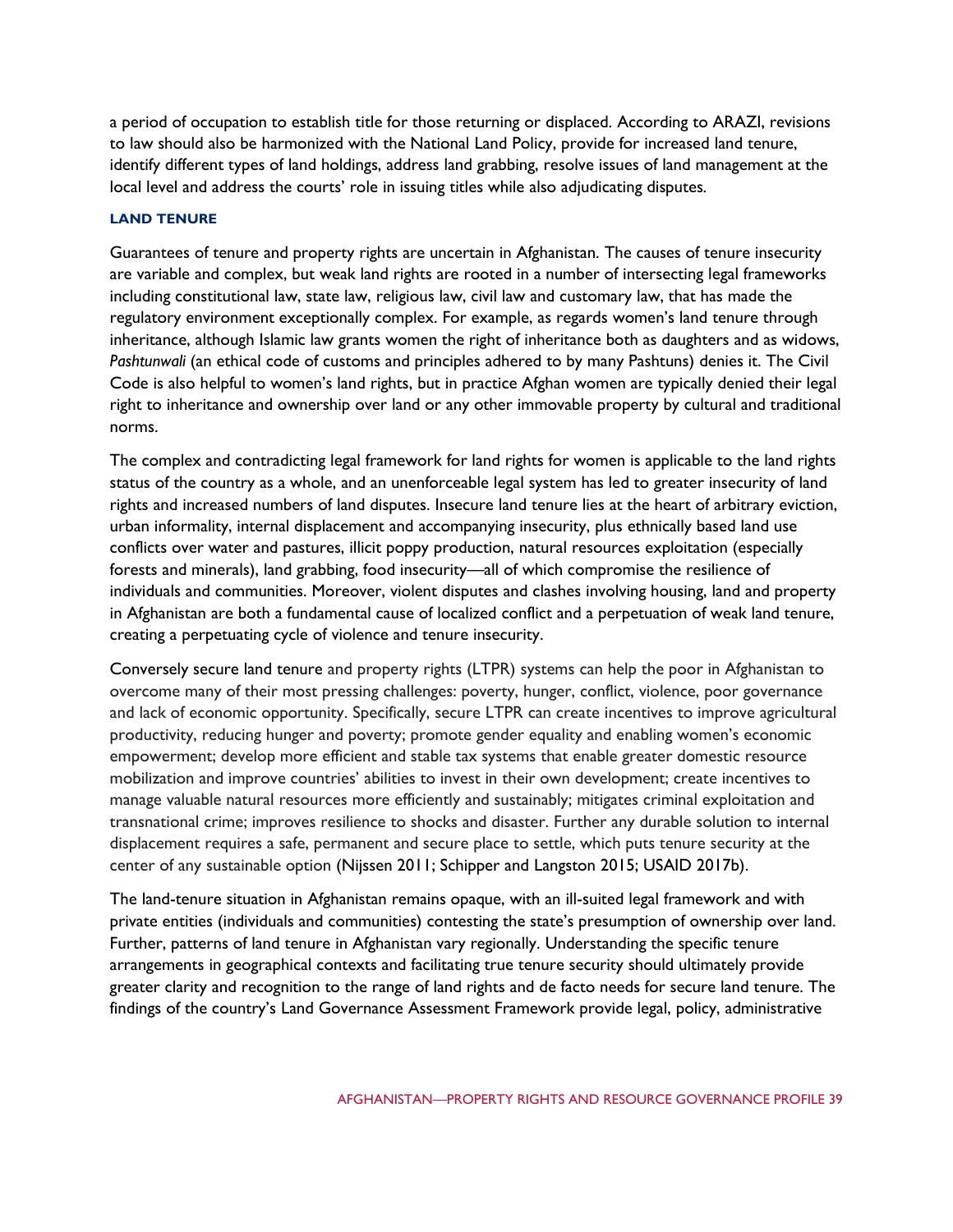and institutional recommendations related to improving land tenure <sup>2</sup> In terms of internal displacement, Afghanistan's 2013 National Policy on Internally Displaced Persons (IDP Policy) provides IDP's with the Right to Adequate Housing and Access to Land (Article 7.1.3)*.* The Policy emphasizes that one of the greatest obstacles facing IDPs in Afghanistan in their search for adequate housing is the lack of access to land and security of tenure—which forces IDPs to live in informal settlements where they are at risk of forced eviction and harassment. The IDP Policy enjoins the government to identify available land, make clear arrangements with the respective land owners and hosting communities, and provide emergency and transitional shelters for homeless IDPs. In addition, Annex 4 of the IDP Policy, the *Guidelines for Mitigating Harm and Suffering in Situation of Forced Eviction*, commits the Government to its obligation under international law to prohibit forced eviction and carry out three obligations before, during and after eviction.

## **GENDER AND LAND**

Despite existing legal protections and a robust women's rights campaign by civil society organizations, violence against women is on the rise in the country. Women and girls in Afghanistan continue to face persistent discrimination, violence, street harassment, forced and child marriage, severe restrictions on working and studying outside the home and limited access to justice. Traditional justice systems continue to work against women's rights, undermining formal legal reform. Women in both rural and urban areas face greater landlessness, with estimates that women hold less than one percent of urban land. Denial of women's inheritance rights ultimately entrenches poverty at the individual, household and community level and lack of national resilience. Conversely, women's access to housing, land and property is a crucial element of economic empowerment. It increases participation in household decision-making, expands their range of choices, enables women to deal better with economic loss and crisis and provides them with security and protection (UN Habitat 2015; ECW 2014).

ARAZI has enhanced women's land rights by including wives on Certificates of Occupancy. Additionally, civil-society organizations working for women's rights within the country assert that the following actions are needed to further secure women's de facto land rights: mainstreaming the collection and use of gender-disaggregated data in all stages of assessment, program and policy design, monitoring and evaluation; ensuring that women are empowered with the necessary information, knowledge and capacity to effectively participate in decision-making, whether it be a peace-process or a specific landrelated to a project or program; recognizing the role of women in conflict mitigation; strengthening or establishing mechanisms to monitor women's access to land and property and women's security of tenure, complemented by measures to increase awareness of their land and property rights; encouraging broad-based dialogue at all levels of society regarding the future of land relations among women and men; establish gender-responsive restitution and dispute resolution mechanisms, including: accepting oral evidence, translating procedures into local languages and providing legal assistance.

#### **LAND ADMINISTRATION AND INSTITUTIONS**

Land administration is defined as the process of determining, recording and disseminating information about ownership, value and use of land and its associated resources, the adjudication of land rights and other attributes, surveying and describing these rights, detailing their documentation and the provision of

<sup>2</sup> The 2017 final report of the Land Governance Assessment Framework is available at [http://www.acbar.org/upload/1498123784540.pdf.](http://www.acbar.org/upload/1498123784540.pdf)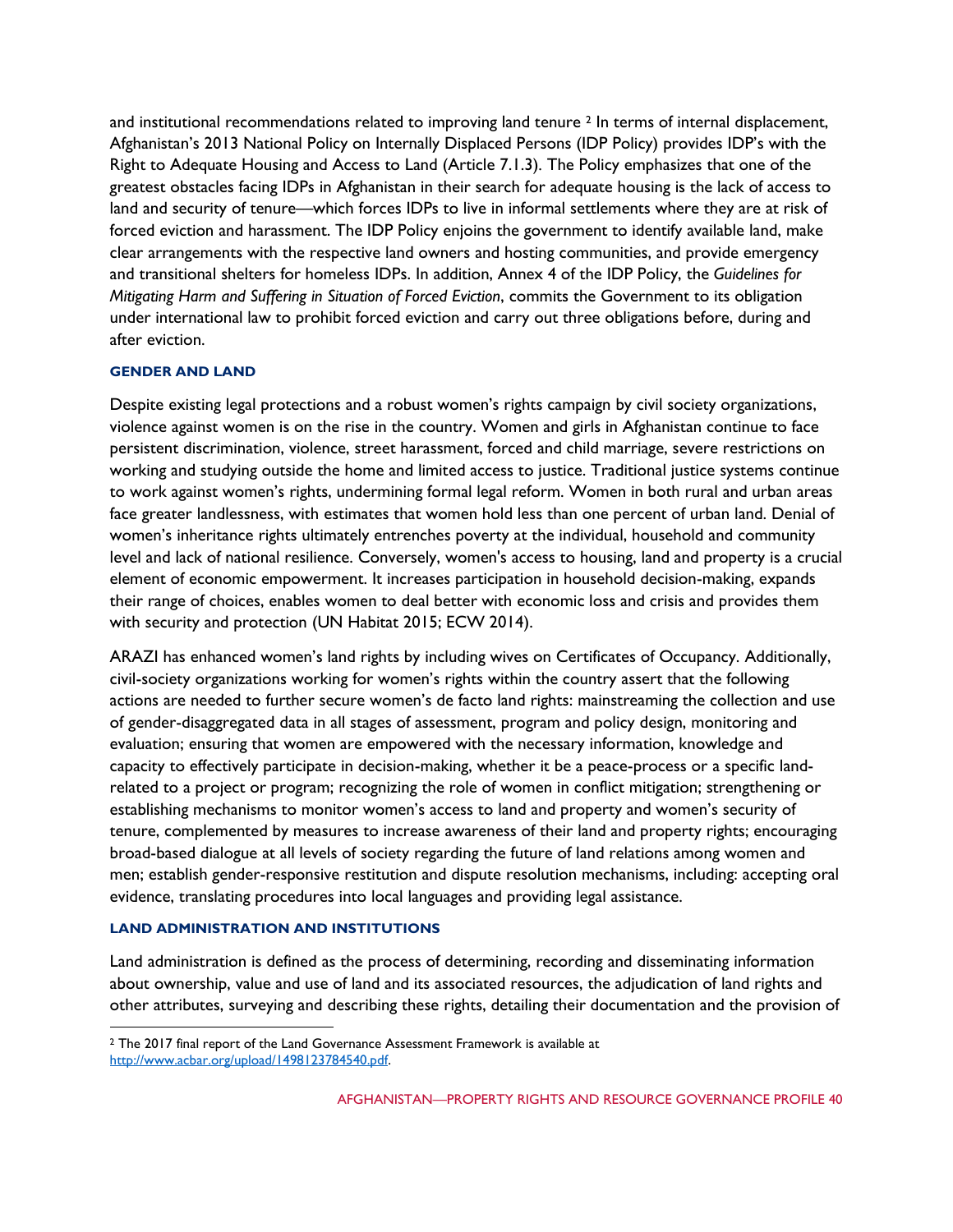relevant information to support land markets. Land administration systems should ideally: guarantee ownership and secure tenure; support the land and property tax system; constitute security for credit systems; develop and monitor land markets; protect State lands; facilitate land reform; improve urban planning and infrastructure development; support land management to protect the environment; produce statistical data; and reduce land disputes. In Afghanistan, structural factors such as resource scarcity, demographic pressures, ethnic and tribal diversity and increasing land demand and prices have not caused conflict on their own, but rather the challenges of land institutions to negotiate them have. Specifically, weak, unclear and conflicting land tenure and property rights, as well as the inconsistent ability of state and customary dispute mediation mechanisms to resolve conflicts, at least in part, are a reflection of a land administration system that is not fully functional. These combined factors of structural conflict drivers and weak land administration (and law) have enabled local elites, warlords and political factions, and opportunists to control land and natural resources with intimidation, force and sometimes through customary legal regimes that reflect deeply entrenched power structures (United Nations Economic Commission for Europe 1996; Aggarwal and Giampaoli 2010; Alden Wiley 2003; Tribal Liaison Office 2008).

Recent practice and research demonstrates that development of land administration institutions, structures and processes play a role in facilitating state building in general and mitigating institutional weakness specifically (along with adaptation of national land policy, land law and land claims organizations). Further, dispute resolution mechanisms and land administration interventions can enable real settlement of disputes, reduce conflict tensions and to some degree improve the security problems in post-conflict contexts. ARAZI, the independent land authority that has primary responsibility for land administration in Afghanistan, is an emerging government entity, facing a plethora of challenges across the organizational spectrum, but its efforts have been robust with clearly defined long-term objectives. ARAZI has expanded rapidly in a relatively short time frame and has developed a framework for operation including human resources, leadership and government support. It also has growing reputation and awareness within the Afghan government, international community and private sector. A recent project with the United States Institute for Peace shows promise, in the short term, as a model to secure land tenure and forestall small-scale conflicts, through consultation with communities, registration and mapping of customary land holdings and definition of communal boundaries. ARAZI has also evaluated a decade of lessons learned in terms of land administration projects with foreign and financial support to inform future approaches. The organization suffers from a lack of funds for such a significant mandate. In spite of the fact sufficient funds are not fully available from government, significant donor interest exists which could be directed towards supporting the development of ARAZI in the near to medium term. Its strategic long term goals are to: achieve long term sustainability; become the primary agency for land administration, registration and management in Afghanistan in order to provide a better, joined up, service to citizens and investors alike; assist and facilitate legislative reform in Afghanistan in relation to land administration, registration and management on behalf of the government and in conjunction with the relevant stakeholders; contribute to the simplification and harmonization of Afghanistan's land laws and decrees; develop and manage a comprehensive computerized land information system to store and process information relating to government and private land, leases entered into by government and other related land rights and revenue information; provide easy, quick and effective one-stop-lease services to local and international investors and defined social groups in line with national priorities and ensure timely, comprehensive and continuous lease execution; and manage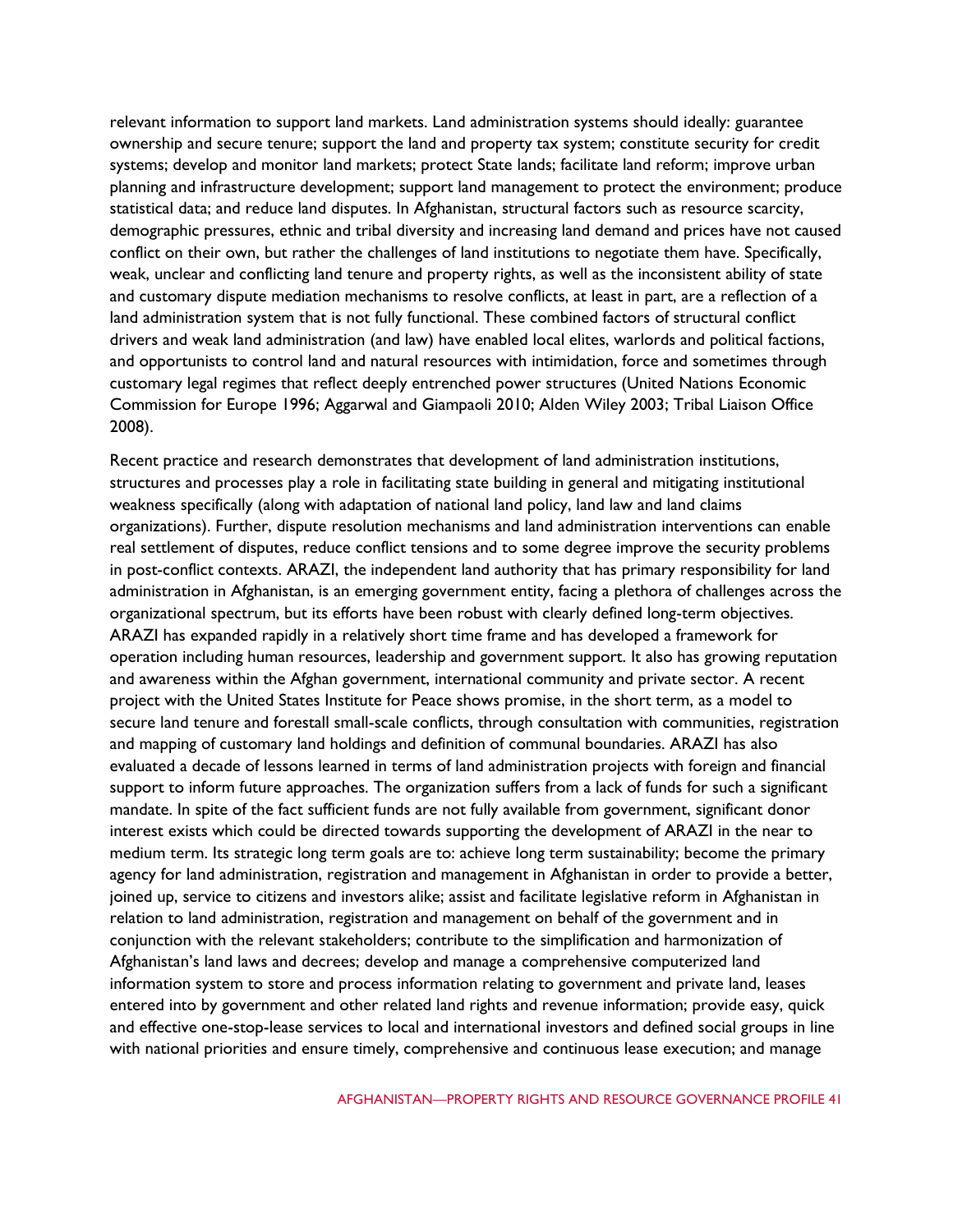existing leases effectively and to monitor revenues and returns from the government land lease portfolio (Todorovski et al 2016; Peikar and Stanfield 2016; Gaston and Dang 2015; World Bank 2012).

## **LAND MARKETS**

The sale of municipal land and properties is the largest revenue source in Afghanistan's cities, contributing an average of 22 percent of total annual revenues in Kabul and 19 percent in thirty-three cities throughout the country. Land leases account for an average of 13 percent of revenues, followed by seven percent for property leases. Land values in Afghanistan's urban areas are on the rise and vacant land plots, subdivided but unoccupied parcels both large and small in and around the cities of Afghanistan, are a major phenomenon. An average of 27 percent of land within the cities are "vacant" as a result of: incremental informal occupation by households; land sales by municipalities; and landgrabbing/usurpation, especially by the elite, warlords and informal power brokers in the wake of a highly speculative urban real estate market. The higher property values and vacant land phenomena, together with a weak land administration system, general insecurity and corruption, have created an enabling environment for widespread land grabbing, estimated at more than 1.2 million jeribs (240,000 hectares), by powerful government officials and their affiliates. Land grabbing, if unmitigated, can lead to subnational social conflict or foment underlying unrest (EMG 2010; GIHCD 2012; GIRoA 2015b; French et al 2016).

A transparent, functioning and undistorted land market with secure property rights may serve as a core element of economic development. By permitting the transfer or lease of land rights, an incentive for investment and more efficient allocation of land is facilitated. It also provides a tangible asset for the poor and marginalized groups. Secure property rights and land markets can contribute to the reconstruction of the rule of law, which may serve to create a stable and more democratic peace (French et al 2016)*.* Land administration contributes to peace and enhanced economic development when policy and program options improve urban land markets in ways that support land administration, redress injustices, generate revenues from land taxes and increase access to land and promote urban inclusion. Specifically, MUDH is striving to ensure that it is an institution that is flexible and, forward-looking in ways that ensure that land markets accommodate growth, plan for infrastructure and encourage social integration and inclusion. However, a delicate balance must be struck between the types of interventions that formalize the land market and those that reach a greater proportion of the urban population. A careful approach should support research and participatory mechanisms that will provide contextually appropriate intervention that steer urban land markets toward efficient and inclusive city outcomes.

# **LAND RESTITUTION**

Many who fled conflict during 1978-2001 in Afghanistan are still unable to regain their land and properties through effective restitution procedures, perpetuating ongoing insecurity and conflict due to protracted and ongoing land disputes, illegal land confiscations of returnee lands, unclear ownership rights, dual legal systems (customary and modern), landlessness, land shortages and discrimination against women. The prevailing lack of effective restitution procedures has left hundreds of thousands of returnees unable to return home. In a 2017 survey of nine provinces, one in six people is either a returnee or IDP, totaling 2,416,570 individuals who have either returned from abroad or were internally displaced during the five years between 2012 and June 2017. Displacement, however, continues: between January and May 6, 2017, 91,000 individuals fled their homes due to conflict. The result is inadequate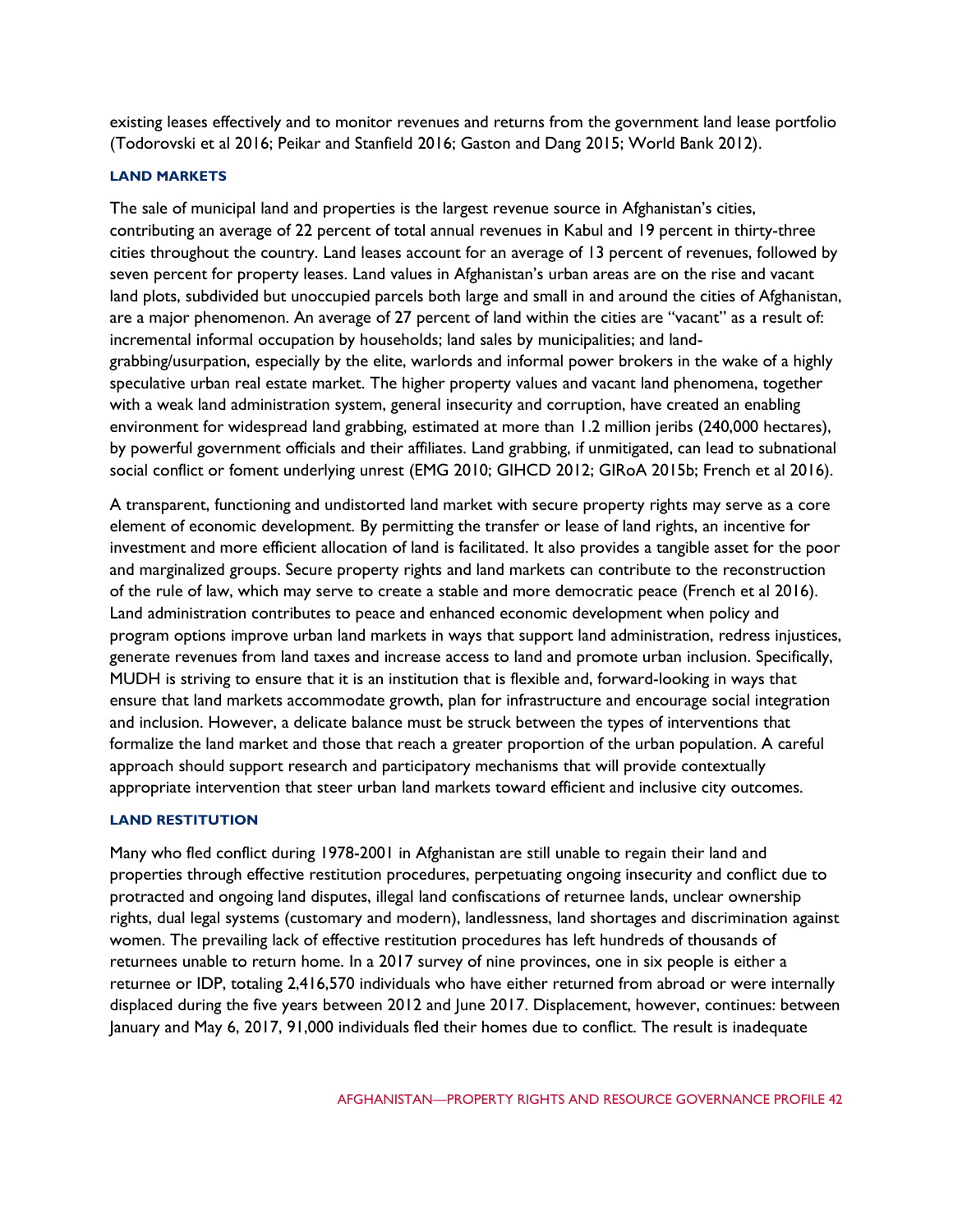shelter, food insecurity, poor access to sanitation and health facilities, as well as insecurity and lack of protection and dignity (IOM 2017; Alden Wiley 2012).

Although land restitution in post-conflict settings is a valuable tool to contribute to state-building, the achievement of a sustainable peace and enhancement of resilience, the issues involved in restitution in Afghanistan are complex. Houses have been destroyed or occupied by others and secondary occupants may themselves have been driven from their homes. Official records proving ownership may have been destroyed or were never entirely accurate to begin with. Ownership and transfer documents are often forged. In some cases, people may have been compelled to sell their land or property under duress. In most cases those who have lived in a particular place for years may not have an official title, because it was in the form of ownership through customary law or *Shari'a* law. At its core, dispossession has mainly been due to the state's inability to protect the rights of its citizens and continued displacement continues to exacerbate prospects for restitution (Foley 2008; Unruh 2016; Herrera et al 2016).

In this context, organizing a mass restitution program is challenging. The poor performance of the Special Land Disputes Court (2003-2005) indicates that the resolution of restitution cases is extremely difficult. Inconsistency in rulings and alleged demands for bribes delayed restitution. Thus a "one size fits all" approach may not work in Afghanistan with its unique culture, history, grievances, aspirations and ethnic, sectarian, religious and class divisions. Additionally, any restitution program in Afghanistan will have to navigate numerous constraints including: inadequate compensation funds; a low-capacity administrative environment; a variable (un)willingness to evict current occupants; an incomplete legal framework; and low availability of productive rural lands. Good international practice calls for careful consideration of restitution remedies that are realistic, effective and implementable; and what is more important is the 'structure' of restitution approaches and how these can be adapted to local and national realities*.* In general, the structures and processes for restitution should be flexible and adaptable. Restitution is most effectively applied where an enabling environment is in place, which includes sufficient land to accommodate increased demands; safety and security for populations; national coverage by a reliable land records systems, limited overlapping rights and claims and sufficient technical; and financial resources to address restitution issues comprehensively. Specifically, donors can contribute to creating this enabling environment through: revisions to the Law on Managing Land Affairs, which provides an excellent opportunity to rethink how restitution can be fairly and promptly pursued and to lay down a new legal platform for this, since it is currently missing; documenting the history of secondary occupation of land and home through the application of satellite information; accepting alternative forms of evidence, including oral testimony for restitution; facilitating information and legal aid programs; monitoring abandoned land and property during displacement and recording the land and property rights of displaced populations and; establishing a national land and property claims process to collect, analyze and address grievances (Alden Wiley 2013; Unruh 2016; UN Habitat 2012).

#### **COMPULSORY ACQUISITION**

Land acquisition and resettlement—the loss of one's home and means of livelihood for many people—is a major dislocation for those subject to it, yet is a part, though small, of Afghanistan's land law. However, there are issues within the law governing compulsory acquisition vis a vis the Law on Managing Land Affairs that creates a lack of clarity and perceived unfairness. For example, the law does not specifically provide for: resettlement and rehabilitation for vulnerable families; compensation or restoration of business/income loss; or other assistance/rehabilitation measures. A clear definition of what constitutes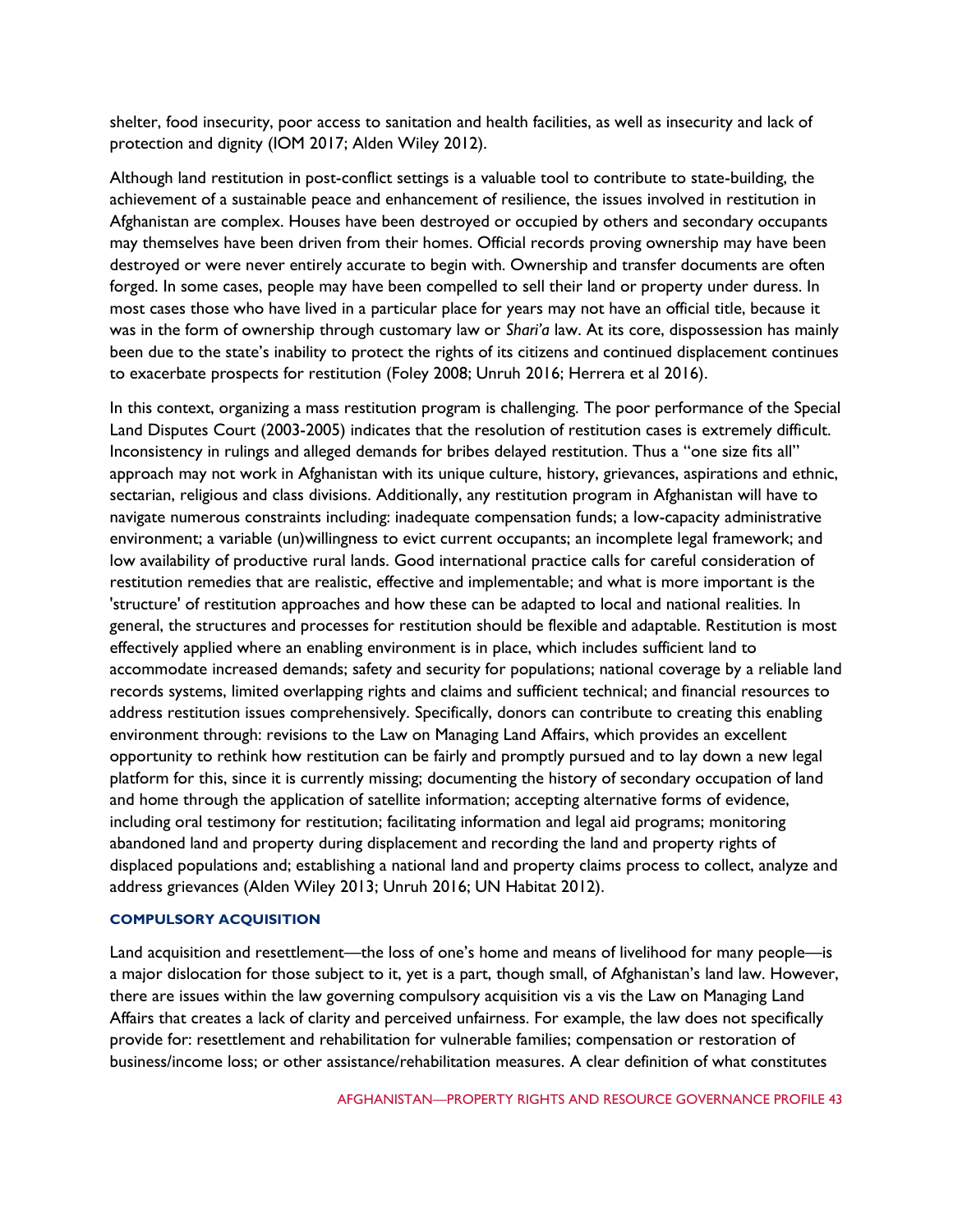public purpose is not provided, nor are limitations for arbitrary eviction provided. Neither the Civil Code nor the Constitution specifies what "fair compensation" is or who decides what fair is. Land acquisition for public use, that is alienation, valuation and compensation, unless supported by clear, institutionalized and inclusive protocols that are transparent and predicable, may result in unintended and undesirable negative consequences such as grievances, triggering conflicts between government and landowners. These could potentially escalate and assume political dimensions that further may undermine socio-economic sustainability of particularly the poor as well as constitute a threat to peace and stability Compulsory acquisition law and compensation procedures that respect and protect the tenure rights of poor and marginalized group may serve to lessen conflict—particularly if they institutionalize dialogue as a key strategy to acquire land, as well as set reliable mechanisms for funding required to pay fair and prompt compensation. Compulsory acquisition reforms may also include provisions that ensure that households are resettled in areas that do not diminish their access to housing, land and property. The United Nations' Voluntary Guidelines on the Responsible Governance of Tenure of Land, Fisheries and Forests in the Context of National Food Security (VGGT) provides standards on compensation specifically and expropriation generally *(*GIRoA 1977; GIRoA 2004; GIRoA 2008; Alden Wiley 2012; Tagliarino 2017).

## **NATURAL RESOURCES**

Afghanistan's natural resources—its land, water, forests and mineral deposits—are critical to the country's prospects for a stable, peaceful and more economically viable future. An estimated 70-80 per cent of Afghans rely on agriculture, animal husbandry and artisanal mining for their daily survival. Because of the central role of these resources, any pressures that compromise access to, use of and sustainability of these resources can increase resource competition, potentially leading to conflict. Climate change, conflict, population migrations, water scarcity and unclear land management, tenure and governance represent some of the drivers of resource competition. As a result, natural resources are the source of numerous fracture lines in Afghanistan and the wider region: disputes over land, forests and minerals underlie and drive many conflicts and often serve to exacerbate existing ethnic, political and regional divisions. The division of water at local and transboundary levels, the regional drug trade and illegal smuggling of high value timber already generate tension and conflict. In Afghanistan natural resources play a variety of roles in conflicts and at different scales, locations and intensities. For example, communities, and sometimes countries in the region, fight over scarce resources such as productive land and irrigation water. Powerful stakeholders use natural resources as instruments of coercion to exert control over others, such as upstream farmers controlling access to irrigation water for downstream communities. Natural resources are a source of illicit revenues that have built a powerful war economy and are sustaining serious corruption. Recent investments in mineral and hydrocarbon extraction, if not managed carefully, could generate new problems (UNFTPA 2012; Troell, J. & Nakayama 2013; Sexton 2012).

Conversely, effective natural resource management (NRM) contributes to wider peacebuilding in Afghanistan when undertaken to improve resource governance and sustainability. Effective NRM: promotes accountability and transparency; increases community participation; strengthens mechanisms for dispute resolution; reduces competition for resources; and improves transboundary resource management. By creating structures and rules for managing and sharing natural resources, NRM brings order, predictability and trust.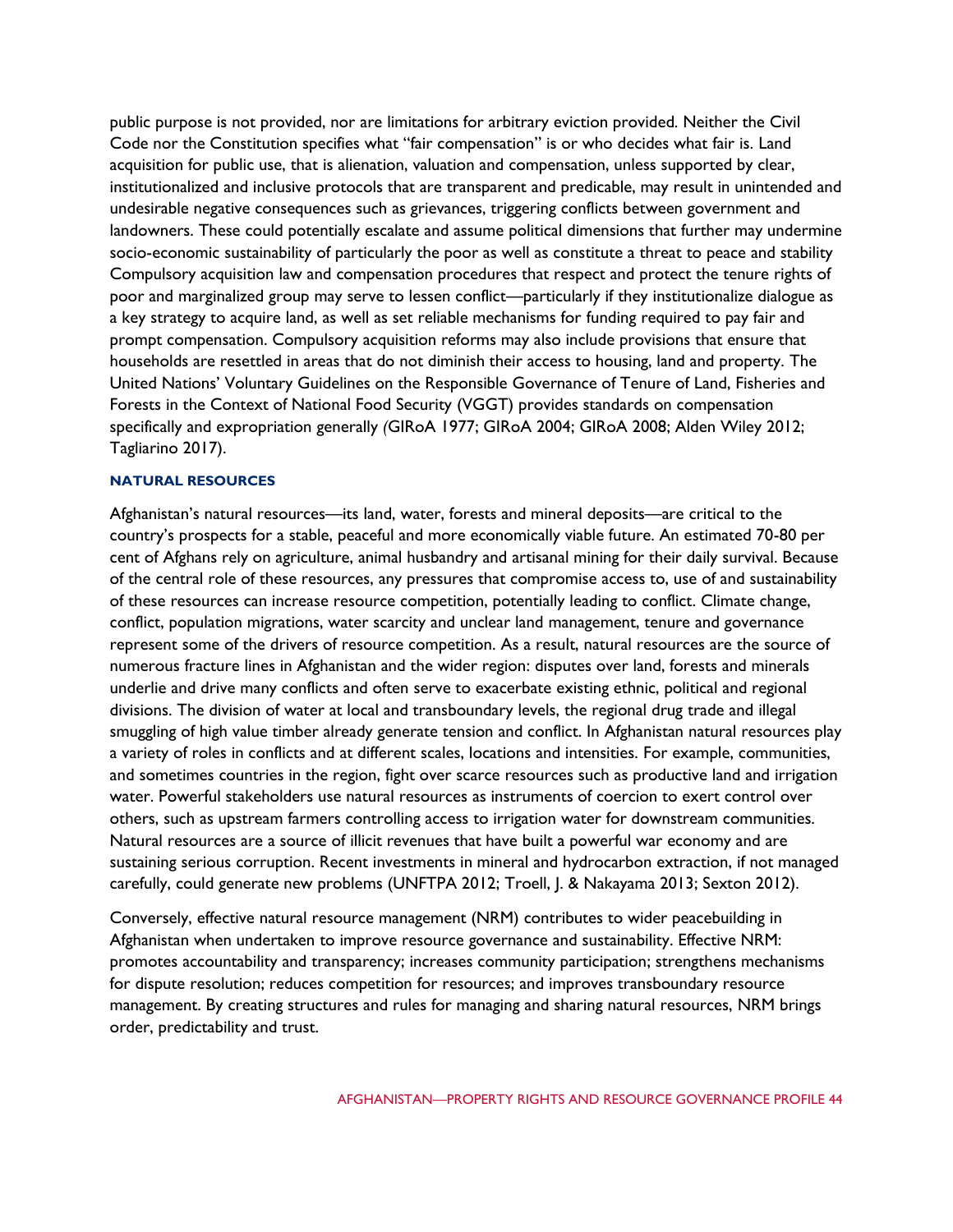In order for NRM to contribute in a positive way to peacebuilding in Afghanistan, it is necessary to first understand existing resource-related conflicts—and their underlying grievances—so that government officials and Afghan civil society groups can properly address land conflict within a broader strategy of conflict prevention. Such a strategy can include: building capacities, at both provincial and district levels, for dispute resolution; encouraging transparency and accountability in NRM; and trying to move beyond 'zero-sum' approaches to land disputes. Other NRM measures that contribute to conflict mitigation include: environmental impact assessments; conflict-sensitive approaches for development and humanitarian interventions; provision of capacity-building support to implement best practice NRM structures, processes and laws in a way that is contextually appropriate; facilitation and encouragement of public participation in NRM decision-making, long-term planning and implementation; data collection that enables warnings to identify existing and potential disputes over natural resources; and third-party mediation mechanisms in natural resource dispute resolution, both regionally and nationally.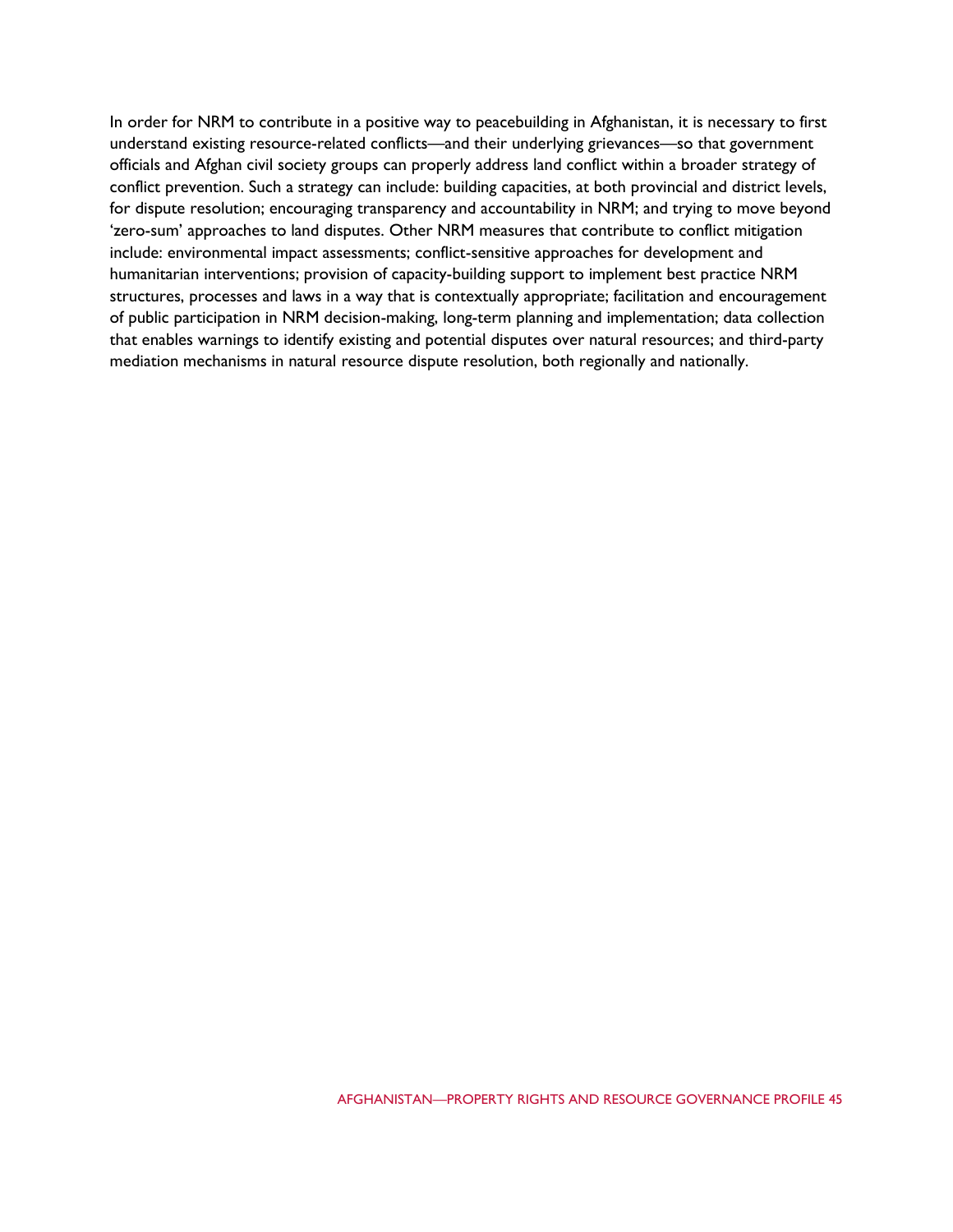# **6. DATA SOURCES (SHORT LIST)**

- Afghanistan Legal Education Project (ALEP). 2015. An Introduction to Property Law in Afghanistan. Available at https://www-cdn.law.stanford.edu/wp-content/uploads/2016/05/ALEP-Property-Law-1st-Ed\_English.pdf. (accessed 23 July 2017).
- Afghanistan Research and Evaluation Unit. 2017. Land Governance Assessment Framework (LGAF). Available at https://areu.org.af/wp-content/uploads/2017/06/1608-Land-Governance-Assessment-Framework-LGAF-Afghanistan-1.pdfAfghanistan (accessed 28 July 2017).
- ARAZI. 2014. Historic and Current Institutional Developments in Afghanistan's Land Sector. Available at https://www.humanitarianresponse.info/system/files/documents/files/Mr%20%20Jawad%20Peikar% 27s%20Presentation%20Afghanistan%20%20Revised%20and%20Final%20HLP%2022%20April%202 014.pdf (accessed 25 July 2017).
- GIZ. 2016. Good Governance in Mining. Available at http://govern4afg.org/wpcontent/uploads/2017/02/FS\_Mining\_Govern4Afg\_20170314\_v3.pdf (accessed on 17 July 2017).
- Hall, Samuel. 2014. Urban Poverty Report: Afghanistan. Available at https://drc.ngo/media/1181597/urban-poverty-report-a-study-of-poverty-food-insecurity-andresilience-in-afghan-cities.pdf (accessed 18 August 2017).
- Khan, Hamid, 2013. Practitioner's Guide to Islamic Law, International Network to Promote the Rule of Law. Available at http://inprol.org/sites/default/files/publications/2013/islamic\_law\_guidejuly 2013 final 0.pdf. (accessed 23 July 2017).
- Rutigg, Thomas and Ryskeldi Satke. 2015. Before the Paris Conference: The State of Afghanistan's Climate and its Adaption Capability. Available at https://www.afghanistan-analysts.org/before-theparis-conference-the-state-of-afghanistans-climate-and-its-adaption-capability/ (accessed 18 July 2017).
- UNAMA. 2015. The Stolen Lands of Afghanistan and its People The Legal Framework. Available at https://unama.unmissions.org/sites/default/files/unama\_land\_report\_2\_state\_land\_distribution\_sy stem\_final\_19march15\_0.pdf (accessed 26 July 2017).
- United Nations Office of Drugs and Crime. 2016. Afghanistan Opium Survey 2016 :Cultivation and Production. Available at https://www.unodc.org/documents/cropmonitoring/Afghanistan/Afghanistan\_opium\_survey\_2016\_cultivation\_production.pdf (accessed 1 August 2017).

# **7. DATA SOURCES (COMPLETE LIST)**

ADB. See Asian Development Bank.

Afghanistan Reconstruction Trust Fund. 2017. Agriculture in Afghanistan: Growing the Economy, Jobs, and Food Security. Available at http://www.artf.af/images/uploads/ASR\_PPT\_for\_ARTF\_Strategy\_Group\_Meeting\_May\_20,\_201 4.pdf (accessed 26 July 2017).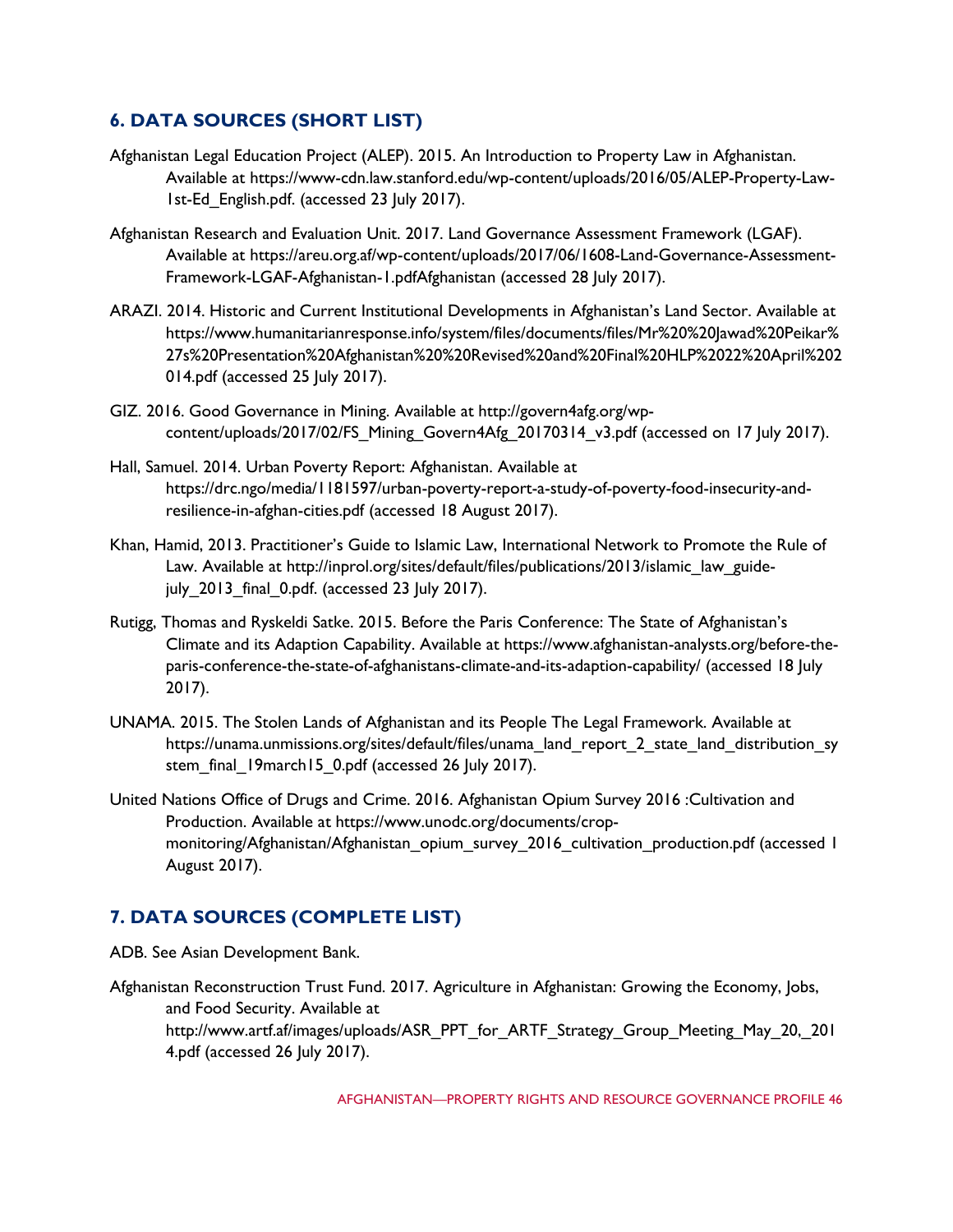Afghanistan Research and Evaluation Unit

- ———. 2017b. Urban Governance in Afghanistan: Assessing the New Urban Development Programme and Its Implementation. Available at https://areu.org.af/wp-content/uploads/2017/07/1716-Urban-Governance-in-Afghanistan-assessing-the-new-urban-development-programme-and-its-imple.pdf (accessed 3 August 2017).
- Akbar, Shaharzad and Pirzhad. 2011. Women's Access to Property in Afghanistan Law, Enforcement and Barriers. Available at http://harakat.af/pdf/research/977758d76a84de77b.pdf Available at (accessed 28 July 2017).
- Alden Wily, Liz. 2012. Land Governance at the Crossroads: A Review of Afghanistan's Proposed New Law on Managing Land Affairs. Kabul: Afghanistan Research and Evaluation Unit (AREU).
- Alden Wily, Liz. 2003. Land Rights in Crisis: Restoring Tenure Security in Afghanistan. Afghanistan Research and Evaluation Unit (AREU) Issues Papers Series. Available at http://www.reliefweb.int/rw/rwb.nsf/AllDocsByUNID/4aecf9d78aaba09cc1256d270042cf16 (accessed 27, July 2017).
- ARAZI. "About ARAZI." Available at http://ARAZI.gov.af/131/kabul (accessed 31 July 2017).
- ARAZI. 2014b. Strategic plan for the Government of Afghanistan. Available at: http://www.humanitarianresponse.info/system/files/ documents/files/English%20version%20of%20%20Strategy%20for%20ARAZI%20- %2010%20March%202014.pdf (accessed 7 August, 2017).
- ARAZI. 2012. Land Acquisition Law Amendments Suggested by ARAZI. Available at https://www.humanitarianresponse.info/en/operations/afghanistan/document/land-acquisition-lawamendments-suggested-ARAZI (accessed 25 July 2017).
- AREU. See Afghanistan Research and Evaluation Unit.
- Asian Development Bank. 2014. Mainstreaming Land Acquisition and Resettlement Safeguards in the Central and West Asia Region. Available at https://www.adb.org/sites/default/files/projectdocument/149538/43288-012-tacr-08.pdf (accessed 25 July 2017).
- Barshardost, Naheed, Yousuf Zarifi and Storai Karimi. 2017. "Corruption hits hard land distribution to returnees" Available at http://www.pajhwok.com/en/2017/05/01/corruption-hits-hard-landdistribution-returnees (accessed 26 July 2017).
- Bird, William and Javad Noorani. 2017. Industrial Scale Looting of Afghanistan's Resources. Available at https://www.usip.org/sites/default/files/2017-05/sr404-industrial-scale-looting-of-afghanistan-smineral-resources.pdf (accessed on 17 July, 2017).
- Brown, O., and E. Blankenship, 2013. Natural Resource Management and Peacebuilding in Afghanistan. Nairobi, Kenya: United Nations Environment Programme.
- Carberry, Sean and Sultan Faizy. 2013. Afghanistan's Forests: A Casualty of Timber Smuggling.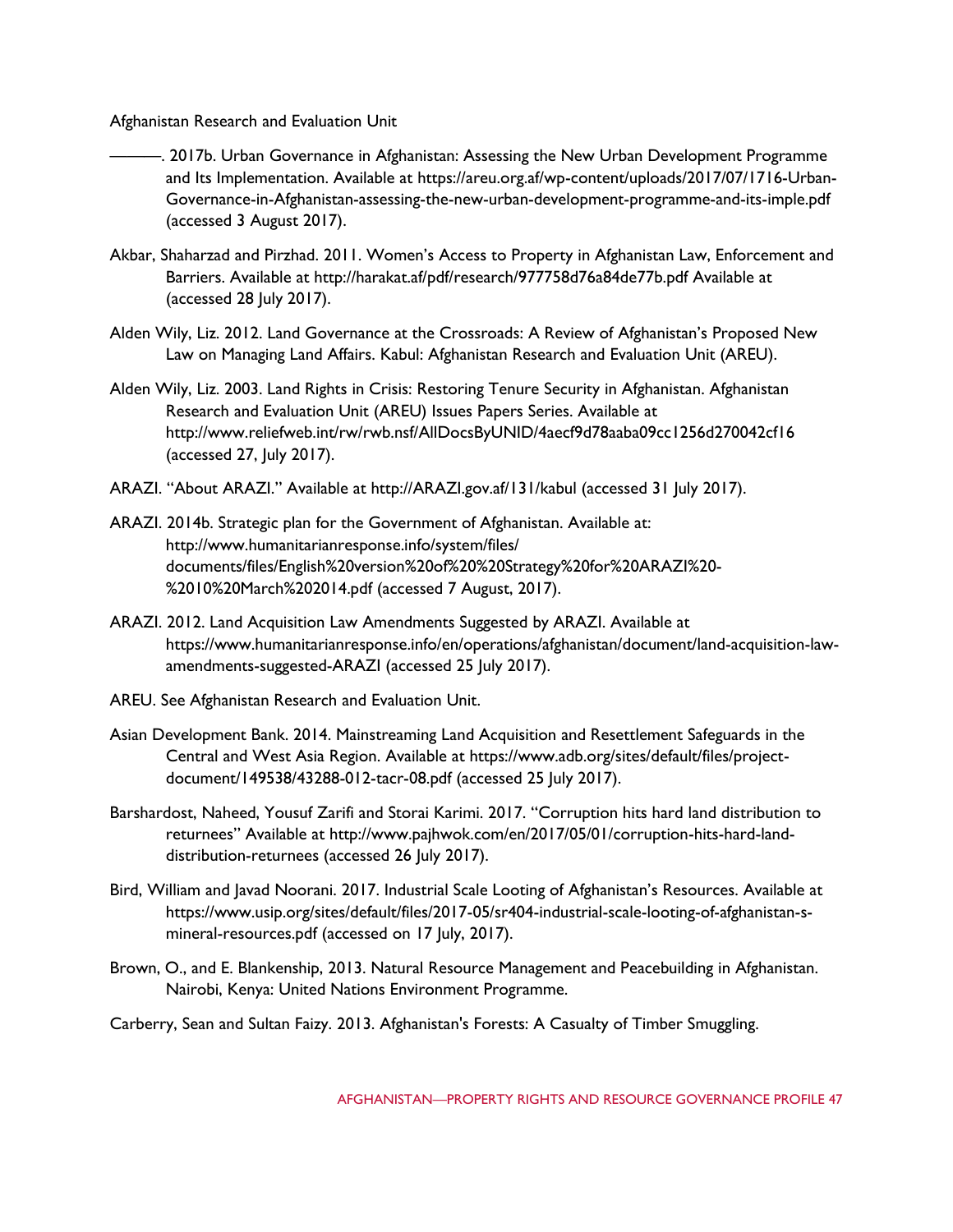- Available at http://www.npr.org/2013/03/18/174200911/afghanistans-forests-a-casualty-of-timbersmuggling (accessed 18 July 2017).
- Choi. Charles Q. 2014. "\$1 Trillion Trove of Rare Minerals Revealed Under Afghanistan." Available at https://www.livescience.com/47682-rare-earth-minerals-found-under-afghanistan.html (accessed 15 July 2015).
- Coburn, Noah. 2011. The Politics of Dispute Resolution and Continued Instability in Afghanistan, United States Institute of Peace: Special Report 285.
- Crop Watch. N.D. "Forests of Afghanistan." Available at https://cropwatch.unl.edu/documents/Forests%20of%20Afghanistan.pdf (accessed 18 July 2017).
- Dawn News. 2016. "Pistachios, Afghans' 'Green Gold' coveted by Taliban."
- Available at https://www.dawn.com/news/1271998 (accessed 18 July 2017).
- Dempsey, John and Noah Coburn. 2010. Traditional Dispute Resolution and Stability in Afghanistan, United States Institute of Peace: Peace Brief 10.
- Deschamps, Colin and Alan Roe. 2009 . Building Capacity to Address Vulnerability in Afghanistan. Available at http://www.refworld.org/pdfid/4ebabd582.pdf (accessed 9 August 2017).
- Duran Research and Analysis. 2015. Afghanistan's Transboundary Waters: An Overview. Available at https://af.boell.org/sites/default/files/afghanistan\_tbw\_english\_1.pdf (accessed 20 July 2017).
- ECW See Educational and Training Center for Women of Afghanistan.
- Educational and Training Center for Women of Afghanistan. 2014. Desk Review of Women's Land Ownership in Afghanistan. Available at http://pdf.usaid.gov/pdf\_docs/PA00KK6V.pdf (accessed 28 July 2017).
- Finaz, Clémence. 2015. G7 Briefing Note on Climate- Fragility Risk Brief. International Alert.
- Gaston, Erica and Lillian Dang. 2015. Addressing Land Conflict in Afghanistan. Available at https://www.usip.org/sites/default/files/SR372-Addressing-Land-Conflict-in-Afghanistan.pdf (accessed 25 July 2015).
- Foley, Chris. 2008. " Housing, Land and Property Restitution Rights, in S Leckie (Ed) Housing, Land, and Property Rights in Post-Conflict United Nations and Other Peace Operations: A Comparative Survey and Proposal for Reform, pp.136-178: Cambridge: Cambridge University Press.
- French, Matthew, Jan Turkstra, Mohammad Farid. 2016. "Vacant Land Plots in Afghan Cities: A Problem and an Opportunity," in Urbanisation Vol 1, Issue 2.
- Gebremedhin, Yohannes. 2007 Land Tenure and Administration in Rural Afghanistan: Legal Aspects. Available at http://terrainstitute.org/pdf/ProjectReport%207\_Legal%20.pdf (accessed 21 August 2017).
- Geneva International Centre for Humanitarian Demining. 2012. Land Rights and Mine Action in Afghanistan: Analysis and Programming Entry-points for Mine Action Organisations. Available at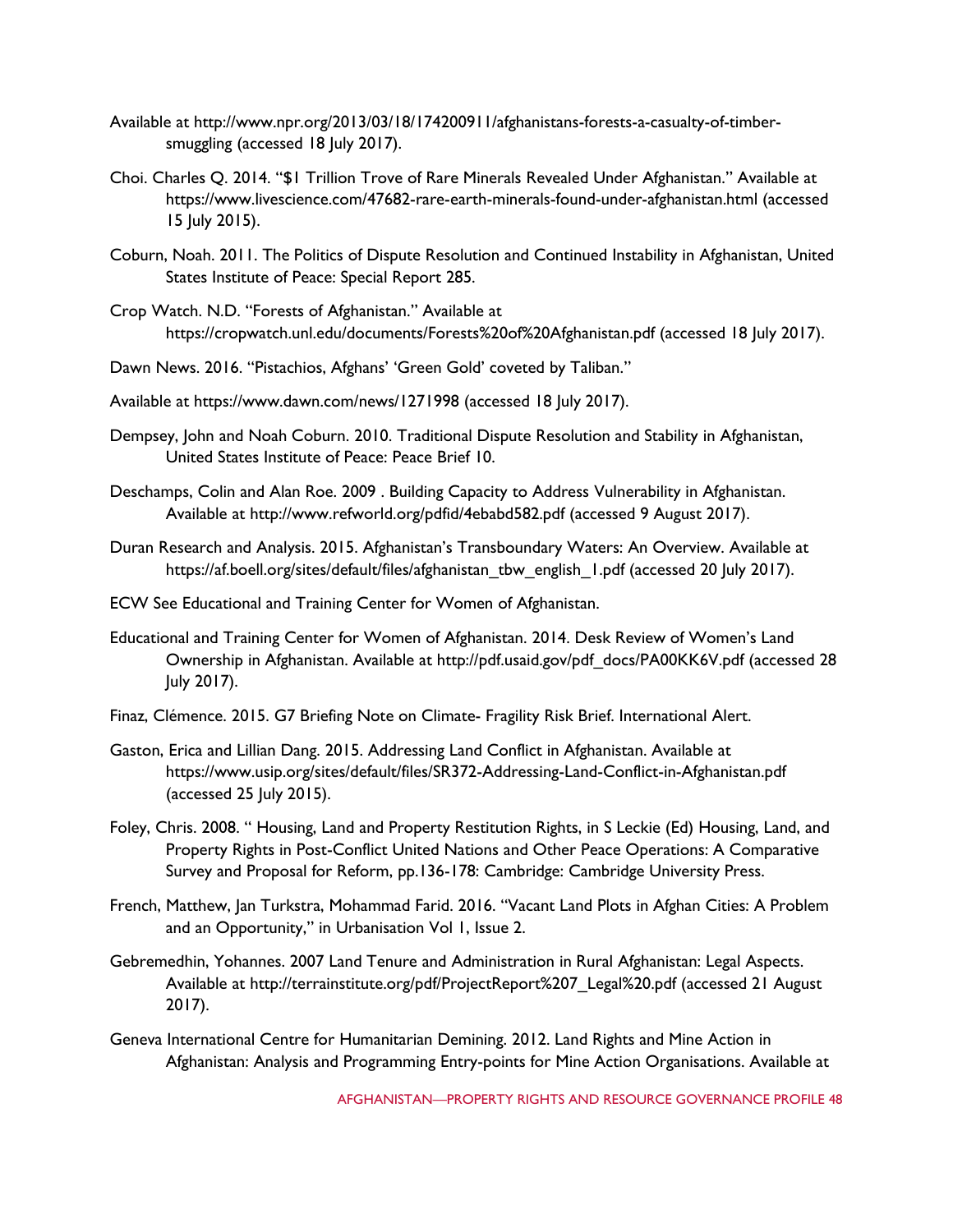https://www.gichd.org/fileadmin/GICHD-resources/rec-documents/LandRights-MA-Afghanistan-Aug2012.pdf (accessed 31 July 2017).

- Giampoli, Peter and Saffia Aggarwal 2010. "Land Tenure and Property Rights in Afghanistan: Do LTPR Conflicts and Grievances Foster Support for the Taliban?" Available at http://www.globalprotectioncluster.org/\_assets/files/aors/housing\_land\_property/Brief\_on\_Land Tenure Property Rights Afghanistan 2010 EN.pdf (accessed 10 August 2017).
- GIHCD. See Geneva International Centre for Humanitarian Demining (GICHD).

GIRoA. See Government of the Islamic Republic of Afghanistan.

Government of the Islamic Republic of Afghanistan

- ———. 2017. Ministry of Mines and Petroleum. Available at http://`mom.gov.af/en (accessed 15 July 2017).
- ———. 2017b. Ministry of Urban Development Affairs (MUDA). Available at http://mudh.gov.af/en (accessed 31 July 2017).
- ———. 2017c. Afghanistan National Peace and Development Framework (ANPDF), 2017-2021.
- ———. 2016. "Ministry of Agriculture Launches New Project to Turn Kabul Green." Available at http://mail.gov.af/en/news/59158 (accessed 18 July 2017).
- ———. 2016b. Atlas of Afghan City Regions 2016. Available at (accessed 26 July 2017).
- ———. 2016c. Urban National Priority Programme (U-NPP), Results Framework.
- ———. 2014. Ministry of Justice, Mineral Law Articles 7 and 8.
- ———. 2015b. State of Afghan Cities. Available at https://unhabitat.org/books/soac2015/ (accessed 31 July 31, 2017).
- ———. 2012. Ministry of Mines. "Ten Reasons to Invest in Afghanistan's Mining Sector." Available at http://mom.gov.af/Content/files/10%20reasons-10pg-4.pdf (accessed 14 July 2017).
- ———. 2012b. The Office of the President of Islamic Republic of Afghanistan Decree, On the execution of content of the historical speech of June 21, 2012 in the special session of National Assembly. Available at http://afghanistan-un.org/2012/07/the-office-of-the-president-of-islamic-republic-ofafghanistan-decree-on-the-execution-of-content-of-the-historical-speech-of-june-21-2012-in-thespecial-session-of-national-assembly/ (accessed 18 July 2017).
- <sup>2</sup> 2012c. The Office of the President of Islamic Republic of Afghanistan Executive Decree No. 45, art. 27(2).
- ———. 2012. Ministry of Agriculture, Irrigation and Livestock, Regulation on Addressing Disputes and Land Usurpation, (26/09/1390) (20/12/2011).
- ———. 2010. Mineral Law. Available at http://www.aisa.org.af/laws/Chrono.html (accessed 20 July 2017).
- ———. 2009. Water Law.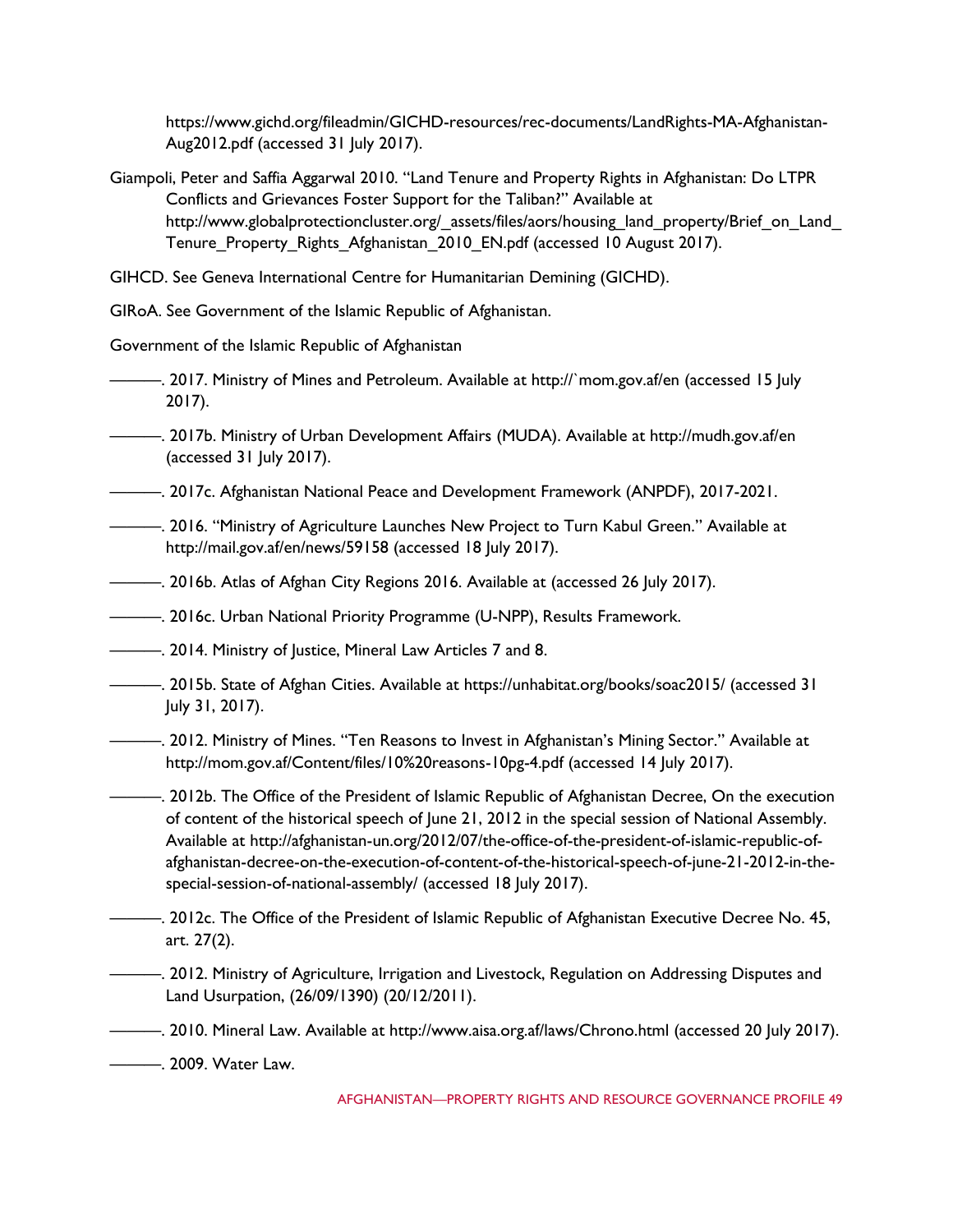———. 2008. Law on Managing Land Affairs.

- ———. 2008b. Islamic Republic of Afghanistan Afghanistan National Development Strategy 1387 1391 (2008 – 2013) 2008a. Available at http://www.diplomatie.gouv.fr/en/IMG/pdf/Afghanistan\_National\_Development\_Strategy\_eng.pdf (accessed 3 August 2017).
- ———. 2008c. Water Sector Strategy. Available at http://www.cawaterinfo.net/afghanistan/pdf/wss08.pdf (accessed 24 July 2017).
- ———. 2004. The Constitution of the Islamic Republic of Afghanistan. Available at http://www.diplomatie.gouv.fr/IMG/pdf/The Constitution of the Islamic Republic of Afghanist an.pdf (acessed 20 July 2017).
- ———. 2000. Law on Land Expropriation. Available at http://www.cawaterinfo.net/afghanistan/pdf/afg78399.pdf (accessed 25 July 2017).
- ———. 2000b. Municipal Law.
- ———. 2007. Environmental Protection Law. Official Gazette, No. 912. http://www.aisa.org.af/laws/Chrono.html (accessed 3 August 2017).
- ———. 1977. Civil Code of Afghanistan. Available at http://landwise.resourceequity.org/record/717 (accessed 23 July 2017).
- Hart Group. 2017. AETI Inception Report and Fifth Reconciliation Report. Available at https://eiti.org/sites/default/files/documents/5threconciliationfinalreport\_1393- 1394\_2105201744057225553325325.pdf (accessed 17 July 2017).
- Herrera, Camilo Pardo, Ivonne Moreno Horta, Daniel Perez Jaramillo and B McCallin. 2016. Building Land Markets In Post Conflict Contexts: Evidence From Colombia.
- Hessami, Elizabeth. 2017. "Afghanistan's Water Plans Complicated by Worried Neighbors." Available at https://www.newsecuritybeat.org/2017/03/afghanistans-water-plans-complicated-worriedneighbors/ (accessed 20 July 2017).
- Human Rights Watch. 2017. World Report 2017: Afghanistan. Available at https://www.hrw.org/worldreport/2017/country-chapters/afghanistan (accessed 28 July 2017).
- IDMC. See International Displacement Monitoring Centre.
- International Displacement Monitoring Centre. 2017. "Afghanistan Overview." Available at http://www.internal-displacement.org/countries/afghanistan (accessed 14 August 2017).
- International Office of Migration. 2017. "Internally Displaced, Returnees from Abroad Soar to Over 2.4 Million in Nine Afghan Provinces: IOM Survey." Available at https://afghanistan.iom.int/pressreleases/internally-displaced-returnees-abroad-soar-over-24-million-nine-afghan-provinces-iom (accessed 24 August 2017).
- IOM. See International Office of Migration.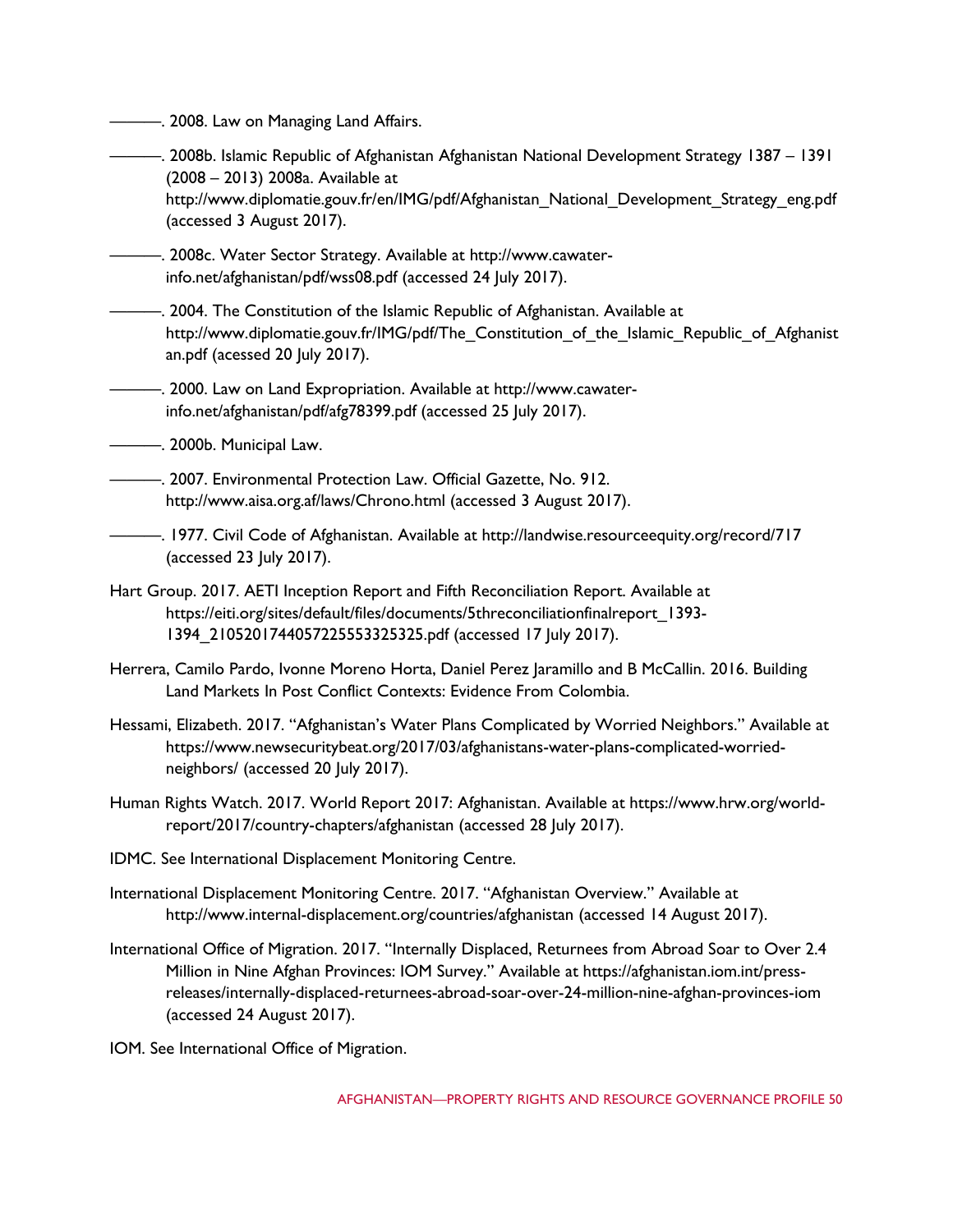- Integrity Watch Afghanistan. 2017. Suggested Amendments to the Afghan Mining Law: March 2017. Available at https://iwaweb.org/wp-content/uploads/2017/03/Amendment-to-mining-law.pdf (accessed 15 July 2017).
- Intergovernmental Panel on Climate Change. 2014. Climate Change Synthesis Report. Available at http://www.ipcc.ch/pdf/assessment-report/ar5/syr/AR5\_SYR\_FINAL\_All\_Topics.pdf (accessed 18 July 2017).International Centre for Integrated Mountain Development. 2015. Building capacity for implementing community forestry in Afghanistan. Available at http://www.icimod.org/?q=20952 (accessed 18 July 2015).
- International Monetary Fund. 2008. Strategy for Security, Governance, Economic Growth & Poverty Reduction. Available at http://www.af.undp.org/content/dam/afghanistan/docs/ANDS\_Full\_Eng.pdf (accessed 24 July 2017).
- IPCC. See Intergovernmental Panel on Climate Change.
- Japser, Clint. 2016. Pistachio expert describes the decline of Afghanistan's pistachio industry. Available at http://www.abc.net.au/news/rural/rural-news/2014-11-04/decline-of-afghanistans-pistachioindustry/5864404 (accessed 18 July 2017).
- Kakar, Kwaga and Vincent Thomas. 2012. Water Governance Reform in Afghanistan: Early Lessons for a Water-secure Future. Available at http://www.hidropolitikakademi.org/wpcontent/uploads/2017/03/Water-Governance-Reform-in-Afghanistan-Early-Lessons.pdf (accessed 24 July 2017).
- Koser, Khalid. 2014. Afghanistan: A Crisis of Internal Displacement. Available at https://www.brookings.edu/blog/up-front/2013/08/30/afghanistan-2014-a-crisis-of-internaldisplacement/ (accessed 21 August 2017).
- LandAc. See Land Governance for Equitable and Sustainable Development
- Land Governance for Equitable and Sustainable Development. 2016. "Food Security and Land Governance Factsheet: Afghanistan." Netherlands: Academy on Land Governance for Equitable and Sustainable Development.
- Loewenstein, Antony. 2014 "Natural Resources Were Supposed to Make Afghanistan Rich. Here's What's Happening to Them," in The Nation. Available at https://www.thenation.com/article/resources-were-supposed-to-make-afghanistan-rich/ (accessed 14 July 2017).
- Maletta, Hector E. 2007. "Arable Land Tenure in Afghanistan in the Post-Taliban Era," in African and Asian Studies, Vol. 6. Available at SSRN: https://ssrn.com/abstract=908669 (accessed 27 July 2017).
- Metcalfe, Victoria, Simone Haysom, with Ellen Martin. 2012. Sanctuary in the City: Urban Displacement and Vulnerability in Kabul. Available at https://www.odi.org/sites/odi.org.uk/files/odiassets/publications-opinion-files/7722.pdf (accessed 14 August 2012).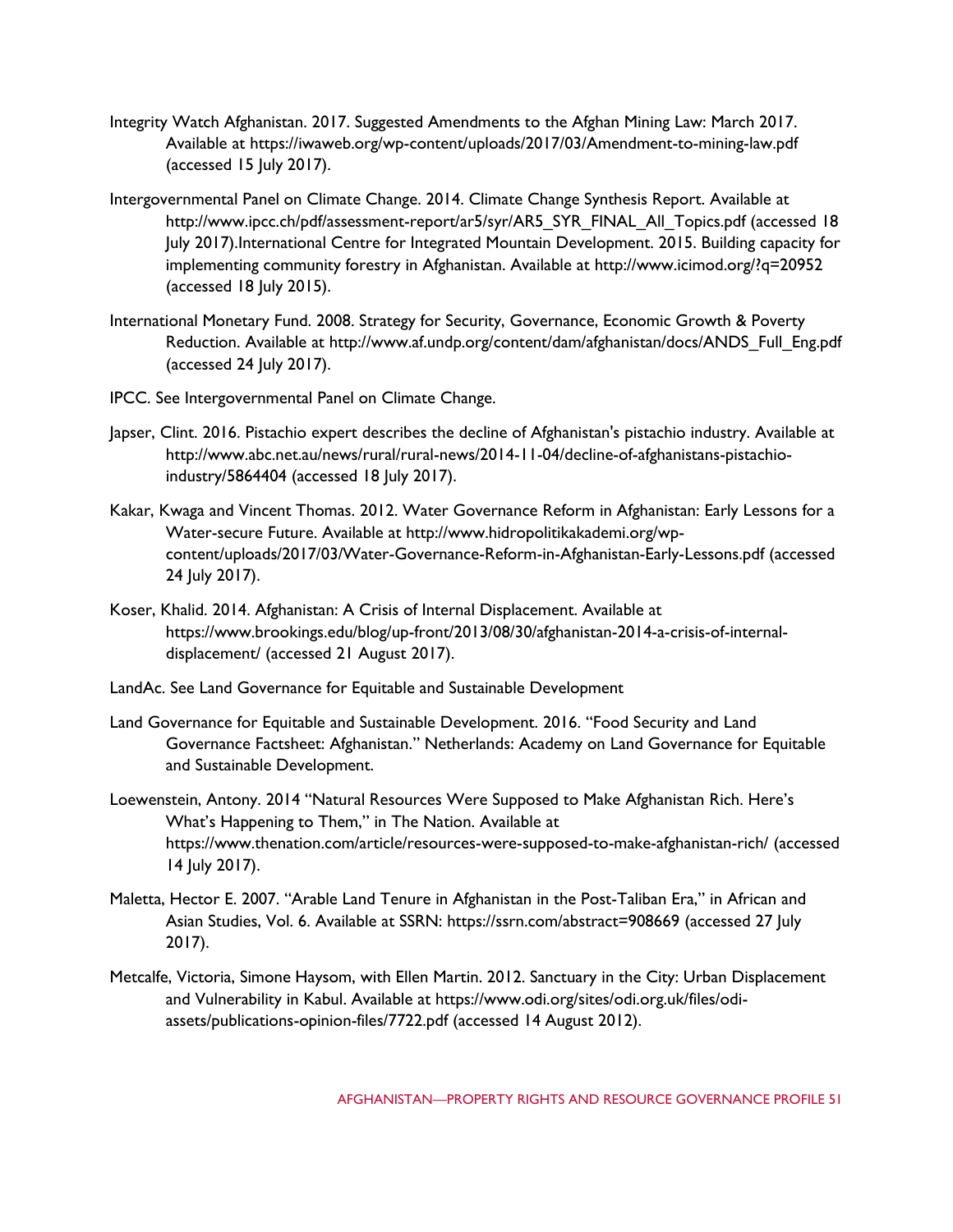- Mumtaz, Wamiqullah. 2011. "Jalalabad's 'Grab Town' a Difficult case of Illegal Settlement and Land Dispute." Available at https://areu.org.af/archives/12090 (accessed 10 August 2017).
- Miah, Fareeed. 2014. "Land Titling in Kunduz, Afghanistan, Past and Present," Peace Training and Research Organization (PTRO), Available at www.usip. org/ sites/default/files/files/Land-Titling-in-Kunduz-Afghanistan.pdf (accessed 22 August 2015).
- Muzhary, Fazal. 2017. "How Return of Half a Million Refugees is impacting one Province." Available at https://www.newsdeeply.com/refugees/articles/2017/05/23/how-return-of-half-a-million-refugeesis-impacting-one-afghan-province (accessed 3 August, 2017).
- Nezam, Zia. 2017. "Opinion: Decentralization strengthens stabilization in Afghanistan." Available at https://www.newsdeeply.com/refugees/articles/2017/05/23/how-return-of-half-a-million-refugeesis-impacting-one-afghan-province (accessed 3 August 2017).
- Nijssen, Stefanie. 2011. "From Dispute to Resolution: managing land in Afghanistan." Available at http://www.operationspaix.net/DATA/DOCUMENT/6398~v~From\_Dispute\_to\_Resolution\_\_M anaging Land in Afghanistan.pdf (accessed 24 August 2017).
- Noorani, Javed and Lien De Brouckere. 2016. "A Balancing Act for Extractive Sector Governance." Available at http://govern4afg.org/wp-content/uploads/2016/07/1610E-A-Balancing-Act-for-Extractive-Sector-Governance.pdf (accessed 17 July 2017).
- Noorani. Javed. 2015. Afghanistan's Emerging Mining Oligarchy. Available at https://www.usip.org/publications/2015/01/afghanistans-emerging-mining-oligarchy (accessed 7 August 2017).
- OSCE. 2015. Women, Water and Security: Afghanistan. Available at http://www.osce.org/secretariat/176671 (accessed 23 July 2017).
- Paiman, Rustam. 2017. Overview of the Afghanistan mining sector: Accountability and transparency. Available at http://www.ohiolawstudents.com/news/overview-afghanistan-mining-sectoraccountability-transparency# edn18 (accessed 15 July 2017).
- Pain, Adam. 2013. "Land, power and conflict in Afghanistan: seeking to understand complexity," in Revue des Mondes Musulmans et de la Méditerranée. Available at http://remmm.revues.org/7990 (accessed 1 August 2017).
- Parenti, C. 2015. "Flower of War: An Environmental History of Opium Poppy in Afghanistan," in SAIS Review of International Affairs 35.1. Available at https://muse.jhu.edu/article/582537/pdf (accessed 10 August 2017).
- Peikar and Stanfield. 2016. Afghan Land Administration Projects, 2003-14: A Review. Paper prepared for presentation at the "2016 World Bank Conference on Land and Poverty" The World Bank - Washington DC, March 14-18, 2016.
- Peters, Stephen G. Trude V.V. King, Thomas J. Mack, and Michael P. Chornack. 2014. Summaries of Important Areas for Mineral Investment and Production Opportunities of Nonfuel Minerals in Afghanistan. Available at https://pubs.usgs.gov/of/2011/1204/ (accessed 15 July 2015).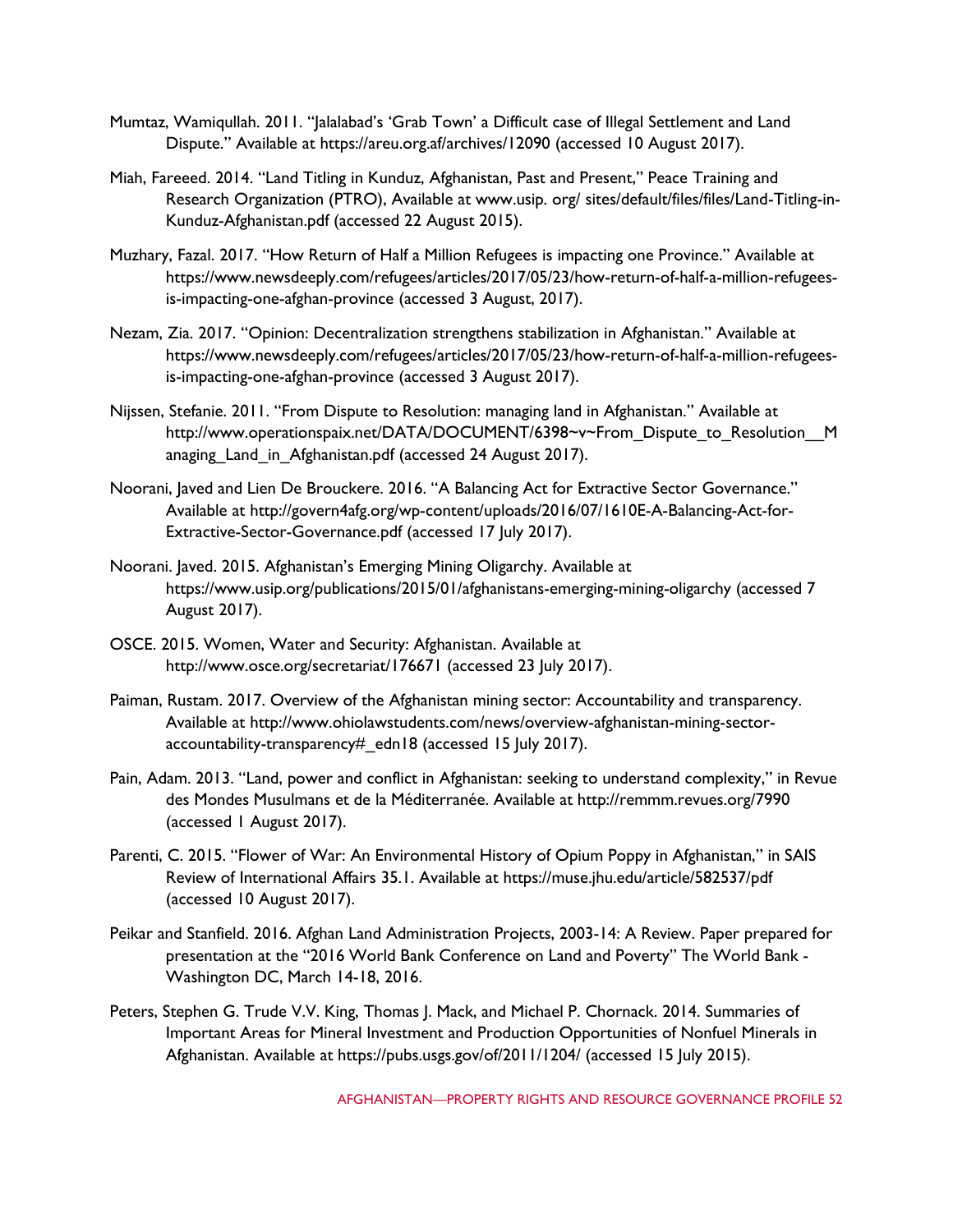- Popal, A. B. 2014. Municipalities in Afghanistan. Independent Directorate of Local Governance (IDLG), Government of Islamic Republic of Afghanistan.
- Rao, Shobha and Jan Turkstra. 2014. "Enhancing security of land tenure for IDPs," in Forced Migration Review: Issue 46. Available at http://www.fmreview.org/sites/fmr/files/FMRdownloads/en/afghanistan.pdf (accessed 10 August 2017).
- RAWA News. 2011. "Afghanistan Mining Income to reach 1 Billion USD." Available at http://www.rawa.org/temp/runews/2011/01/06/afghanistan-mining-income-to-reach-1-billionusd.html (accessed 15 July 2015).
- Rycroft, D. W and K. Wegerich. 2009. "The three blind spots of Afghanistan: Water flow, irrigation development and the impact of climate change."
- Schipper, Lisa and Lara Langston. 2015. A comparative overview of resilience measurement frameworks. Available at https://www.odi.org/sites/odi.org.uk/files/odi-assets/publications-opinionfiles/9754.pdf (accessed 24 August 2017).
- Schroeder, Laura and Therese Ure. 2015. "River Basin Organization and Governance in Afghanistan." The Water Congress of the International Water Resources Association (IWRA) Edinburgh, Scotland, May 25-29, 2015.
- Sexton, R. 2012. Natural resources and conflict in Afghanistan: Seven case studies, major trends and implications for the transition, Kabul: Afghanistan Watch.
- Shirzai, Mohammad Abed. 2016. "Farmers Without Markets: Afghanistan's Struggle Toward an Agricultural Economy." Available at http://thediplomat.com/2016/12/farmers-without-marketsafghanistans-struggle-toward-an-agricultural-economy/ (accessed 31 July 2017).
- Tagliarino. Nick. 2017. The Status of National Legal Frameworks for Valuing Compensation for Expropriated Land: An Analysis of Whether National Laws in 50 Countries/Regions across Asia, Africa, and Latin America Comply with International Standards on Compensation Valuation. Available at (accessed 22 August 2017).
- The Telegraph. 2010. "Afghanistan claims mineral wealth is worth \$3 trillion."
- Available at http://www.telegraph.co.uk/news/worldnews/asia/afghanistan/7835657/Afghanistan-claimsmineral-wealth-is-worth-3trillion.html (accessed 15 July 2017).
- Thomas, Vincent, Mujib Ahmad Azizi and Ihsanullah Ghafoori. 2012. "Water Rights and Conflict Resolution Processes in Afghanistan: The Case of the Sar-i-Pul Sub-Basin," Afghanistan Research and Evaluation Unit, pp.4-5.
- Todorovski, Dimo, Jaap Zevenbergen, Paul Van Der Molen. 2016. Which Interventions In Land Administration Facilitate Post-Conflict State Building? Paper prepared for presentation at the "2016 World Bank Conference on Land and Poverty" The World Bank - Washington DC, March 14-18, 2016.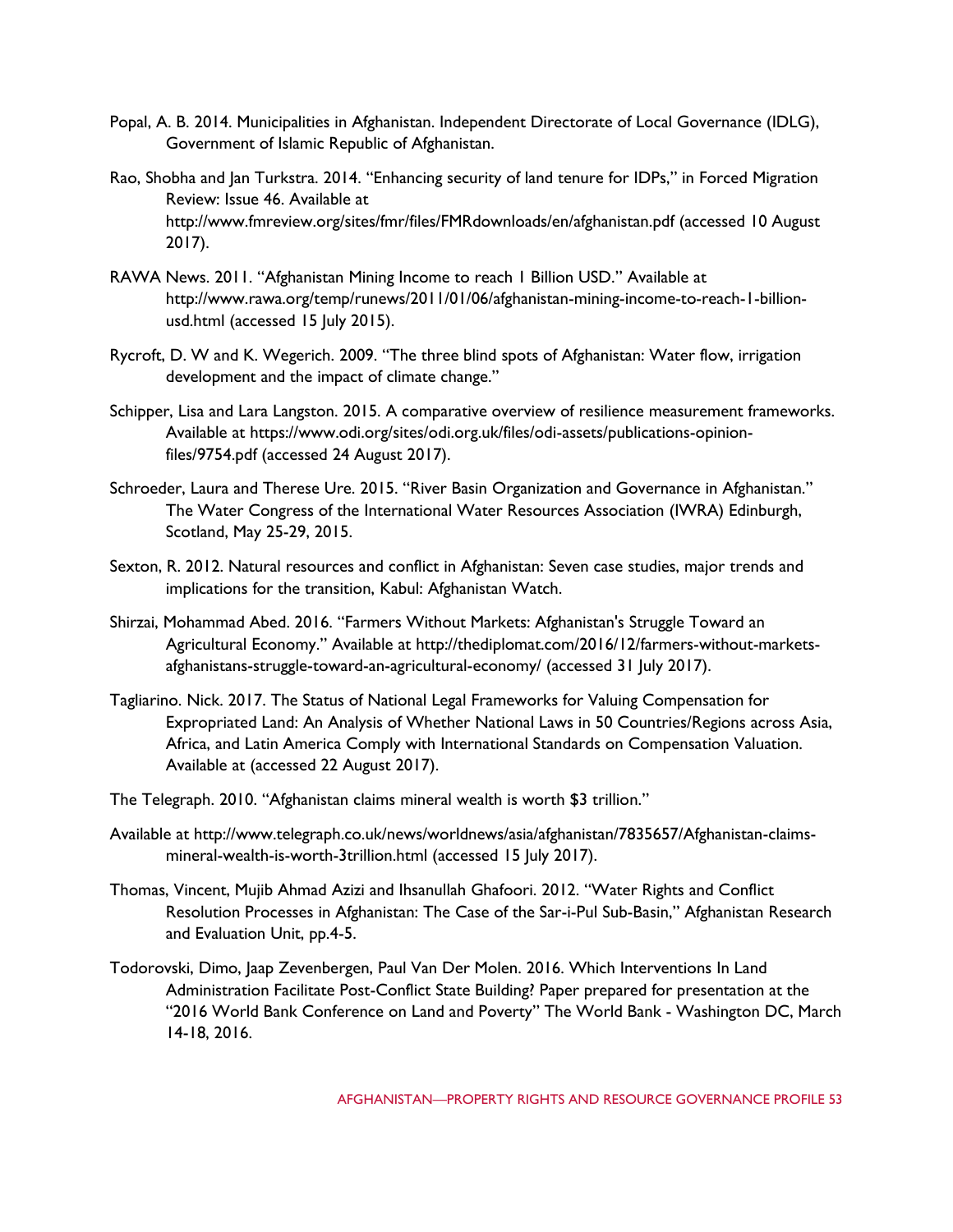- Tribal Liaison Office. 2008. Land Based Conflict in Afghanistan. Available at http://www.tloafghanistan.org/Land%20Based%20Conflict%20in%20Paktia%20(2008).pdf (accessed 24 August 2017).
- Unger, E, J. Zevenbergen & R. Bennett. 2016. On the need for pro-poor land administration in disaster risk management, Survey Review. Available at http://dx.doi.org/10.1080/00396265.2016.1212160 (accessed 31 July 2017).
- UN Framework Team on Preventive Action. 2012. Renewable resources & conflict: toolkit and guidance for preventing and managing land and natural resource conflict. New York: UN Framework Team on Preventive Action.
- UN Habitat. 2015. "Inclusive cities: toward gender equality, youth empowerment and nondiscrimination." Available at http://www2.unwomen.org/- /media/field%20office%20eseasia/docs/publications/2015/06/inclusive%20cities.pdf?la=en&vs=4401 (accessed 21 August 2017).
- UN Habitat. 2016. "Government of Afghanistan issues occupancy certificates to strengthen tenure security."Available at https://unhabitat.org/government-of-afghanistan-issues-occupancycertificates-to-strengthen-tenure-security/ (accessed 17 November 2017).
- UN Habitat. 2015. The State of Afghan Cities. Available at https://unhabitat.org/books/soac2015/ (accessed 2 February 2018).
- UN Habitat. 2012. Toolkit And Guidance For Preventing And Managing Land And Natural Resources Conflict. Available at http://www.un.org/en/events/environmentconflictday/pdf/GN\_Land\_Consultation.pdf (accessed 24 August 2017).
- UNAMA. See United Nations Assistance Mission to Afghanistan.
- United Nations Assistance Mission to Afghanistan. 2016. Water Rights: an assessment of the legal framework governing water for agriculture. Available at https://unama.unmissions.org/sites/default/files/2016\_19\_10\_water\_rights\_final\_v2.pdf (accessed 20 July 2017).
- ———. 2015. The Stolen Lands of Afghanistan and its People The Legal Framework. Available at https://unama.unmissions.org/sites/default/files/unama\_land\_report\_2\_state\_land\_distribution\_sy stem\_final\_19march15\_0.pdf (accessed 26 July 2017).
- United Nations Economic Commission for Europe. 1993. Land Administration Guidelines. Available at http://www.unece.org/fileadmin/DAM/hlm/documents/Publications/land.administration.guidelines. e.pdf (accessed 25 August 2017).
- UNEP. See United Nations Environmental Programme.
- United Nations Environmental Programme. 2017. "Afghanistan Climate Change Science Perspectives." Available at http://www.unep.org/disastersandconflicts/news/afghanistan-climate-change-scienceperspectives (accessed 10 August 2017).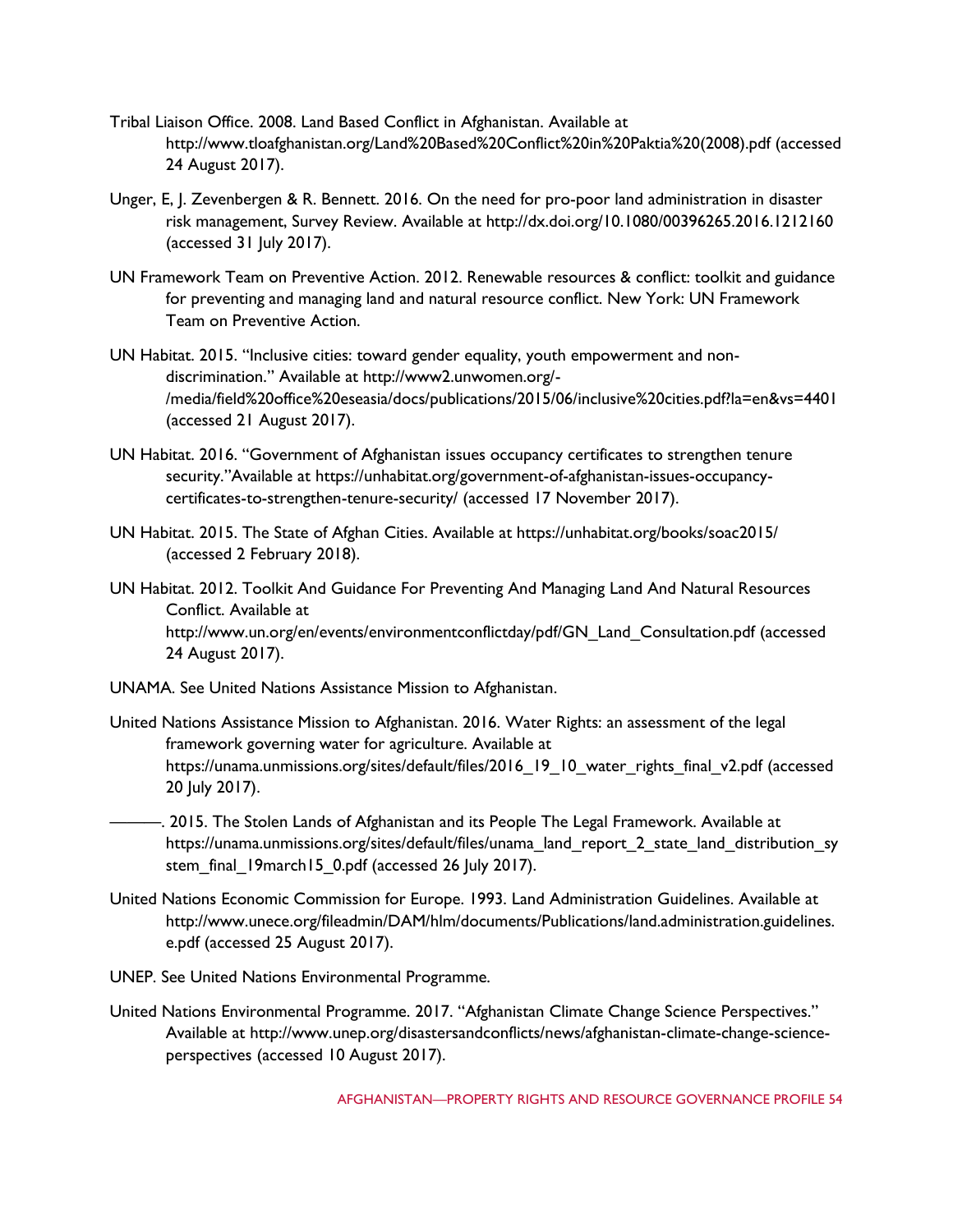- ———. 2013. Natural Resource Management and Peacebuilding in Afghanistan. Available at (accessed 18 August 2017).
	- ———. 2012. "UN environmental agency to help Afghanistan combat effects of climate change." Available at http://www.un.org/apps/news/story.asp?NewsID=43268#.VZFnHE\_bK70. (accessed 28 July 2017).
- UNFTPA. See UN Framework Team on Preventive Action.
- United Nations Forum on Forests. 2012. Afghanistan: National Report to the Tenth Session of the United Nations Forum on Forests. Avaialable at at http://www.un.org/esa/forests/wpcontent/uploads/2013/03/Afghanistan.pdf (accessed 18 July 2017).

UNDP See United Nations Development Programme.

- United Nations Development Programme. 2017b. Preserving Biodoversity in Afghanistan. Available at http://www.af.undp.org/content/dam/afghanistan/docs/Project-Summaries/ProjectSum-012016/Biodiversity-Project%20Summary%20Jan%202016.pdf (accessed 17 July 2017).
- ———. 2017c. "Afghanistan: Global Environment Facility Small Grants Programme (SGP)." Available at http://www.af.undp.org/content/afghanistan/en/home/operations/projects/environment\_and\_ener gy/SGP.html (accessed 18 July 2017).
- Unruh,  $\vert$  . 2013 "The role of restitution in post-conflict situations". In Land and post-conflict peacebuilding, Unruh, J. & Williams, R.(Eds), London: Earthscan.
- United States Agency for International Development. 2017. Strengthening Watershed And Irrigation Management (SWIM) program Available at https://www.usaid.gov/news-information/factsheets/strengthening-watershed-and-irrigation-management-swim (accessed 25 July 2017).
	- ———. 2017b. "Securing Land Tenure and Property Rights for Stability and Prosperity." Available at https://www.usaid.gov/land-tenure (accessed 24 August 2017).
- ———. 2016. Afghanistan: Rural water, sanitation and hygiene. Available at https://www.usaid.gov/newsinformation/fact-sheets/rural-water-sanitation-and-hygiene (accessed 24 July 2017).
- ———. 2016. "Mining Investment and Development for Afghanistan Sustainability (MIDAS)."
- Available at https://www.usaid.gov/afghanistan/fact-sheets/mining-investment-and-developmentafghanistan-sustainability-midas (accessed 17 July 2017).
- ———. 2016b. "The Strengthening Peace Building, Conflict Resolution, and Governance in Afghanistan Activity." Available at https://www.usaid.gov/sites/default/files/documents/1871/Strengthening%20Peace%20Building%2C %20Conflict%20Resolution%2C%20and%20Governance%20in%20Afghanistan%20-%20USIP.pdf (accessed 28 July 2017).

USAID. See United Nations Agency for International Development.

USGS. See United States Geological Survey.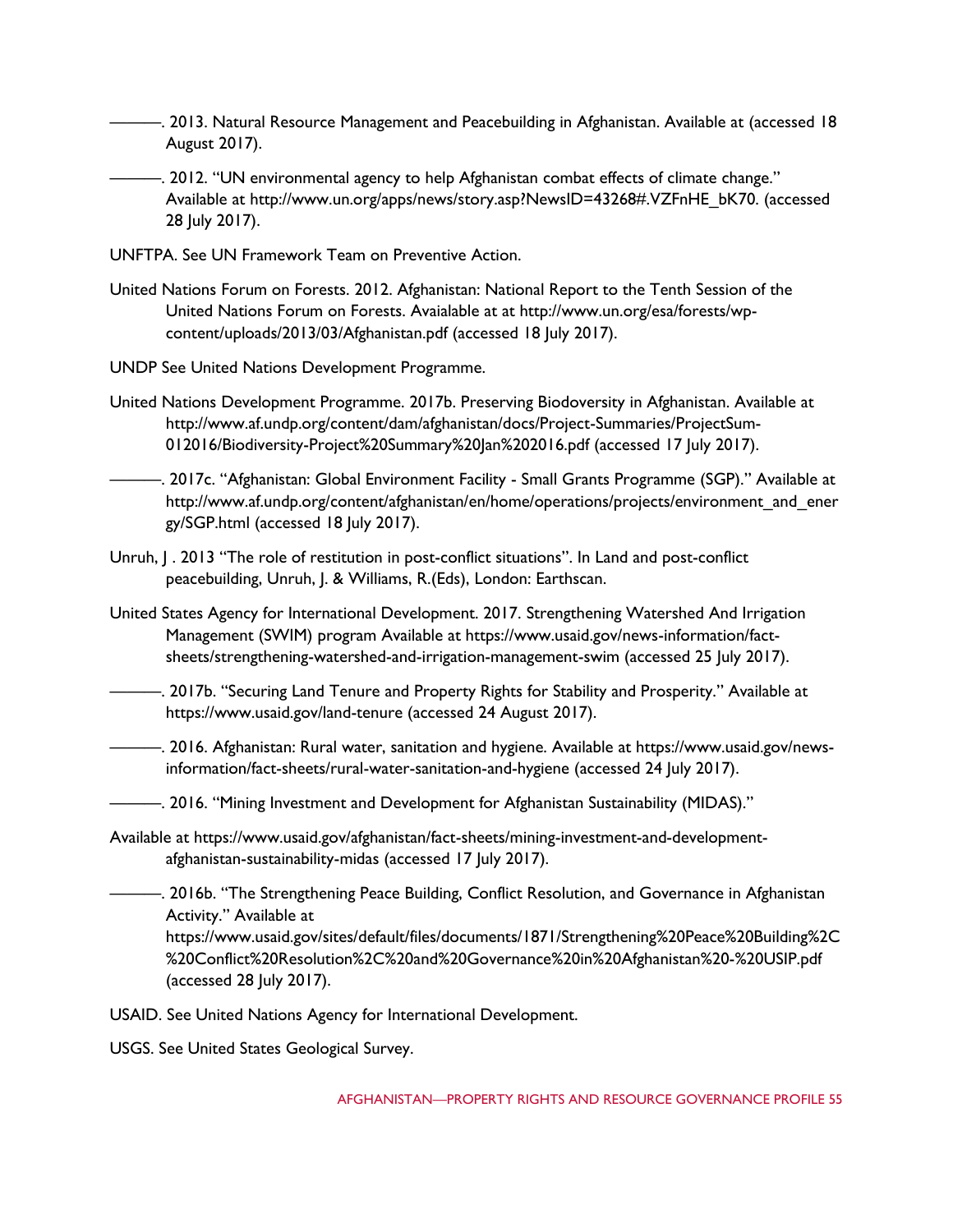- United States Geological Survey. 2013. Country profile: Afghanistan. Available at https://minerals.usgs.gov/minerals/pubs/country/2013/myb3-2013-af.pdf (accessed 14 July 2017).
- United Nations. 2017. "FAO provides assistance to the Afghanistan Government (MAIL) to monitor and assess agriculture production systems in the country." Available at http://www.fao.org/afghanistan/news/detail-events/en/c/470685/ (accessed 28 July 2017).
- UNODC. See United Nations Office of Drugs and Crime.
- United Nations Office of Drugs and Crime. 2016. Afghanistan Opium Survey 2016 :Cultivation and Production. Available at https://www.unodc.org/documents/cropmonitoring/Afghanistan/Afghanistan\_opium\_survey\_2016\_cultivation\_production.pdf (accessed 1 August 2017).
- UN Women. 2011. Women Right to Heritage and Property, Research Report. New York: United Nations.
- USAID. See United States Agency for International Development.
- Waldman, Matthew. 2008. Community Peacebuilding in Afghanistan: The Case for a National Strategy. Oxfam International Report.
- WeAdapt. 2017. "National Environmental Protection Agency Afghanistan NEPA Islamic republic of Afghanistan." Available at https://www.weadapt.org/organisation/nepa-afghanistan (accessed 19 July 2017).
- Wegerich, Kai . 2010. "The Afghan water law: a legal solution to a foreign reality?" in Water International, Vol. 35, Iss. 3.
- Weinthal, E., Troell, J. & Nakayama, M. (eds.). 2013. Water and post-conflict peacebuilding . London: Earthscan.
- World Bank. 2017. Afghanistan Country Update. Available at http://documents.worldbank.org/curated/en/497961491988459594/pdf/114174-NEWS-PUBLIC-English-CU-APR17-web.pdf (accessed 24 July 2017).
- ———. 2016. Afghanistan Development Update Available at https://openknowledge.worldbank.org/handle/10986/25350 (accessed 15 July 2017).
- ———.2016b. The Irrigation Restoration and Development Project: Additional Financing. Available at http://documents.worldbank.org/curated/en/782061468184771803/pdf/SFG1735-EA-P152892- Box394851B-PUBLIC-Disclosed-1-26-2016.pdf (accessed 23 July 2017).
- ———. 2012. Afghanistan Land Authority (ARAZI) consolidated output document. Washington DC; World Bank. http://documents.worldbank.org/curated/en/890741467992812405/Afghanistan-Land-Authority-ARAZI-consolidated-output-document (accessed 25 August 2017).
- ———. 2005. Why and how should Kabul upgrade its informal settlements? Kabul Urban Policy Notes Series No.2, South Asia Energy and Infrastructure Unit (SAEIU). Washington DC: World Bank.